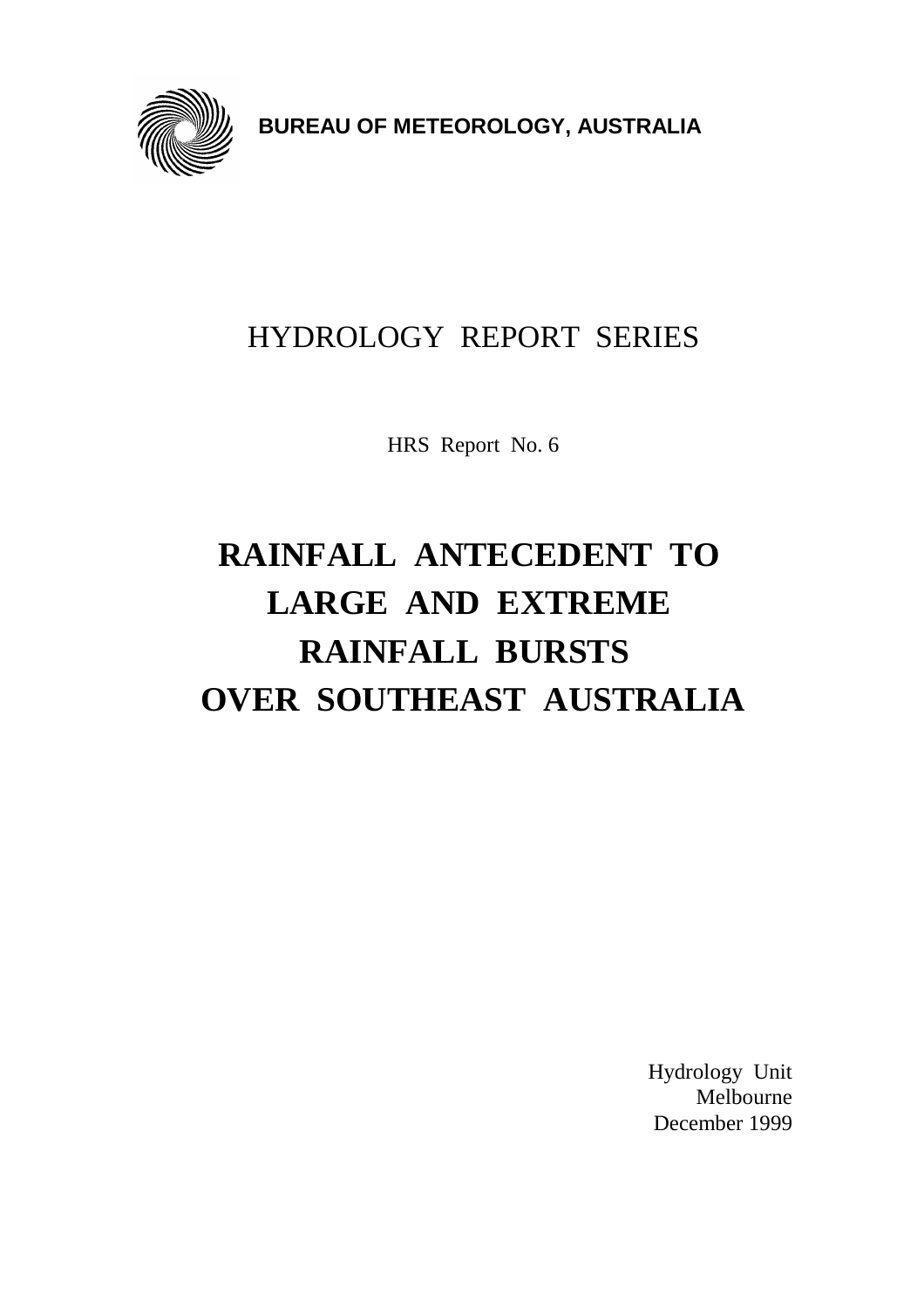

 **BUREAU OF METEOROLOGY, AUSTRALIA**

Hydrometeorological Advisory Service www.bom.gov.au/hydro/has

# HYDROLOGY REPORT SERIES

HRS Report No. 6

# **RAINFALL ANTECEDENT TO LARGE AND EXTREME RAINFALL BURSTS OVER SOUTHEAST AUSTRALIA**

**L. J. MINTY AND J. MEIGHEN**

Hydrology Unit Melbourne December 1999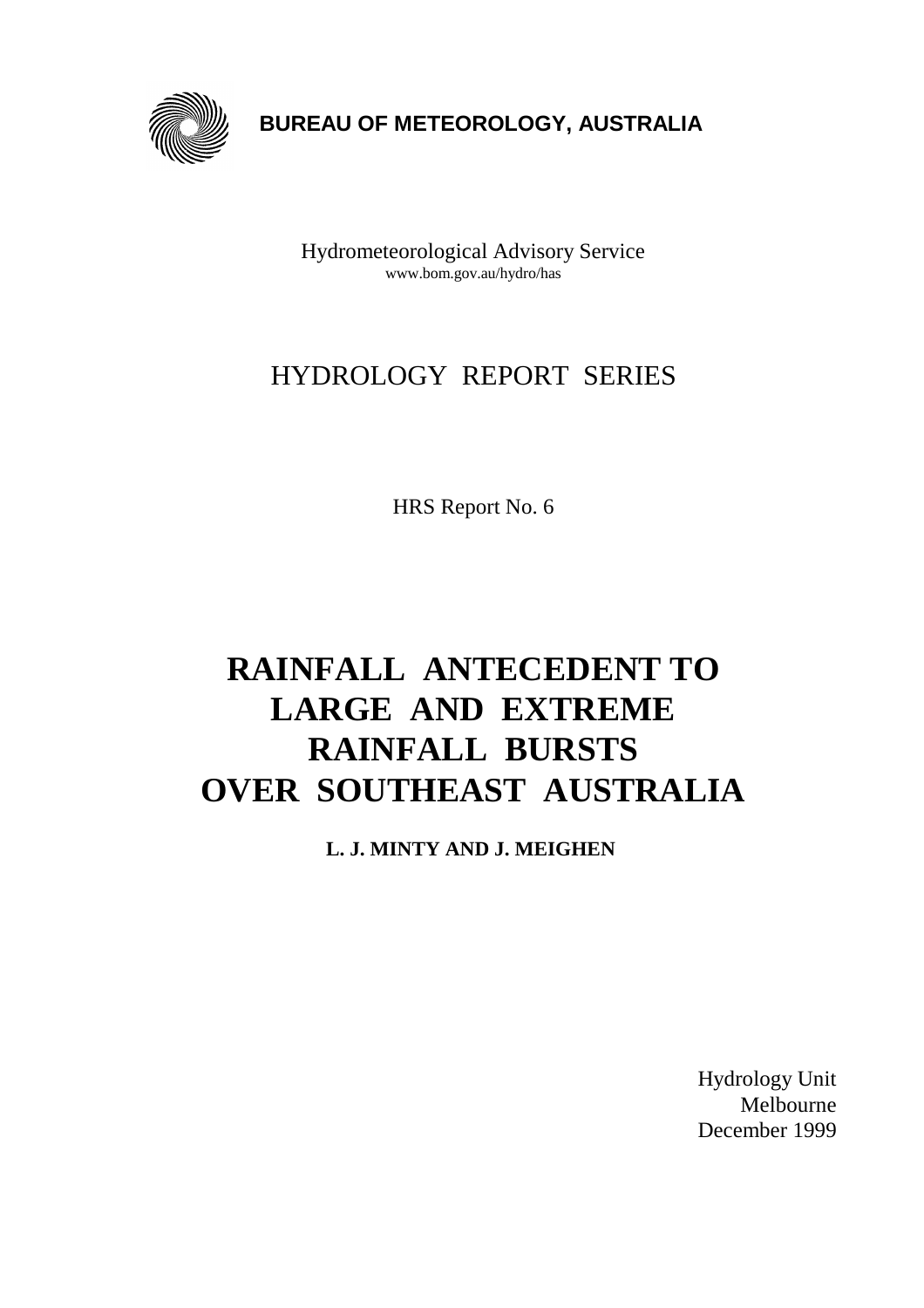### **TABLE OF CONTENTS**

| 1. | 1.1<br>1.2<br>1.3 |       |                                                          |    |
|----|-------------------|-------|----------------------------------------------------------|----|
| 2. |                   |       |                                                          |    |
|    | 2.1               |       |                                                          |    |
|    | 2.2               |       |                                                          |    |
|    |                   | 2.2.1 |                                                          |    |
|    |                   | 2.2.2 |                                                          |    |
|    |                   | 2.2.3 |                                                          |    |
|    |                   | 2.2.4 |                                                          |    |
| 3. |                   |       |                                                          |    |
|    | 3.1               |       |                                                          |    |
|    |                   | 3.1.1 |                                                          |    |
|    |                   | 3.1.2 |                                                          |    |
|    |                   | 3.1.3 |                                                          |    |
|    |                   | 3.1.4 |                                                          |    |
|    |                   | 3.1.5 |                                                          |    |
|    |                   | 3.1.6 |                                                          |    |
|    | 3.2               |       |                                                          |    |
|    |                   | 3.2.1 |                                                          |    |
|    |                   | 3.2.2 |                                                          |    |
|    |                   | 3.2.3 |                                                          | 21 |
| 4. |                   |       | DEVELOPING DESIGN PRE-BURST TEMPORAL DISTRIBUTIONS       | 22 |
|    | 4.1               |       |                                                          | 22 |
|    | 4.2               |       |                                                          | 23 |
|    | 4.3               |       |                                                          | 24 |
|    | 4.4               |       |                                                          | 25 |
|    | 4.5               |       |                                                          | 27 |
|    | 4.6               |       | Scaling for Consistency with PMP Depth-Duration Profiles | 32 |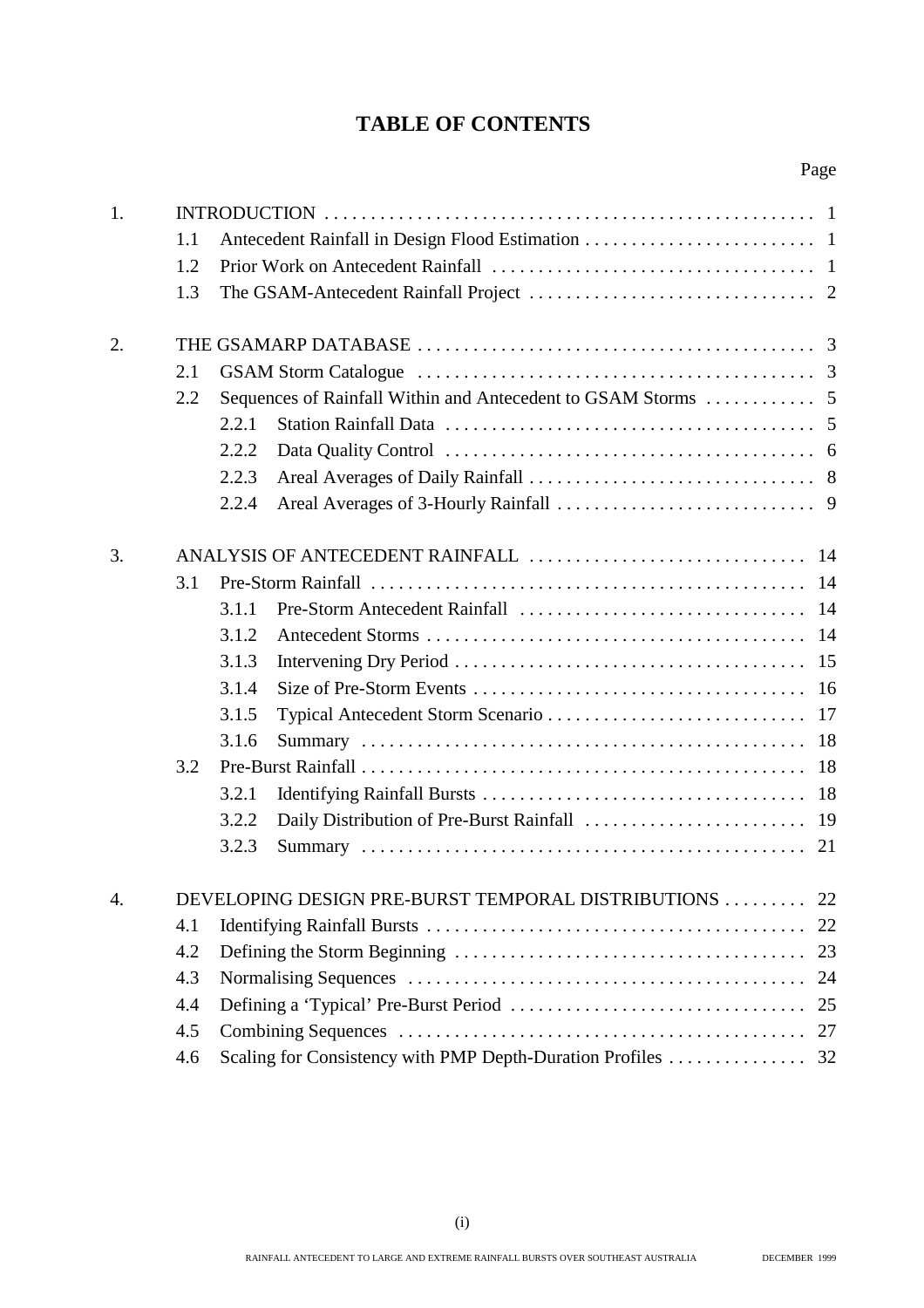| 5.         |     | APPLYING DESIGN PRE-BURST TEMPORAL DISTRIBUTIONS  35                   |  |
|------------|-----|------------------------------------------------------------------------|--|
|            | 5.1 |                                                                        |  |
|            | 5.2 |                                                                        |  |
|            | 5.3 |                                                                        |  |
|            | 5.4 |                                                                        |  |
|            | 5.5 | Testing Design Pre-Burst Distributions in Flood Estimation Studies  37 |  |
|            | 5.6 |                                                                        |  |
| 6.         |     |                                                                        |  |
| 7.         |     |                                                                        |  |
| 8.         |     |                                                                        |  |
| APPENDIX A |     |                                                                        |  |
| APPENDIX B |     | TABLES OF DESIGN PRE-BURST TEMPORAL DISTRIBUTIONS . 48                 |  |

# **LIST OF TABLES**

Page

| 1.               |  |
|------------------|--|
| 2.               |  |
| 3.               |  |
| $\overline{4}$ . |  |
| 5.               |  |
| 6.               |  |
| A.1              |  |
| B.1              |  |
| B.2              |  |
|                  |  |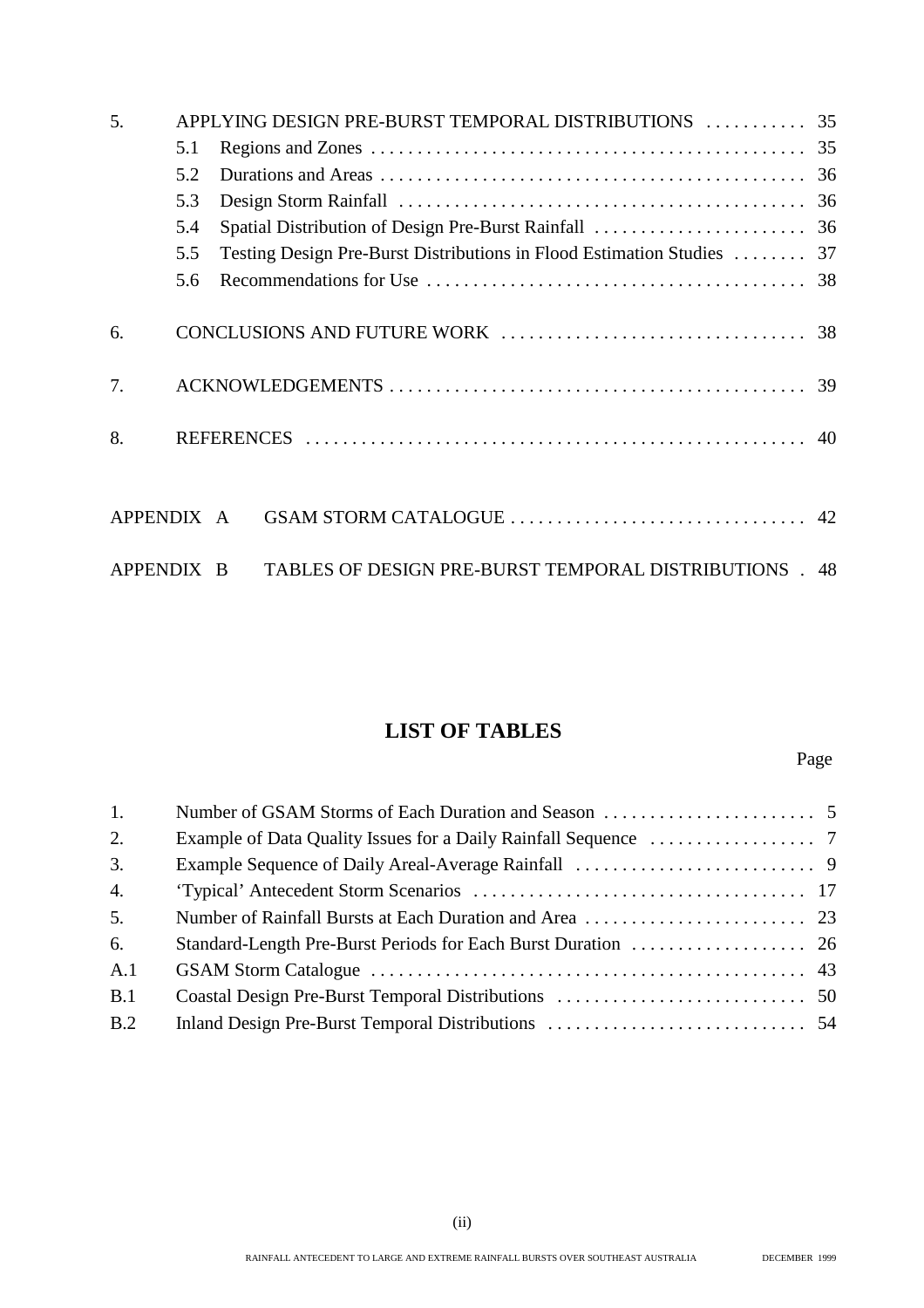### **LIST OF FIGURES**

| 1.  |                                                                                           |    |
|-----|-------------------------------------------------------------------------------------------|----|
| 2.  |                                                                                           |    |
| 3.  | Areal Averaging: Example Set of Nested Parallelograms of Standard Areas  8                |    |
| 4.  | Example Daily Areal-Average Rainfall Sequence at Each Standard Area  11                   |    |
| 5.  | Example Sequences of Daily Aggregates of Sub-Daily Rainfall Totals                        |    |
|     |                                                                                           | 12 |
| 6.  | Location of Sub-Daily Rainfall Stations with respect to the                               |    |
|     |                                                                                           |    |
| 7.  | Frequency of Antecedent Storms of Various Durations  15                                   |    |
| 8.  |                                                                                           |    |
| 9.  |                                                                                           |    |
| 10. |                                                                                           |    |
| 11. | Frequency of Rainfall Within the 100km <sup>2</sup> Pre-Burst Sequence 19                 |    |
| 12. | Average Depth of Non-Zero Rainfall Within the 100km <sup>2</sup> Pre-Burst Sequence       | 21 |
| 13. |                                                                                           | 24 |
| 14. | Example of the Variability Observed in the Length of the Pre-Burst Period                 | 25 |
| 15. | Standard-Length Pre-Burst Periods for Each Burst Duration                                 | 26 |
| 16. | Example of the Variability Observed Within and Between Sequences of Pre-Burst             |    |
|     |                                                                                           | 27 |
| 17. | Testing Various Methods for Deriving a 'Generic' Pre-Burst Temporal Distribution          | 29 |
| 18. | Example of the Lack of Variation in the Average Sequences at Different Area Sizes         | 30 |
| 19. | Average Coastal Pre-Burst Temporal Distribution at Each Burst Duration                    | 31 |
| 20. | Average Inland Pre-Burst Temporal Distribution at Each Burst Duration                     | 31 |
| 21. | Scaled Coastal Pre-Burst Temporal Distribution at Each Burst Duration  33                 |    |
| 22. | Scaled Inland Pre-Burst Temporal Distribution at Each Burst Duration                      | 33 |
| 23. | Coastal Design Pre-Burst Temporal Distribution at Each Burst Duration  34                 |    |
| 24. | Inland Design Pre-Burst Temporal Distribution at Each Burst Duration  34                  |    |
| 25. |                                                                                           |    |
| 26. | Example Design Storm: Coastal, 100km <sup>2</sup> , 24 hr PMP plus Pre-Burst Rainfall  37 |    |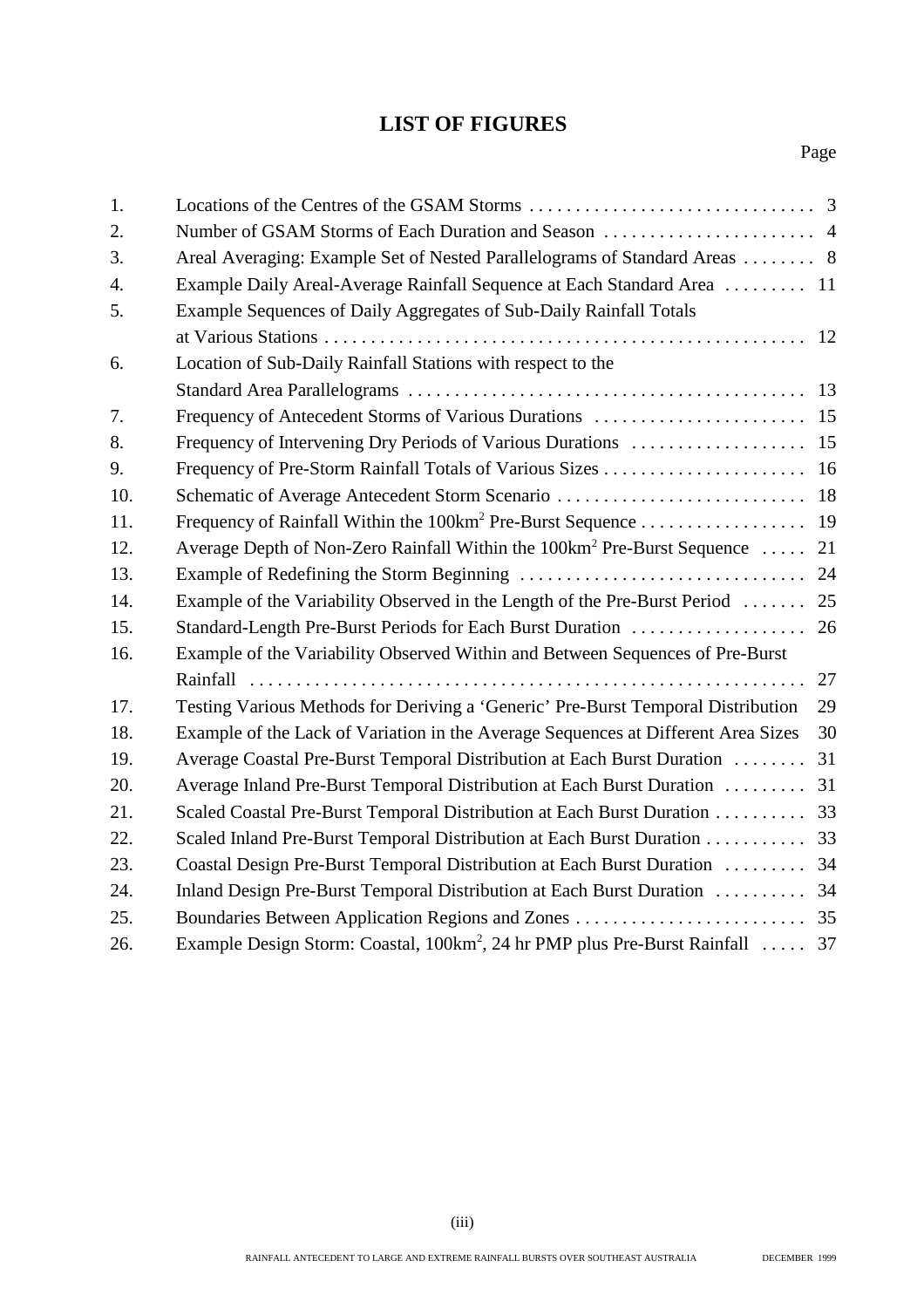#### **1. INTRODUCTION**

#### **1.1 Antecedent Rainfall in Design Flood Estimation**

Estimates of large and extreme floods are part of the safe design of major hydraulic works, such as spillways on major dams. These works are designed to pass, or safely contain, a flood with a low probability of exceedance.

In Australia, guidelines for estimating design floods are provided by the Institution of Engineers in *Australian Rainfall and Runoff - A Guide to Flood Estimation* (IEAust, 1987). These guidelines recommend that large and extreme floods be estimated from design rainfalls. A design rainfall is a deterministic or statistical estimate of rainfall, to which is attributed an Annual Exceedance Probability (AEP). The intention of the guidelines is that the design flood and the design rainfall should have the same AEP.

In estimating the flood that results from a large rainfall event, account must be taken of the prevailing catchment wetness. For the same rainfall, a larger flood will result from a saturated catchment than from a dry catchment. For a design flood, an 'initial loss' due to prevailing catchment dryness must be assumed. To ensure that the design flood has the same AEP as the design rainfall, a median or a 'typical' *initial loss* is specified.

Knowledge of the 'typical' initial loss associated with large rainfall events is very limited. Current guidelines for estimating large and extreme floods reflect this limited knowledge, recommending the use of cautiously low values. The hydrological community has expressed concern that the recommended values are too low, and has called for more research (Pilgrim and Robinson, 1988).

In general, the initial losses associated with large rainfall events have not been measured directly, so guidance on initial losses is sought from the examination of the rainfall antecedent to such events. Since design rainfalls represent rainfall bursts, which do not necessarily describe complete storms, the relevant antecedent rainfall to examine is pre-burst: within-storm as well as pre-storm.

### **1.2 Prior Work on Antecedent Rainfall**

Prior work in Australia on antecedent rainfall has mostly dealt with rainfall antecedent to annual maximum rainfall bursts at selected sites:

- Sydney and Griffith (Cordery, 1970; Pilgrim and Cordery, 1975);
- Brisbane and Melbourne (Srikanthan and Kennedy, 1991); and
- Rockhampton and Adelaide (Farnsworth et al, 1996 ).

The main findings of these various works are that the amount of rain that falls prior to these rainfall bursts:

- (i) depends on the climate regime of the rainfall event;
- (ii) decreases with increasing burst duration;
- (iii) may be correlated with the amount of rainfall in the main burst, but not necessarily; and
- (iv) may be higher than the average rainfall for the duration, location and time of year, but not necessarily.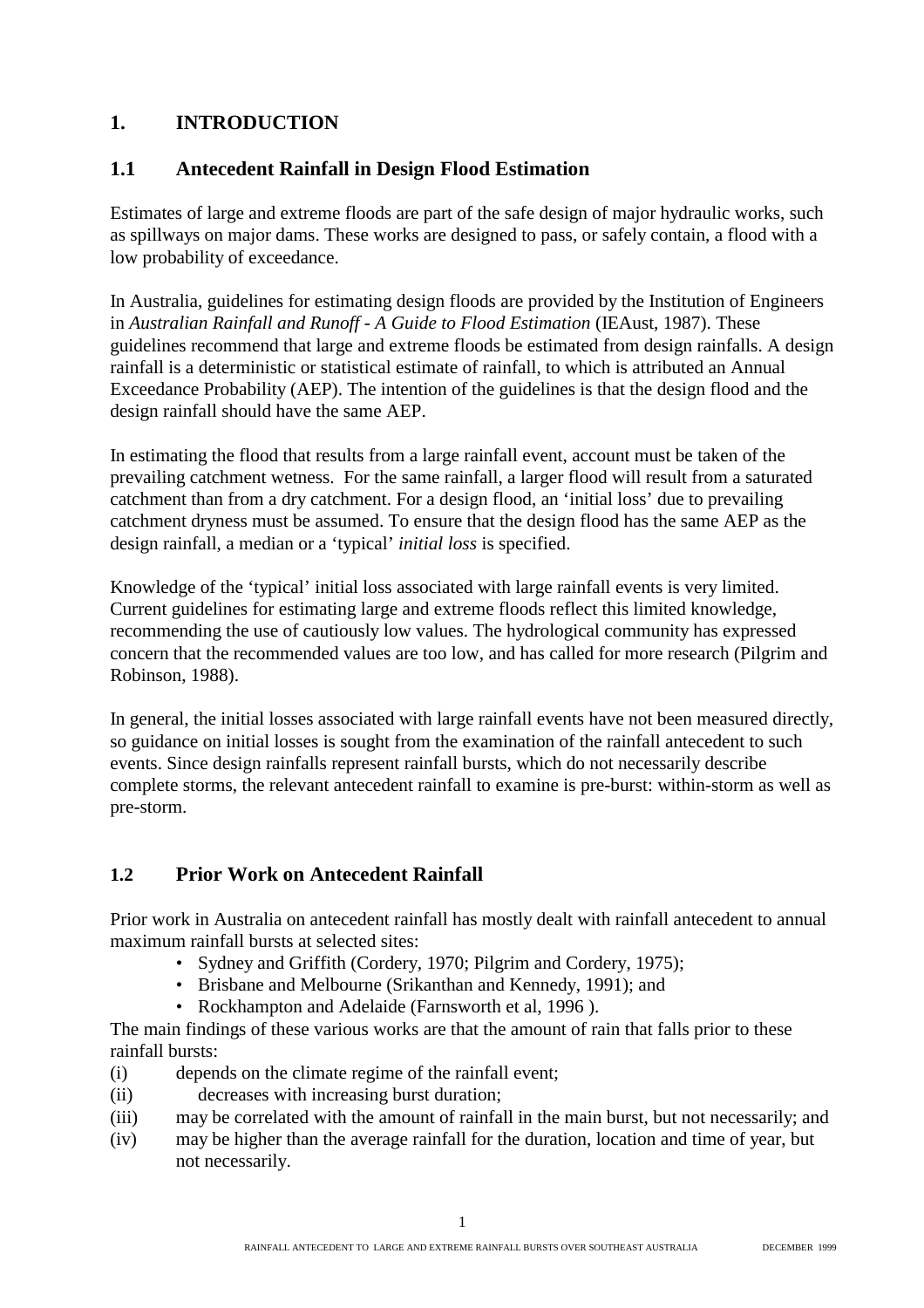Prior published work in the United States, where rainfall-based flood estimation is also practised, has been primarily concerned with rainfall prior to large and extreme storms, not bursts. Work has been limited in geographic extent to:

- Kentucky, Tennessee, Alabama and North Carolina (US Weather Bureau, 1965; US Weather Bureau 1969; National Weather Service, 1986);
- Oklahoma, Kansas and eastern Colorado (Chin and Vogel,1990; Chin and Vogel, 1995); and
- Washington State (Washington State Department of Ecology, 1989).

The main findings of these works are that *antecedent storms*:

- (i) may derive from a variety of meteorological situations;
- (ii) may be separated from the main storm by a dry interval of 2-10 days, dependent on the climate regime and the duration of the main storm; and
- (iii) are highly variable in duration and rainfall volume, though typically less than 30% of the main storm.

The general conclusion is that antecedent storms may be viewed as independent of the main storm and not significantly different from storms normally experienced at that time of year.

The one US study to have focussed on the rainfall prior to extreme bursts (National Weather Service, 1986) found that rainfall in the two days prior to a 24-hour burst will tend to exceed the average rainfall for the location and time of year, but that this rainfall amounts to less than 15% of the main burst.

The US Weather Bureau has also investigated the occurrence of successive tropical storms over the Mekong River Basin in Southeast Asia (US Weather Bureau, 1970). This study concluded that tropical storms in close succession are:

- (i) more common on the Vietnam coast than in North America;
- (ii) may be separated by a dry interval of 3-10 days; and
- (iii) may have the lesser storm as large as 75% of the main storm.

#### **1.3 The GSAM - Antecedent Rainfall Project**

In July 1996 the Bureau of Meteorology was approached by members of the Australian designflood hydrology community for advice on appropriate values of antecedent rainfall to use in conjunction with large and extreme design rainfalls on catchments in the southeast of Australia. In response, the Hydrometeorology Section initiated an investigation of rainfall antecedent to the largest storms and bursts on record in the region. The investigation made use of an existing catalogue of storms (Meighen and Kennedy, 1995), which had been compiled for a major research project on the development of a generalised method of estimating Probable Maximum Precipitation (PMP) for the region, known as the Generalised Southeast Australia Method (GSAM) (Minty et al, 1996). The investigation of antecedent rainfall was thus named the GSAM-Antecedent Rainfall Project (GSAMARP).

An earlier investigation of a subset of the GSAM storms (Sinclair Knight Merz, 1997) had concluded that the rainfall 1-3 months antecedent to these storms was not significantly different from normal, therefore 15 days was considered a sufficient antecedent period for the present investigation. The GSAMARP also drew on techniques developed in the GSAM project for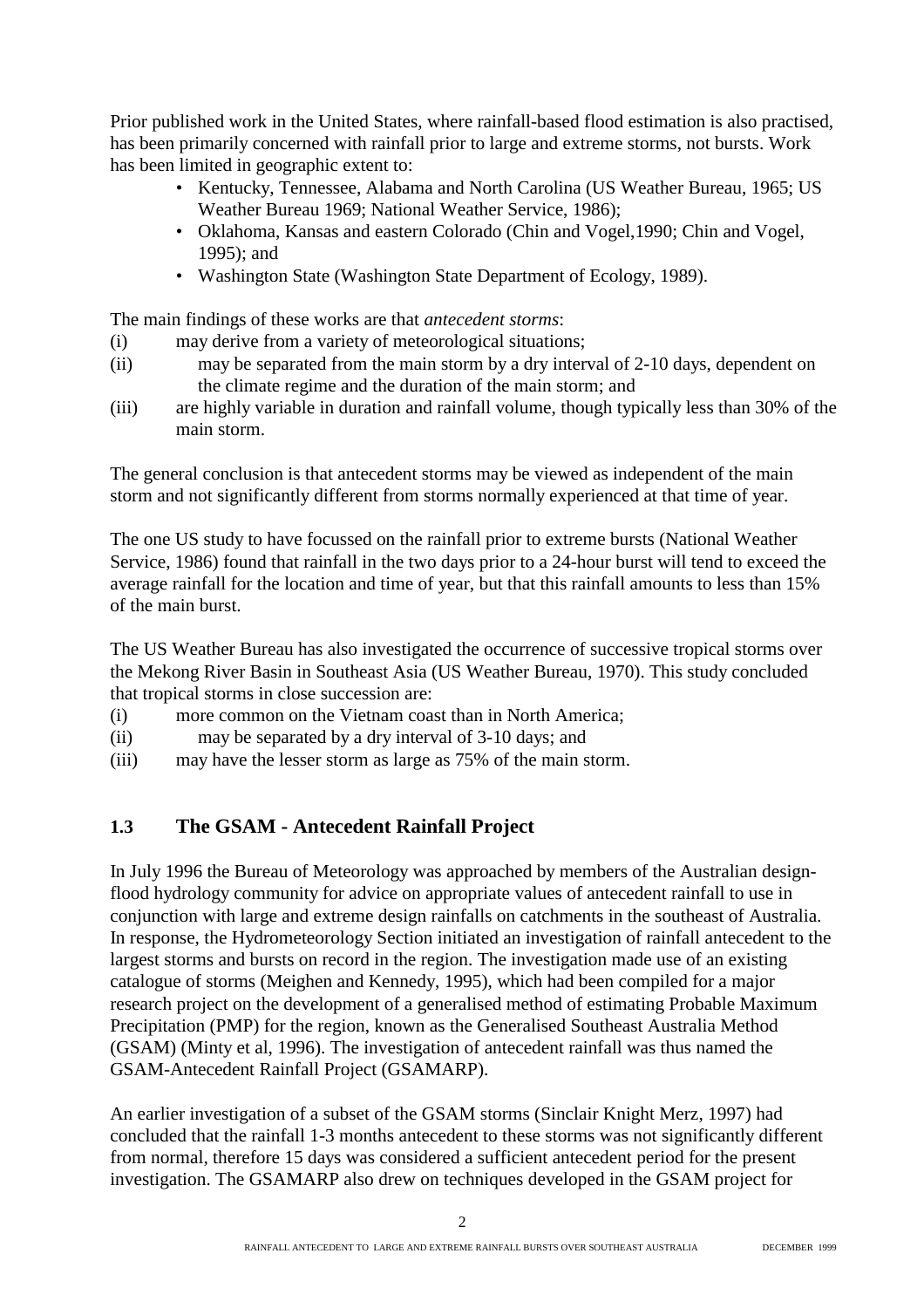constructing sequences of areal-average rainfall at daily intervals or, where sub-daily data was available, at a temporal resolution of three hours. The investigation focussed separately on the pre-storm and the pre-burst periods. Pre-storm periods were examined for the frequency of occurrence and magnitude of antecedent storms. Pre-burst rainfalls were examined with the assumption that design pre-burst temporal distributions 'typical' of large and extreme design rainfall bursts could be developed from them. A further assumption was that these design preburst temporal distributions could be used in the assessment of the initial losses associated with large and extreme design rainfall bursts, including the PMP.

Design pre-burst temporal distributions were derived by the end of 1998. They were subsequently tested in flood estimation studies on six catchments in northern Victoria (Hill et al, 1999). The revised edition of *Australian Rainfall and Runoff*, Book VI - ARR (Nathan and Weinmann, 1999), recommends the use of these design pre-burst temporal distributions in the estimation of large to extreme floods on catchments in the southeast of Australia.

The purpose of this document is to record the investigations and the outcomes of the GSAM-Antecedent Rainfall Project.

#### **2. THE GSAMARP DATABASE**

The GSAMARP investigations were based on an analysis of sequences of areal-average rainfall within and 15 days antecedent to each of the storms in the GSAM Storm Catalogue. This section describes the features of the storm catalogue and the construction of the sequences of arealaverage rainfall.

#### **2.1 GSAM Storm Catalogue**

The GSAM storm catalogue contains the dates, locations and areal extents of 110 of the largest storms occurring between the years of 1889 and 1990 over southeast Australia. Figure 1 shows the locations of the centre of each these storms: 75 coastal storms are located along the strip from the NSW-Qld border to northern and eastern Tasmania, and 35 inland storms are spread across the interior of NSW, Vic and SA. The classification of each storm as either 'coastal' of 'inland' reflects the notion that between these two 'zones' the mechanisms by which such storms are produced are genuinely different. While the precipitation mechanisms within these storms vary, the storms display an



**Figure 1**: Locations of the Centres of the GSAM Storms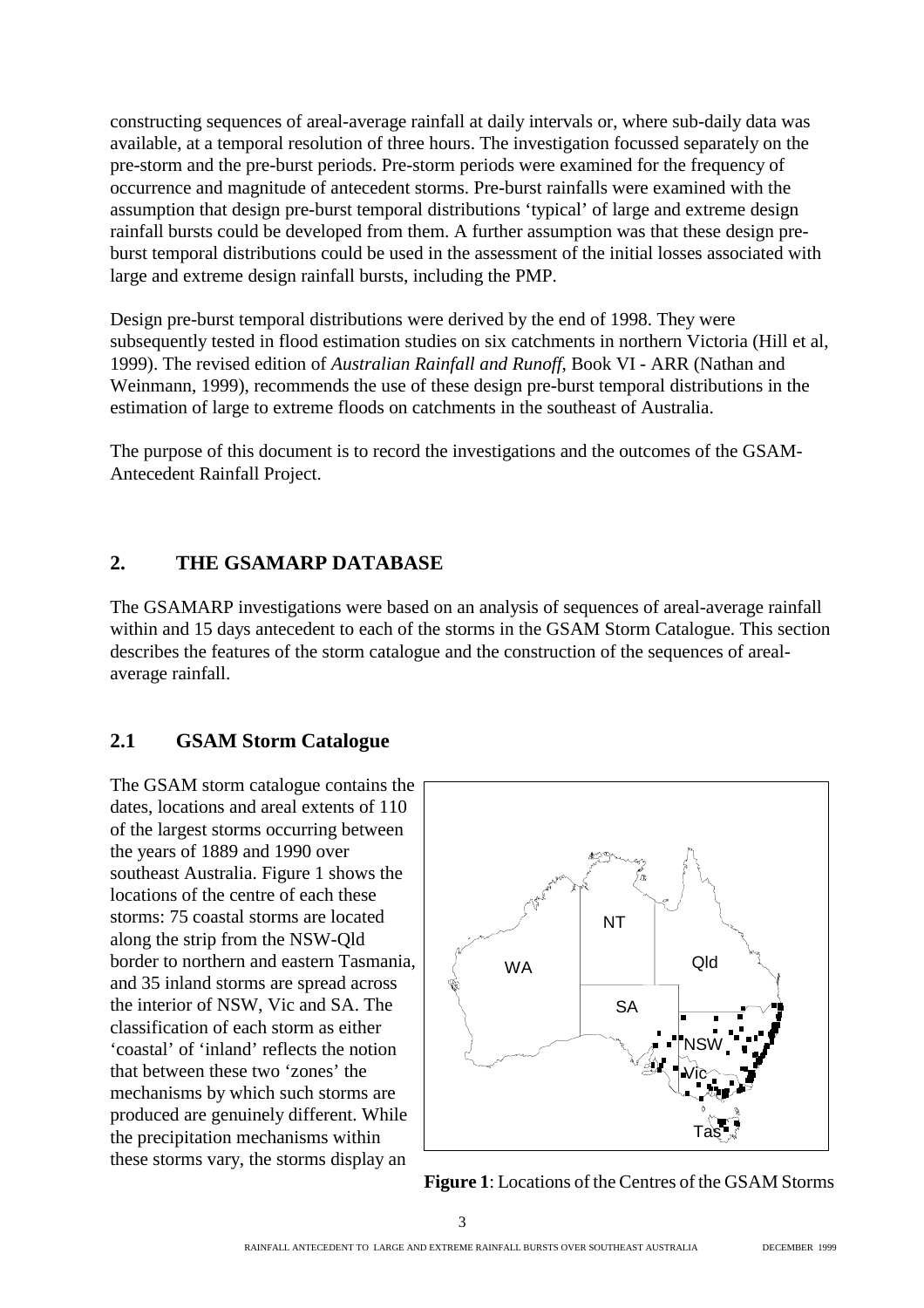essential common feature of sustained moisture feed from the tropics.

The storms vary in duration from 1-7 days and extend to areas of up to  $60,000 \text{ km}^2$ . The catalogue of storms covers all seasons but is biassed towards Summer and Autumn. Figure 2 and Table 1 show the number of storms of each duration and season. Appendix A gives a complete list of storm dates, locations and areal extents.



**Figure 2**: Number of GSAM Storms of Each Duration and Season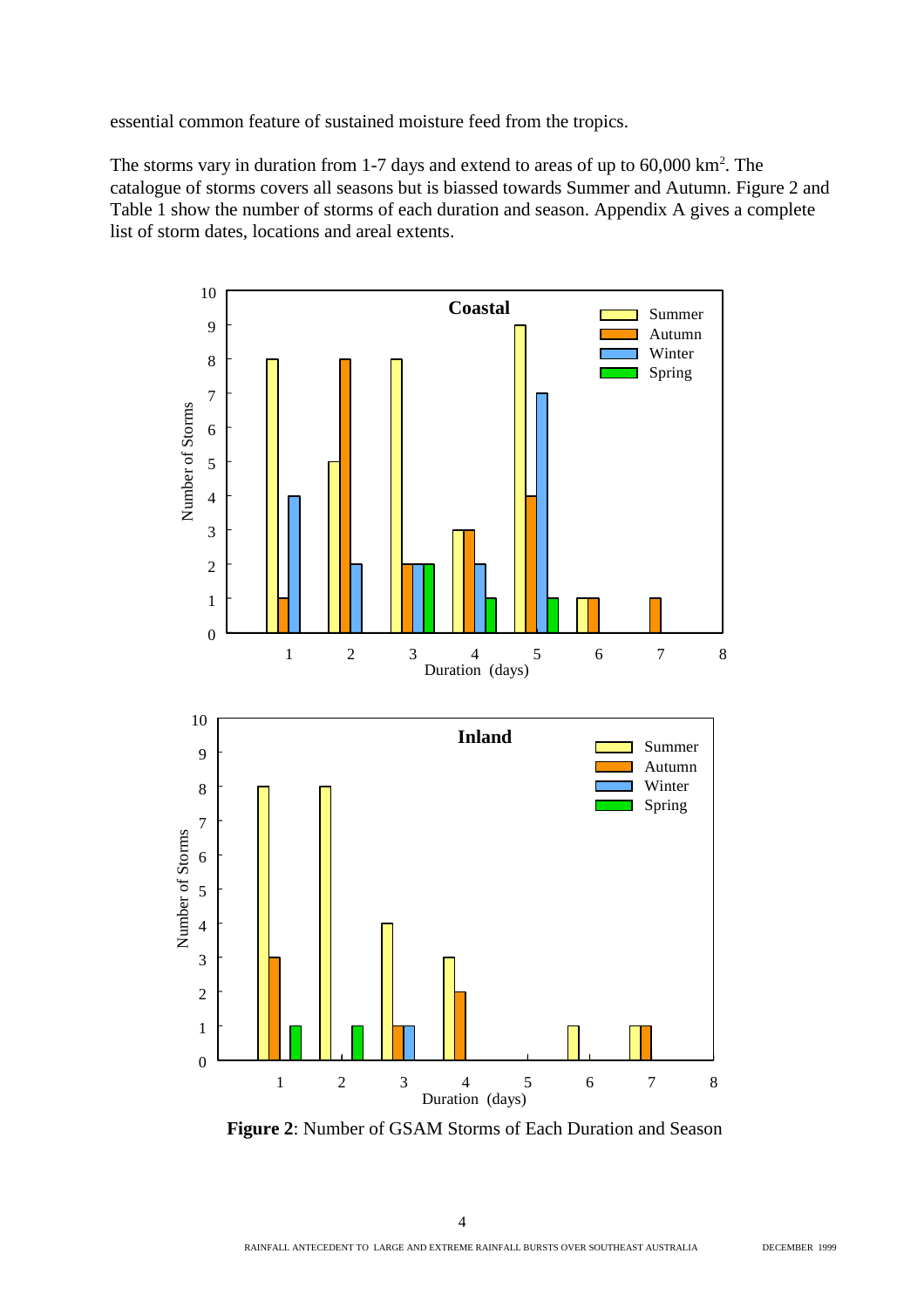| <b>Duration</b> |                | Summer         | Autumn         |          |                | <b>Winter</b> |                | <b>Spring</b> |                | Year           |
|-----------------|----------------|----------------|----------------|----------|----------------|---------------|----------------|---------------|----------------|----------------|
| (days)          | No.            | $\%$           | No.            | $\%$     | No.            | $\%$          | No.            | $\%$          | No.            | $\%$           |
| <b>Coastal</b>  |                |                |                |          |                |               |                |               |                |                |
|                 | 8              | 24             | 1              | 5        | 4              | 24            | $\Omega$       | 0             | 13             | 17             |
| 2               | 5              | 15             | 8              | 40       | $\overline{2}$ | 12            | $\Omega$       | $\theta$      | 15             | 20             |
| 3               | 8              | 24             | $\overline{2}$ | 10       | $\overline{2}$ | 12            | $\overline{2}$ | 50            | 14             | 19             |
| 4               | 3              | 9              | 3              | 15       | $\overline{2}$ | 12            |                | 25            | 9              | 12             |
| 5               | 9              | 26             | $\overline{4}$ | 20       | 7              | 41            |                | 25            | 21             | 28             |
| 6               | 1              | $\mathfrak{Z}$ |                | 5        | $\Omega$       | 0             | $\Omega$       | $\theta$      | $\overline{c}$ | $\mathfrak{Z}$ |
| 7               | $\theta$       | 0              |                | 5        | $\theta$       | 0             | $\Omega$       | 0             |                | 1              |
| All             | 34             | 100            | 20             | 100      | 17             | 100           | 4              | 100           | 75             | 100            |
| <b>Inland</b>   |                |                |                |          |                |               |                |               |                |                |
|                 | 8              | 32             | 3              | 43       | $\Omega$       | 0             | 1              | 50            | 12             | 34             |
| 2               | 8              | 32             | $\Omega$       | $\theta$ | $\overline{0}$ | $\theta$      | 1              | 50            | 9              | 26             |
| 3               | $\overline{4}$ | 16             |                | 14       | 1              | 100           | $\Omega$       | 0             | 6              | 17             |
| 4               | 3              | 12             | $\overline{2}$ | 29       | $\Omega$       | 0             | $\Omega$       | 0             | 5              | 14             |
| 5               | $\Omega$       | 0              | $\Omega$       | 0        | $\Omega$       | $\theta$      | $\theta$       | 0             | $\Omega$       | $\theta$       |
| 6               |                | 4              | $\Omega$       | 0        | $\Omega$       | $\theta$      | $\theta$       | 0             |                | 3              |
| 7               |                | 4              |                | 14       | $\mathbf{0}$   | 0             | $\theta$       | 0             | $\mathfrak{D}$ | 6              |
| All             | 25             | 100            | 7              | 100      | 1              | 100           | $\overline{2}$ | 100           | 35             | 100            |

**Table 1**: Number of GSAM Storms of Each Duration and Season

#### **2.2 Sequences of Rainfall Within and Antecedent to GSAM Storms**

Sequences of rainfall within, and 15 days antecedent, to the GSAM storms were constructed from station rainfall data held in the Bureau of Meteorology's Australian Data Archive for Meteorology (ADAM). Areal averages of daily rainfalls were calculated for a set of standardsized, nested areas fixed in space for the duration of the sequence. Where sub-daily rainfall data was available, these areal averages were refined to a 3-hourly resolution.

The following section describes how the sequences of areal-average rainfall were constructed. It includes the following topics:

- 1. Station Rainfall Data
- 2. Data Quality Control
- 3. Areal Averages of Daily Rainfall
- 4. Areal Averages of 3-Hourly Rainfall

#### **2.2.1 Station Rainfall Data**

The construction of the rainfall sequences began with the identification of the Bureau of Meteorology rainfall-recording stations that were in operation at the time and within the areal extent of each storm. The identification included daily-read raingauges and continuouslyrecording pluviometers. Stations from the synoptic station network, which record 3-hourly observations, and which had provided useful rainfall data to the GSAM project, were also included. Typically a storm event will be defined by rainfall from 100-300 daily-read stations (where a day is 9am-9am) and 0-5 continuously-recording pluviometer stations. Synoptic stations provided supplemental rainfall data to five storm events.

For each identified station the rainfall totals for the days of the storm and the 15 days prior were extracted from the rainfall archive. Though the analysis of subsequent rainfalls was outside the scope of the project, we took the opportunity to extract also the rainfall totals for the 15 days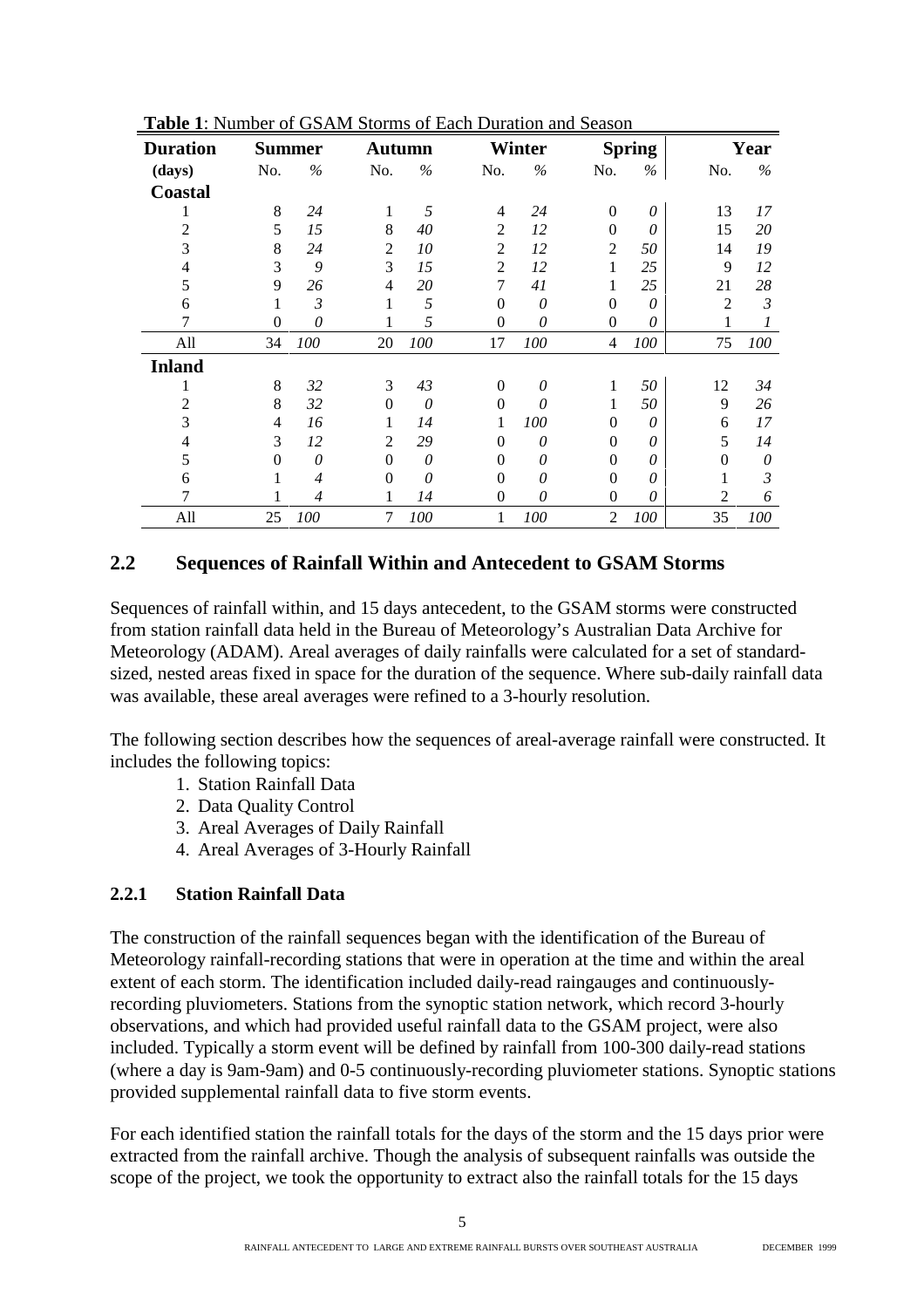succeeding each storm for the benefit of future research on this topic. The station rainfall data held in ADAM is continuously maintained so the data extracted for this project differed slightly from that extracted for the GSAM project.

#### **2.2.2 Data Quality Control**

The extracted daily rainfall totals were subjected to intensive quality control prior to further analysis. To facilitate the quality control process the data for each storm was output as commaand quote-delimited text so that it could be ingested easily into a spreadsheet utility. The spreadsheet format made identification and correction (or deletion) of erroneous data very simple. As well, a plotting utility was written to facilitate comparison of rainfall totals at nearby stations.

The data quality issues encountered were:

- *a. Accumulated rainfall totals* If the gauge is not read and emptied every day then the rainfall accumulates in the gauge until the next time it is read, and the amount recorded in the archive is flagged as having been accumulated over a number of days;
- *b. Missing rainfall records* If the rainfall is not recorded at all for a day then the archive record is flagged as missing;
- *c. Misdated rainfall records* Often the rainfall is attributed to the wrong date, usually one or two days before or after the correct date. Misdated falls are only obvious when relatively large and when they can be compared with falls at nearby stations;
- *d. Un-flagged accumulated rainfall totals* Not all accumulated rainfalls are properly flagged as such in the rainfall archive. These, again, are only obvious when relatively large and when they can be compared with falls at nearby stations; and
- *e. Inconsistent/wrong records* Sometimes the rainfall totals at one station are completely at odds with those of nearby stations. Sometimes a cause for this can be determined, eg the archived station location is incorrect, but mostly no cause is forthcoming. Once again, inconsistent or wrong rainfall totals are only identifiable when they are large.

Table 2 shows an example of the data quality issues *a.- d*. for a daily rainfall sequence. In this example, daily station rainfall totals for the 15 days prior and 3 days after a 1-day rainfall event are tabled. The rainfall event is marked by light shading and erroneous data by a darker shading. Flagged accumulated rainfall totals (*a.*) are coded as sequences of "-888 -x", where "x" denotes the rainfall accumulated in the gauge over the preceding accumulation days. Missing records (*b.*) are coded as "-999". The example sequence of misdated rainfall records (*c.*) shows rainfall totals incorrectly attributed to the day before. Un-flagged accumulated rainfall totals (*d.*) invariably show up as sequences of "0 x", where "x" denotes the accumulated total.

To assess the incidence of issues *a. - e.* for the GSAMARP database, a sample of 12 storms, representative of the geographical and temporal coverage of the GSAM Storm Catalogue, were identified. The data for each of the 12 storms were subjected to intensive quality control and the frequency of occurrence of the issues *a. - e*. determined. For this sample of storms, issues *a.* and *b*. each constituted 2.6%, *c.* and *d.* 2.0%, and *e.* 0% of the data. The data quality issues *c.- e.* represent issues that were identifiable by virtue of being associated with large rainfall totals. Due to the high variability of rainfall at these spatial and temporal scales, it is virtually impossible to tell whether small rainfall totals  $(15)$ mm) have been misdated, represent un-flagged accumulations, or are just wrong. The incidence of such data errors must, in consequence, be somewhat higher than the 2.0% identified.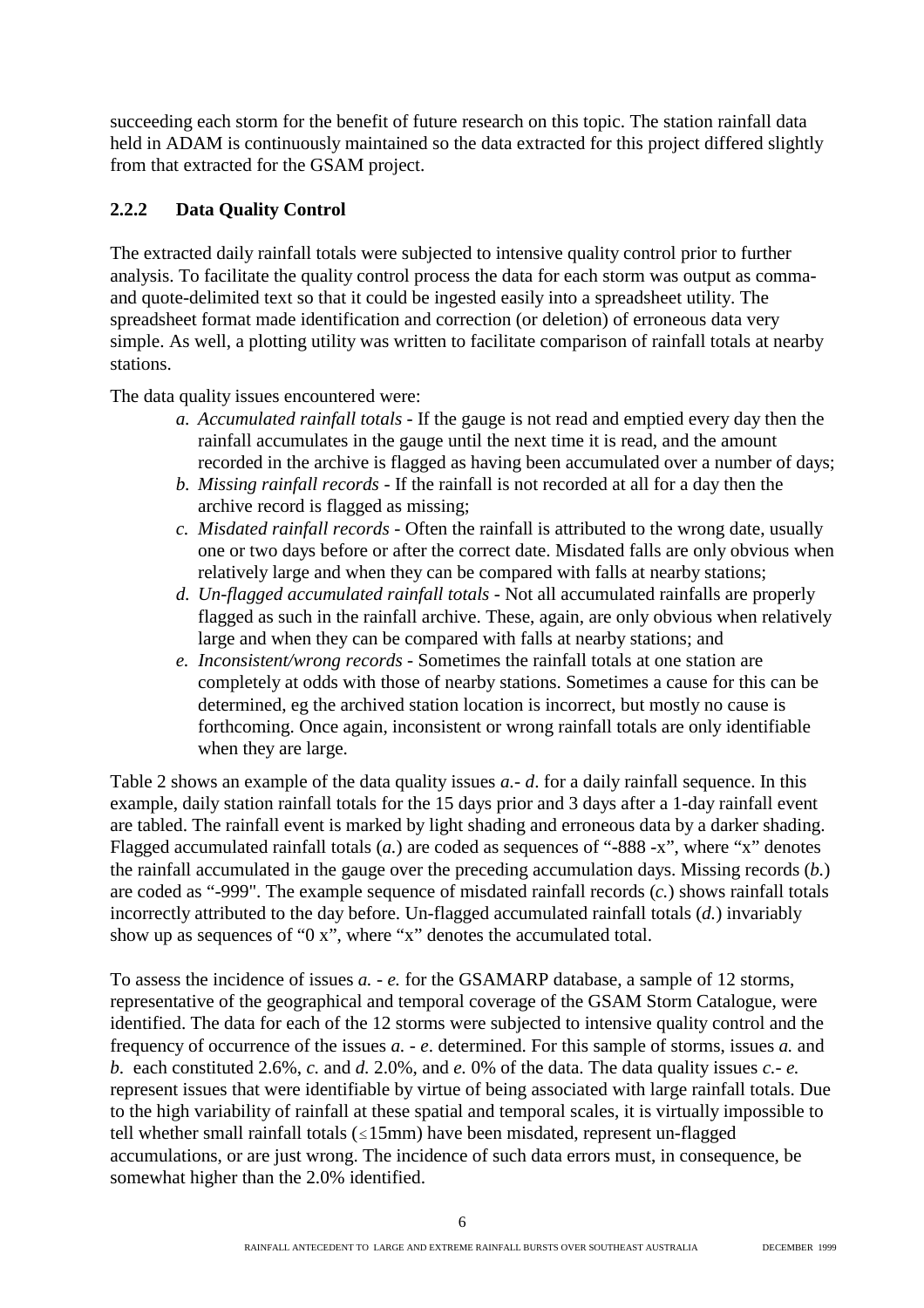|   | <b>Station Name</b>     | <b>Daily Rainfall Totals (mm)</b> |             |                |                |             |             |                |                |                |                |                |              |          |                |          |                         |                |                  |              |
|---|-------------------------|-----------------------------------|-------------|----------------|----------------|-------------|-------------|----------------|----------------|----------------|----------------|----------------|--------------|----------|----------------|----------|-------------------------|----------------|------------------|--------------|
|   |                         | Days prior to event               |             |                |                |             |             |                |                |                |                |                |              |          |                | Event    |                         |                | Days after event |              |
|   |                         | 15                                | 14          | 13             | 12             | 11          | 10          | 9              | 8              | 7              | 6              | 5              | 4            | 3        | $\overline{2}$ | -1       | $\overline{\mathbf{1}}$ | $\overline{1}$ | $\overline{2}$   | 3            |
|   | COOLANGATTA             | 4                                 | $\mathbf 0$ | $\mathbf 0$    | $\overline{7}$ | 104         | 223         | 22             | 16             | $\mathbf 0$    | 1              | $\mathbf{1}$   | $\Omega$     | 4        | 11             | 158      | 237                     | 3              | $\Omega$         | $\Omega$     |
|   | <b>FOXLEY</b>           | 0                                 | 0           | 0              | 11             | 24          | 130         | 32             | 18             | $\mathbf 0$    | $\Omega$       | 0              | $\mathbf 0$  | 0        | $\mathbf 0$    | 95       | 248                     | 0              | $\mathbf 0$      | 0            |
|   | <b>CHRISTMAS CRK</b>    | 0                                 | 0           | 0              | 5              | 31          | 135         | 28             | 17             | 0              | 3              | 0              | 0            | 0        | 0              | 60       | 155                     | 0              | 11               | 2            |
|   | <b>BRUFF HILL</b>       | $\Omega$                          | 0           | 10             | 5              | 7           | 181         | $\overline{4}$ | 25             | 0              | $\Omega$       | 0              | $\mathbf 0$  | 0        | 0              | 8        | 89                      | 0              | $\mathbf 0$      | 0            |
|   | MUNDOOLUN               | 0                                 | 0           | $\overline{4}$ | 34             | 189         | 65          | 17 $(c.)$      | $\overline{0}$ | 3              | 0              | 0              | $\mathbf 0$  | 0        | 3              | 58       | 126                     | 3              | $\mathbf 0$      | $\Omega$     |
|   | <b>INNISPLAIN</b>       | 0                                 | 0           | 0              | 8              | 26          | 155         | 31             | 19             | 0              | 3              | 0              | 0            | 0        | 0              | 26       | 79                      | 0              | 5                | 10           |
|   | <b>NERANG</b>           | 0                                 | 0           | 0              | 6              | 125         | 198         | 40             | 10             | $\mathbf 0$    | 9              | 0              | $\mathbf 0$  | 0        | $\mathbf 0$    | 137      | $\Omega$                | $229$ (d.)     | $\mathbf 0$      | 16           |
|   | <b>NUMINBAH</b>         | 0                                 | 0           | 0              | 19             | 83          | 231         | 55             | 3              | $\mathbf 0$    | 0              | 0              | 0            | 0        | 33             | 163      | 331                     | 0              | 9                | 0            |
|   | <b>PALEN CREEK</b>      | $\Omega$                          | $\Omega$    | $\Omega$       | 8              | 58          | 193         | 12             | 15             | 3              | 6              | $\Omega$       | $\mathbf 0$  | 0        | 4              | 57       | 161                     | 0              | $\Omega$         | $\Omega$     |
|   | RATHDOWNEY P.O.         | $\Omega$                          | 0           | $\Omega$       | 12             | 35          | 159         | 32             | 15             | $\mathbf 0$    | 4              | 0              | $\mathbf 0$  | 0        | 3              | 25       | $\mathbf 0$             | $70$ (d.)      | $\overline{4}$   | $\Omega$     |
|   | O'REILLY'S              | $\Omega$                          | $\Omega$    | -1             | $\overline{4}$ | 53          | 136         | 50             | $\overline{4}$ | 5              | 4              | 22             | 11           | 43       | 59             | 397      | 197                     | 5              | 8                | 11           |
|   | SOUTHPORT               | 0                                 | 0           | 0              | 3              | 164         | 194         | 36             | 21             | -1             | 4              | 0              | $\mathbf{1}$ | 0        | 5              | 122      | 188                     | 0              | $\mathbf 0$      | 3            |
|   | <b>SPRINGBROOK</b>      | $\Omega$                          | $\Omega$    | $\Omega$       | 23             | 137         | 285         | 72             | 38             | $\Omega$       | $\Omega$       | 15             | 10           | 0        | $\Omega$       | 361      | 687                     | 0              | $\Omega$         | 0            |
| 7 | <b>GUINEAS CREEK RD</b> | $\Omega$                          | $\Omega$    | $\Omega$       | 5              | 138         | 216         | 42             | $\mathbf 0$    | 8              | 4              | 0              | $\mathbf 0$  | 0        | 29             | 155      | 417                     | 3              | $\Omega$         | 0            |
|   | <b>MOUNT TAMBORINE</b>  | 0                                 | 0           | $\mathbf 0$    | 10             | 99          | 236         | 63             | 12             | $\mathbf 0$    | 9              | 3              | $\mathbf 0$  | 0        | 16             | 86       | 190                     | 9              | $\mathbf 0$      | 1            |
|   | <b>PALEN CREEK</b>      | $-999$                            | $-999$      | $-999$         | $-999$         | $-999$      | $-999$      | $-999$         | $-999$         | $-999$         | $-999$         | $-999$         | $-999$       | $-999$   | $-999$         | $-999$   | $-999$                  | $-999$         | $-999$           | $-999$ (b.)  |
|   | LITTLE NERANG DAM       | 0                                 | 0           | $\mathbf 0$    | 5              | 150         | 260         | 33             | 22             | 8              | $\overline{2}$ | 0              | $\mathbf 0$  | 0        | 13             | 163      | 257                     | 0              | $\mathbf 0$      | $\Omega$     |
|   | <b>WUNBURRA</b>         | 0                                 | 0           | $\mathbf 0$    | 16             | 132         | 231         | 49             | 23             | 3              | 25             | 3              | 0            | 0        | 15             | 227      | 247                     | 4              | -1               | 8            |
|   | <b>CAINBABLE</b>        | $\Omega$                          | 0           | $\mathbf 0$    | $\overline{7}$ | 18          | 185         | 28             | 8              | $\overline{1}$ | 3              | $\Omega$       | $\mathbf 0$  | 0        | $\mathbf 0$    | 53       | 122                     | 0              | 3                | $\mathbf{1}$ |
|   | <b>NUMINBAH</b>         | 0                                 | 0           | -1             | 24             | 100         | 250         | 43             | 33             | 3              | 6              | 2              | $\mathbf{1}$ | 0        | 10             | 156      | 373                     | 2              | -1               | 3            |
|   | <b>WIDGEE</b>           | $\Omega$                          | $\Omega$    | $\mathbf 0$    | 5              | 32          | 154         | 36             | 17             | $\Omega$       | $\Omega$       | $\Omega$       | $\Omega$     | 0        | $\mathbf 0$    | 180      | 436                     | $\Omega$       | $\Omega$         | 0            |
|   | <b>GILSTON SCHOOL</b>   | 0                                 | 0           | $\mathbf 0$    | 5              | 144         | 240         | 32             | 12             | $\mathbf{1}$   | 10             | 0              | 0            | 1        | 14             | 111      | 218                     | 3              | -1               | 7            |
|   | <b>MOUNT LINDSAY</b>    | 0                                 | $\Omega$    | $\Omega$       | 14             | 103         | 167         | 17             | 20             | 0              | 7              | 0              | 0            | 0        | 0              | $\Omega$ | 300                     | (d.)<br>0      | $\Omega$         | 0            |
|   | <b>ROTTINGTON</b>       |                                   | 0           | 0              | 12             | 162         | 279         | 59             | 18             | $\overline{2}$ | 5              | 4              | 0            | 2        | 23             | 234      | 308                     | 1              | 0                | 12           |
|   | ALSTONVILLE P.O.        |                                   | 0           | -1             | $\overline{7}$ | $\mathbf 0$ | 125 $(d.)$  | 28             | 12             | $\mathbf 0$    | 2              | 0              | $\mathbf 0$  | 0        | 3              | 101      | 278                     | 0              | 0                | 0            |
|   | <b>ST FRANCIS PLACE</b> |                                   | $\Omega$    | 3              | 3              | 44          | 155         | 42             | 16             | $-888$         | $-4$ (a.)      | $\overline{1}$ | $\mathbf 0$  | 0        | 3              | 100      | 264                     | 0              | $\Omega$         | $\Omega$     |
|   | <b>BANGALOW MOTEL</b>   |                                   | $\Omega$    | $\Omega$       | 6              | 88          | 247         | 21             | 5              | $\mathbf 0$    | 3              | 0              | 3            | 0        | 5              | 134      | 257                     | 0              | $\mathbf 0$      | 0            |
|   | <b>BINGEEBEEBRA</b>     | $\Omega$                          | $\Omega$    | $\Omega$       | 5              | 93          | 37          | 31             | 14             | $\mathbf 0$    | $\Omega$       | 0              | $\mathbf 0$  | 0        | 47             | 8        | $\Omega$                | 0              | 27               | 17           |
|   | <b>MISTY MOUNTAIN</b>   | 3                                 | 0           | -1             | 9              | 39          | 155         | 27             | 24             | $\mathbf 0$    | 3              | 1              | $\mathbf 0$  | 0        | 3              | 147      | 254                     | 0              | $\mathbf 0$      | $\Omega$     |
|   | <b>TENNYSON ST</b>      | 1                                 | 0           | $\Omega$       | 3              | $-888$      | $-312$ (a.) | 28             | 5              | $\Omega$       | 3              | 2              | $\Omega$     | 4        | 3              | 155      | $\mathbf 0$             | $226$ (d.)     | 0                | 0            |
|   | <b>CAPE BYRON</b>       | $\Omega$                          | $\Omega$    | $\Omega$       | 3              | 28          | 155         | 13             | 7              | $\overline{2}$ | $\Omega$       | 5              | $\mathbf 0$  | 11       | 11             | 86       | 90                      | 0              | $\Omega$         | 0            |
|   | CHILLINGHAM             | 3                                 | $\Omega$    | $\Omega$       | 10             | 70          | 194         | 36             | 28             | $\Omega$       | 4              | 1              | $\Omega$     | $\Omega$ | 5              | 146      | 217                     | 0              | $\Omega$         | $\Omega$     |

### **Table 2:** Example of Data Quality Issues for a Daily Rainfall Sequence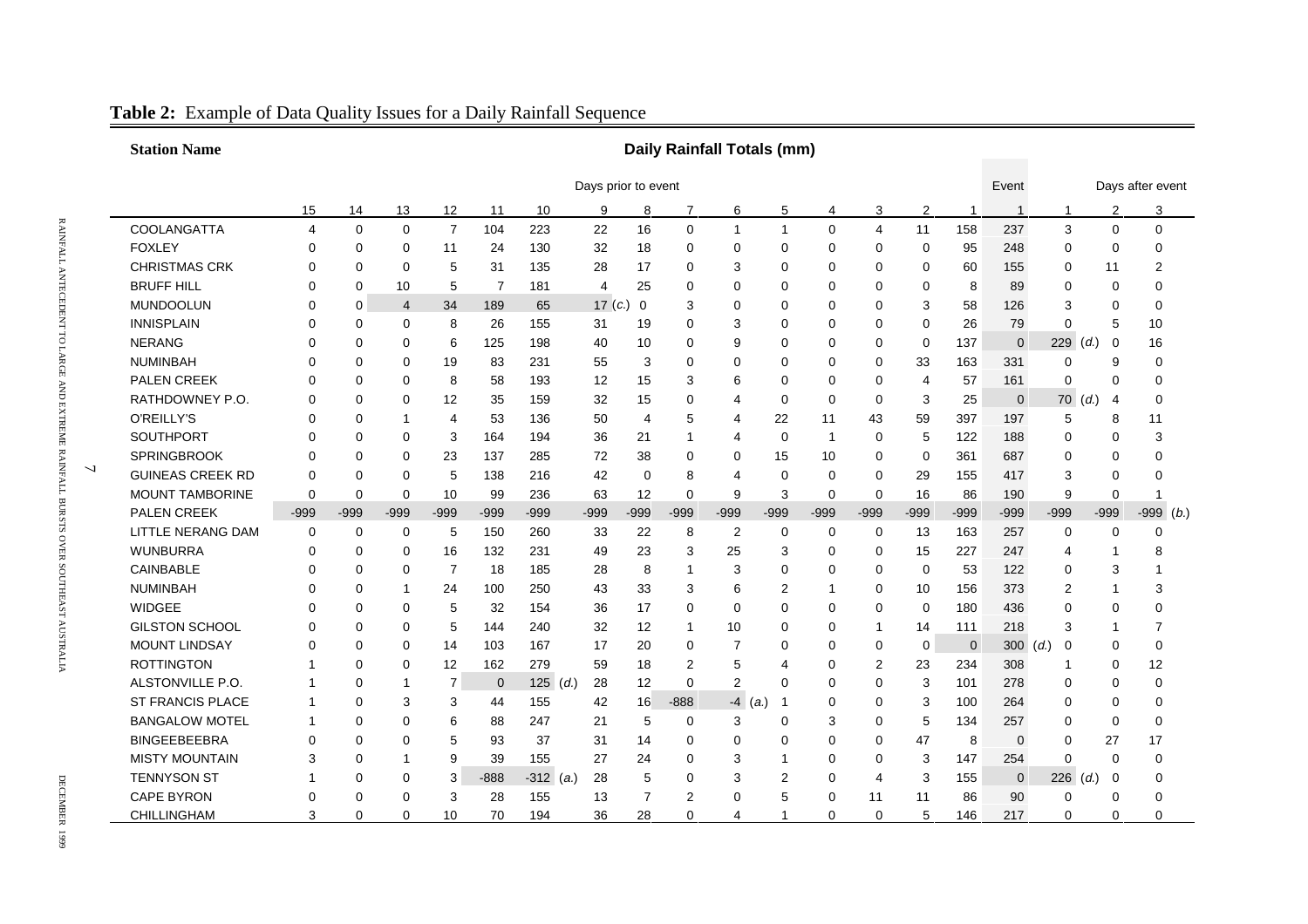The procedures adopted for error identification and correction of daily rainfall data were entirely manual. Automated procedures were canvassed but found to be unwieldy and inadequate.

No correction of sub-daily rainfall data (pluviometer and synoptic station) was attempted, but daily aggregates of sub-daily data were checked for consistency with nearby daily-read rainfall totals. Where inconsistencies were found no data from the sub-daily station was used.

#### **2.2.3 Areal Averages of Daily Rainfall**

Areal averages of quality-controlled station rainfall were calculated for standard-sized areas, for each day of the sequence. The areas were described by a set of nested parallelograms, which were originally defined for the GSAM project and adopted in the GSAMARP. The parallelograms are storm-centred, defined to encompass the highest storm totals, and range from 100 to 60,000km<sup>2</sup>. An example set of standard areas, is given in Figure 3.



**Figure 3**: Areal Averaging: Example Set of Nested Parallelograms of Standard Areas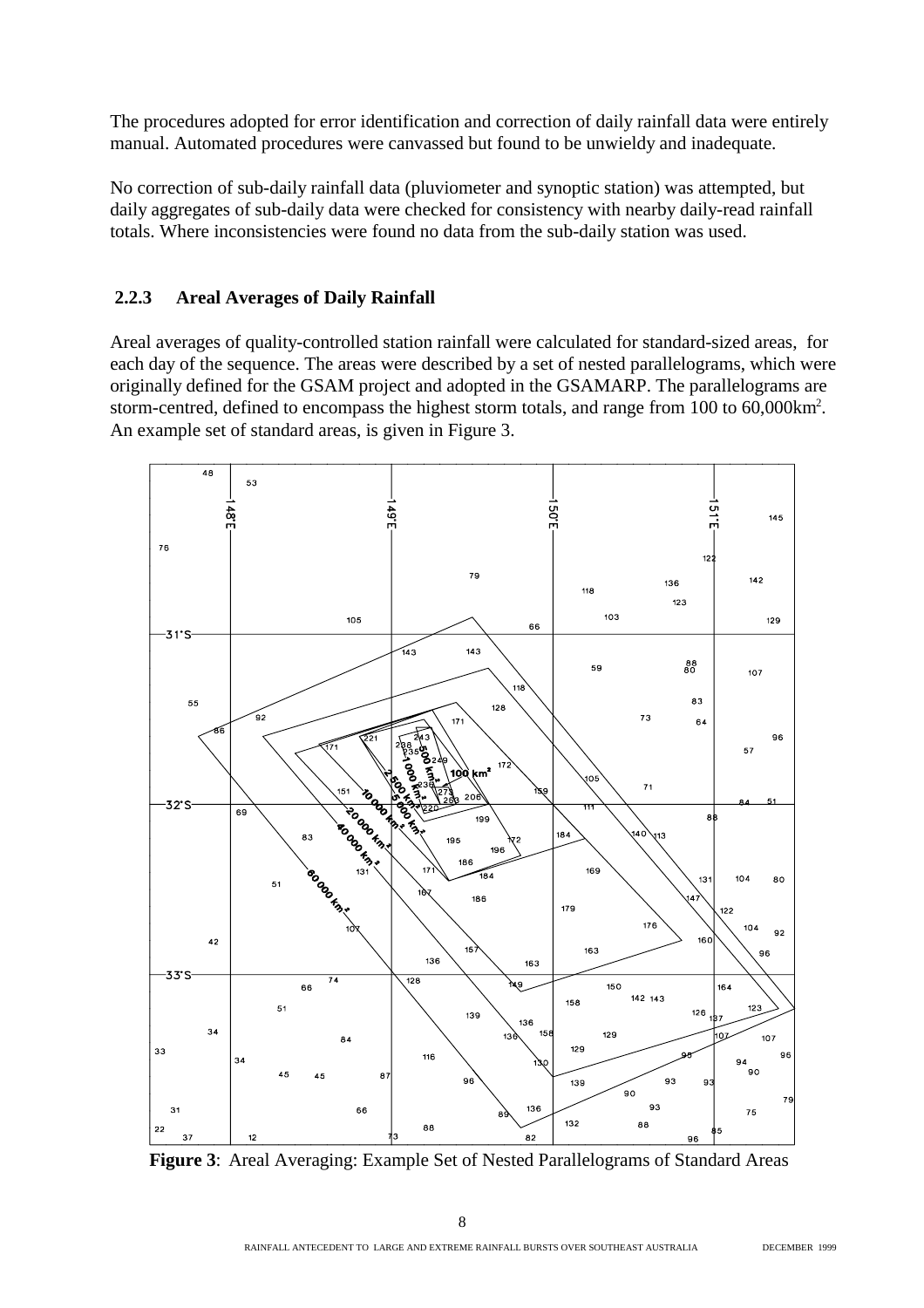The coordinates describing the parallelograms are fixed for the duration of the storm and the antecedent period. They thus represent an Eulerian sampling of areal rainfall, like catchmentaverage rainfall.

Areal averages of daily station totals were calculated using the Thiessen polygon method (see Bruce and Clark, 1966). Thiessen station weights were calculated separately for each day of the sequence since the number of station totals available, i.e. not missing, varied from day to day. Station weights for each standard area parallelogram were calculated for each station within the areal extent of the storm. Daily areal-average rainfall was calculated using these weights via the following formula:

$$
R_{da} = \frac{\sum_{s=1}^{N_d} W_{sda} R_{ds}}{N_d}
$$
 (1)

where  $R_{da}$  is the average rainfall on day d for area a

 $W_{sda}$  is the station weight for station *s* on day *d* for area *a*  $R_{ds}$  is the station rainfall for station *s* on day *d* 

$$
(0 \leq W_{sda} \leq 1; \sum_{s=1}^{N_d} W_{sda} = 1)
$$

- is the station rainfall for station *s* on day *d*
- $N_d$  is the total number of stations within the areal extent of the storm with nonmissing rainfall data on day *d*

An example sequence of areal averages for a 3-day storm (shaded) and the 15 days prior is given in Table 3. Note that because the parallelograms are fixed throughout the period and centred on the storm totals (in this case 3-day totals), the daily areal averages do not necessarily vary regularly with area-size.

|                            | <b>Table 5:</b> Example Sequence of Daily Areal-Average Ramian (min) |                     |          |          |          |             |          |     |     |                |               |                    |      |                |     |              |              |       |
|----------------------------|----------------------------------------------------------------------|---------------------|----------|----------|----------|-------------|----------|-----|-----|----------------|---------------|--------------------|------|----------------|-----|--------------|--------------|-------|
| <b>Standard</b>            |                                                                      | Days prior to event |          |          |          |             |          |     |     |                |               |                    |      |                |     | <b>Event</b> |              |       |
| Area<br>(km <sup>2</sup> ) | 15                                                                   | 14                  | 13       | 12       | 11       | 10          | 9        | 8   | 7   | 6              | 5             | 4                  | 3    | $\mathbf{2}$   | 1   | 1            | $\mathbf{2}$ | 3     |
| 60000                      | $\Omega$                                                             | 0.1                 | $\Omega$ | 0        | $\Omega$ | $\Omega$    | $\Omega$ | 0.8 | 4.6 | 15.6           | 21.8          | 8.8                | 2.4  | 0.1            | 2.0 | 15.7         | 67.0         | 77.3  |
| 40000                      | 0                                                                    | $\Omega$            | $\Omega$ | 0        | $\Omega$ | $\Omega$    | 0.1      | 0.8 | 3.5 |                |               | 16.3 26.4 11.0     | 3.5  | 0.1            | 2.4 | 15.8         | 65.5         | 87.4  |
| 20000                      | $\Omega$                                                             | 0                   | $\Omega$ | $\Omega$ | 0        | $\Omega$    | $\Omega$ | 0.7 | 1.8 |                |               | 12.3 30.8 15.2 4.0 |      | - 0            | 2.6 | 15.4         | 65.9         | 98.0  |
| 10000                      | 0                                                                    | 0                   | $\Omega$ | 0        | $\Omega$ | $\Omega$    | $\Omega$ | 0.8 | 1.4 | 11.9 34.9 21.1 |               |                    | 4.4  | - 0            | 4.4 | 17.7         | 64.0         | 101.3 |
| 5000                       | $\Omega$                                                             | 0                   | $\Omega$ | 0        | $\Omega$ | $\mathbf 0$ | $\Omega$ | 0.7 | 0.9 | 15.4           |               | 33.0 21.2 2.9      |      | $\overline{0}$ | 4.5 | 21.2         | 63.1         | 98.4  |
| 2500                       | $\Omega$                                                             | 0                   | $\Omega$ | 0        | $\Omega$ | $\Omega$    | $\Omega$ | 0.6 | 0.8 | 14.9           |               | 30.6 22.2 3.5      |      | $\overline{0}$ | 6.4 | 21.4         | 59.6         | 97.0  |
| 1000                       | $\Omega$                                                             | $\Omega$            | $\Omega$ | $\Omega$ | 0        | $\Omega$    | $\Omega$ | 0.4 | 0.7 | 12.4           |               | 30.6 24.0          | 3.6  | $\Omega$       | 6.9 | 22.6         | 55.7         | 96.3  |
| 500                        | 0                                                                    | 0                   | $\Omega$ | $\Omega$ | $\Omega$ | $\Omega$    | $\Omega$ | 0.4 | 0.6 | 11.1           |               | 30.6 25.0          | -3.7 | $\Omega$       | 7.4 | 23.8         | 53.0         | 96.3  |
| 100                        | $\Omega$                                                             | 0                   | $\Omega$ | 0        | $\Omega$ | 0           | $\Omega$ | 0.4 | 0.4 |                | 6.2 31.7 28.8 |                    | 4.3  | 0              | 8.3 | 25.8         | 46.7         | 95.6  |

**Table 3:** Example Sequence of Daily Areal-Average Rainfall (mm)

#### **2.2.4 Areal Averages of 3-Hourly Rainfall**

For consistency with the design temporal distributions of rainfall within GSAM PMP bursts, the GSAMARP sequences of rainfall were refined, where possible, from daily to 3-hourly resolution. Rainfall data from the identified pluviometer stations were aggregated into 3-hourly totals, giving 8 rainfall totals per day for each day of a sequence. The 3-hourly totals, including those from synoptic stations, were then aggregated into daily (9am - 9am) totals, and the percentage

 $\overline{Q}$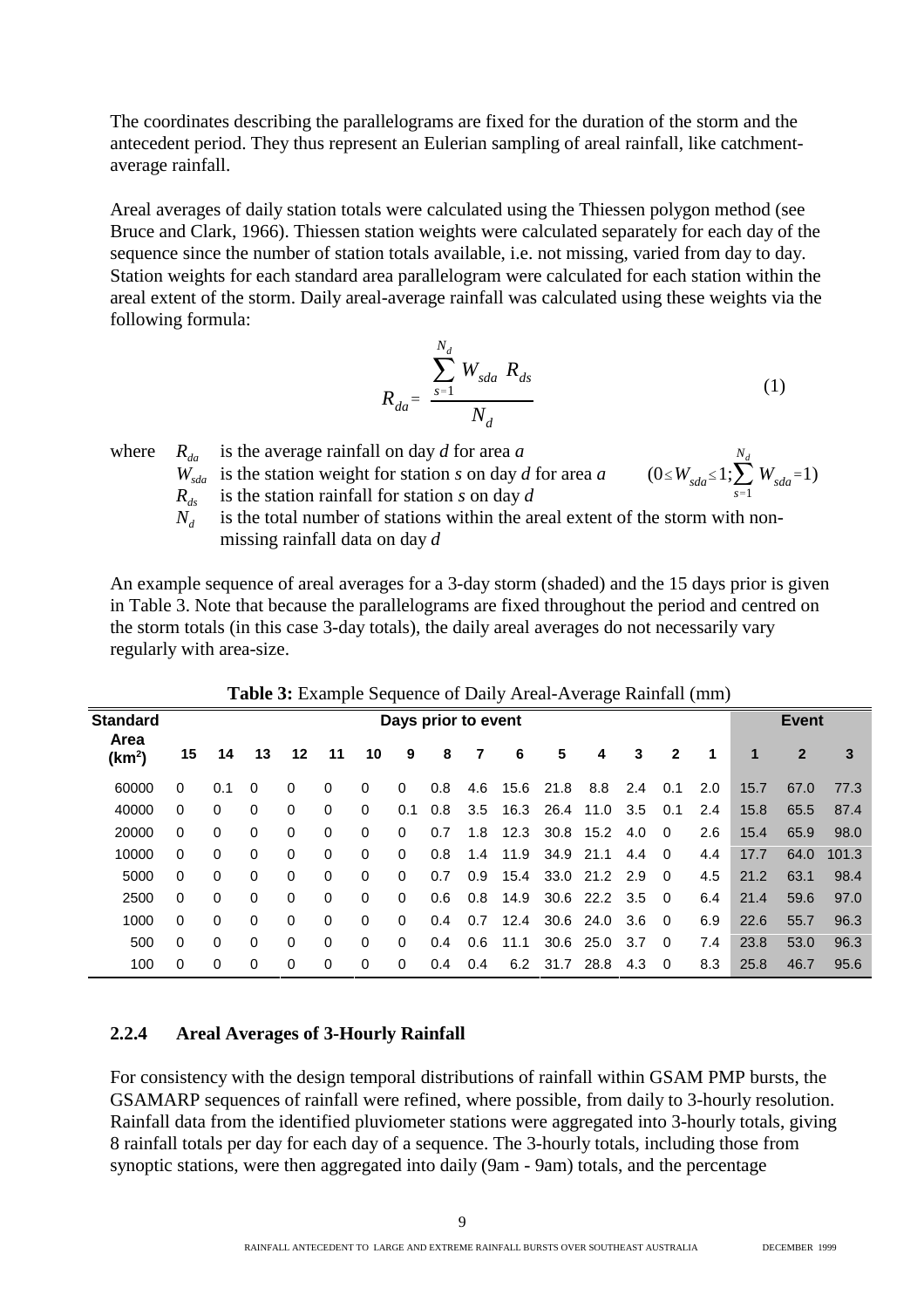contribution of each 3-hourly total to the daily total calculated. This percentage variation of 3 hourly rainfall within a day was then imposed on the areal averages of daily rainfall to provide areal averages of 3-hourly rainfall.

To assess the appropriateness of imposing a 3-hourly rainfall variation at a station on the rainfall average over an area, the daily variation of the two data types were compared. Figures 4 and 5 show the daily variation in areal-average rainfall and pluviometer station rainfall respectively, for a 2-day storm and the 15 days before and after. The plots are schematic, with each being scaled to the largest daily total of its sequence. Gaps in the plots of Figure 5 indicate missing data.

The relevance of a sub-daily station's daily rainfall variation was also verified with a plot showing the location of each with respect to the standard area parallelograms. Figure 6 shows this plot for the pluviometer and synoptic stations of Figure 5.

The example shown is unusual in that it has a large number of sub-daily stations but it demonstrates one of the typical difficulties of this technique; a lack of spatially appropriate subdaily stations.

Where there were more than one sub-daily station showing a good match with the areal averages, a weighting was assigned to each, with the weights of all summing to 1. Due to the sparsity and heterogeneous distribution of sub-daily stations, as well as the subjective assessment of their match with the areal averages, weights were assigned manually. Unique weights were assigned to each station for each day and each standard area. Weights were held constant for each 3-hourly interval within a day.

Areal averages of 3-hourly rainfall were calculated using these weights via the following formula:

$$
R_{ida} = R_{da} \sum_{s=1}^{N} W_{sda} r_{sid}
$$
 (2)

where  $R_{i,d}$  is the average rainfall in the 3-hour interval *i* on day *d* for area *a* (in mm)

 $R_{da}$  is the average rainfall on day *d* for area *a* (in mm)

- $W_{sda}$  is the weight assigned to sub-daily station *s* on day *d* for area *a* ( $0 \leq W_{sda} \leq 1$ )
- $r_{\text{sid}}$  is the fraction of daily rainfall for sub-daily station *s* in the 3-hour interval *i* on day  $d$  (0  $\leq r_{sid} \leq 1$ )
- *N* is the total number of sub-daily stations *s* contributing non-missing fractions to area *a* on day *d*

Due to the general lack of sub-daily rainfall data, areal averages of 3-hourly rainfall could only be determined for 59 of the 110 storms in the GSAM Storm Catalogue.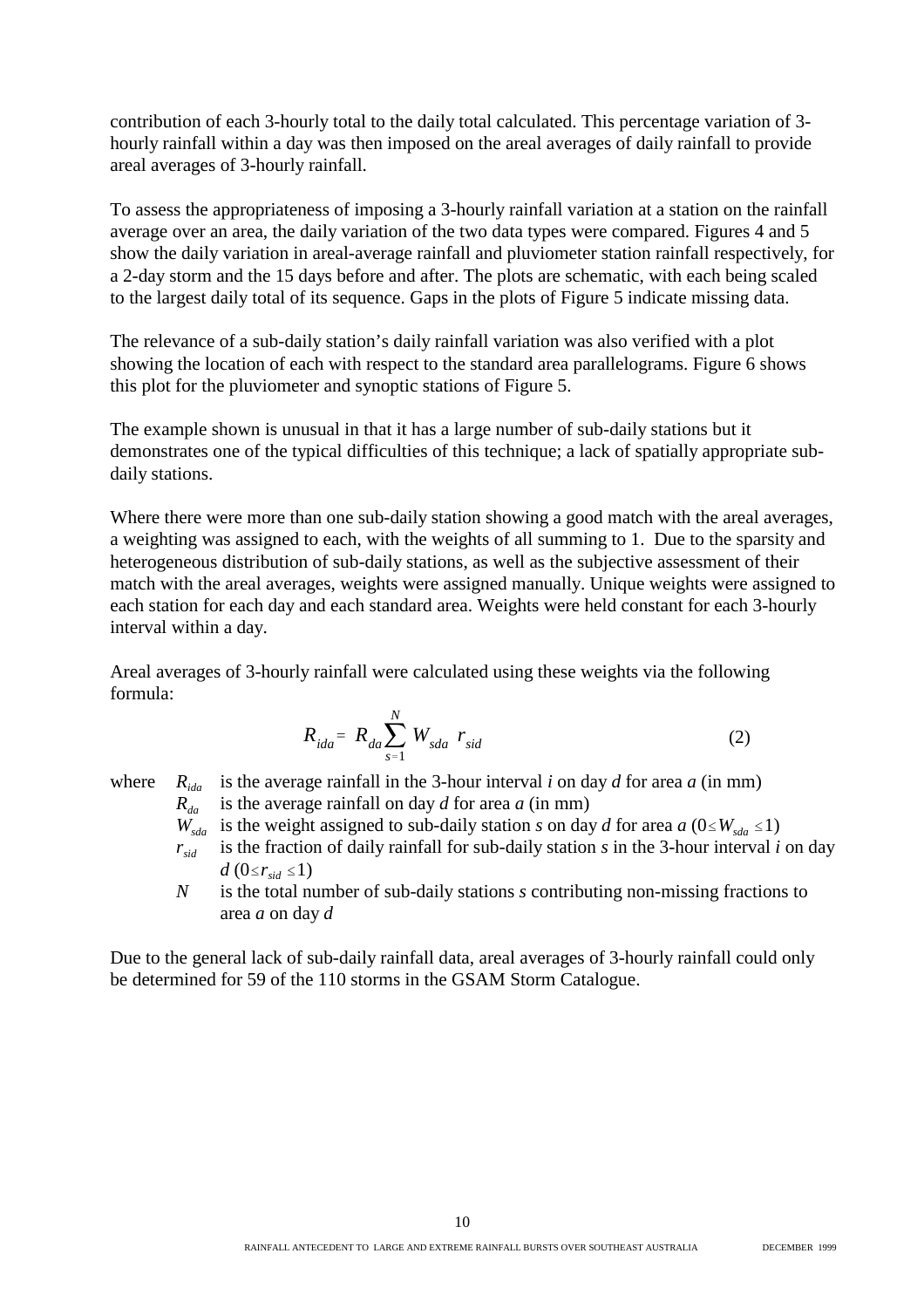

**Figure 4**: Example Daily Areal-Average Rainfall Sequence at Each Standard Area, for a 2-day Storm (shaded). Each plot is scaled to the largest daily total of its sequence.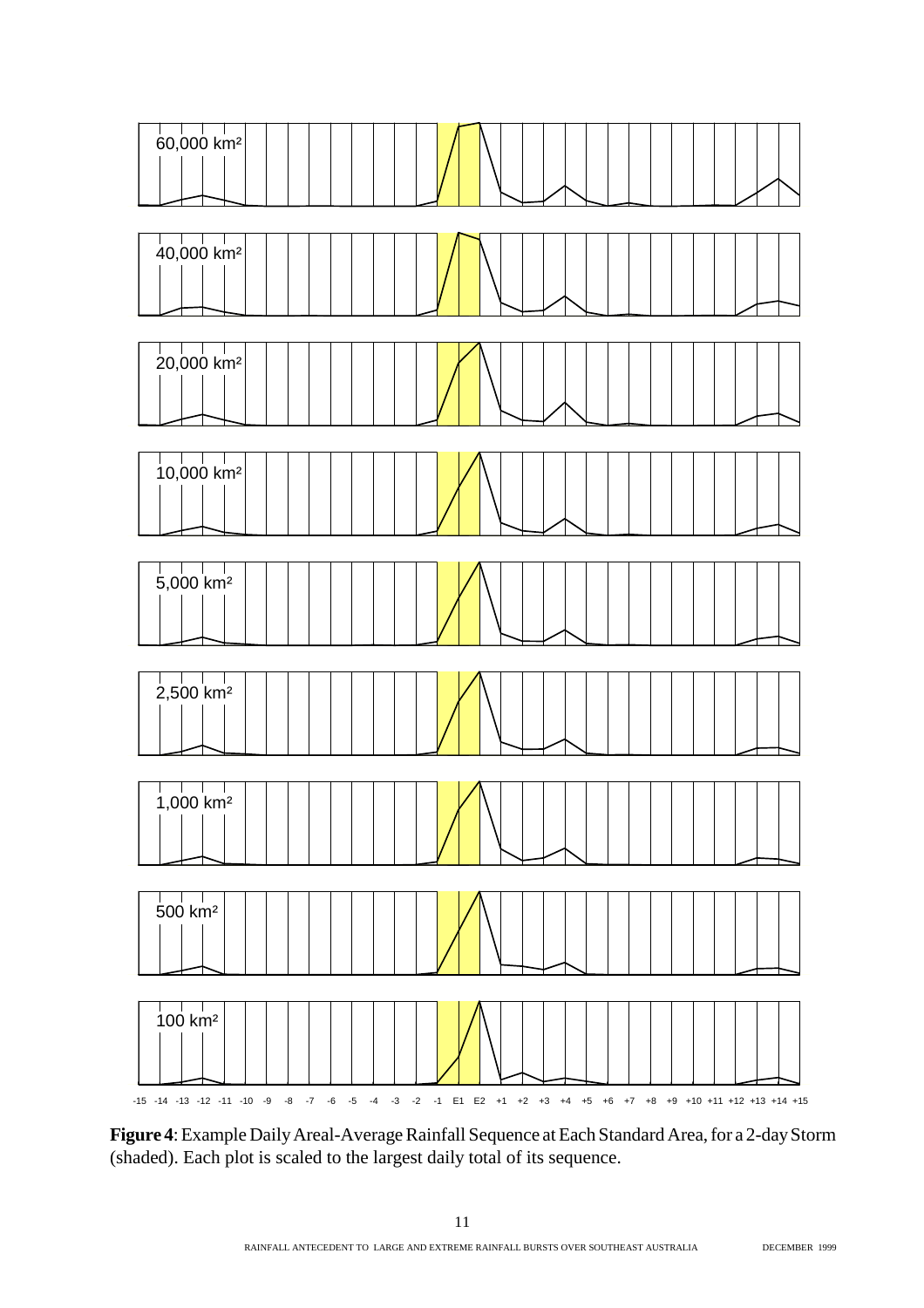

**Figure 5**: Example Sequences of Daily Aggregates of Sub-Daily Rainfall Totals at Various Stations, for the 2-day Storm (shaded) of Figure 4. Each plot is scaled to the largest daily total of its sequence. Gaps in the plots indicate missing data.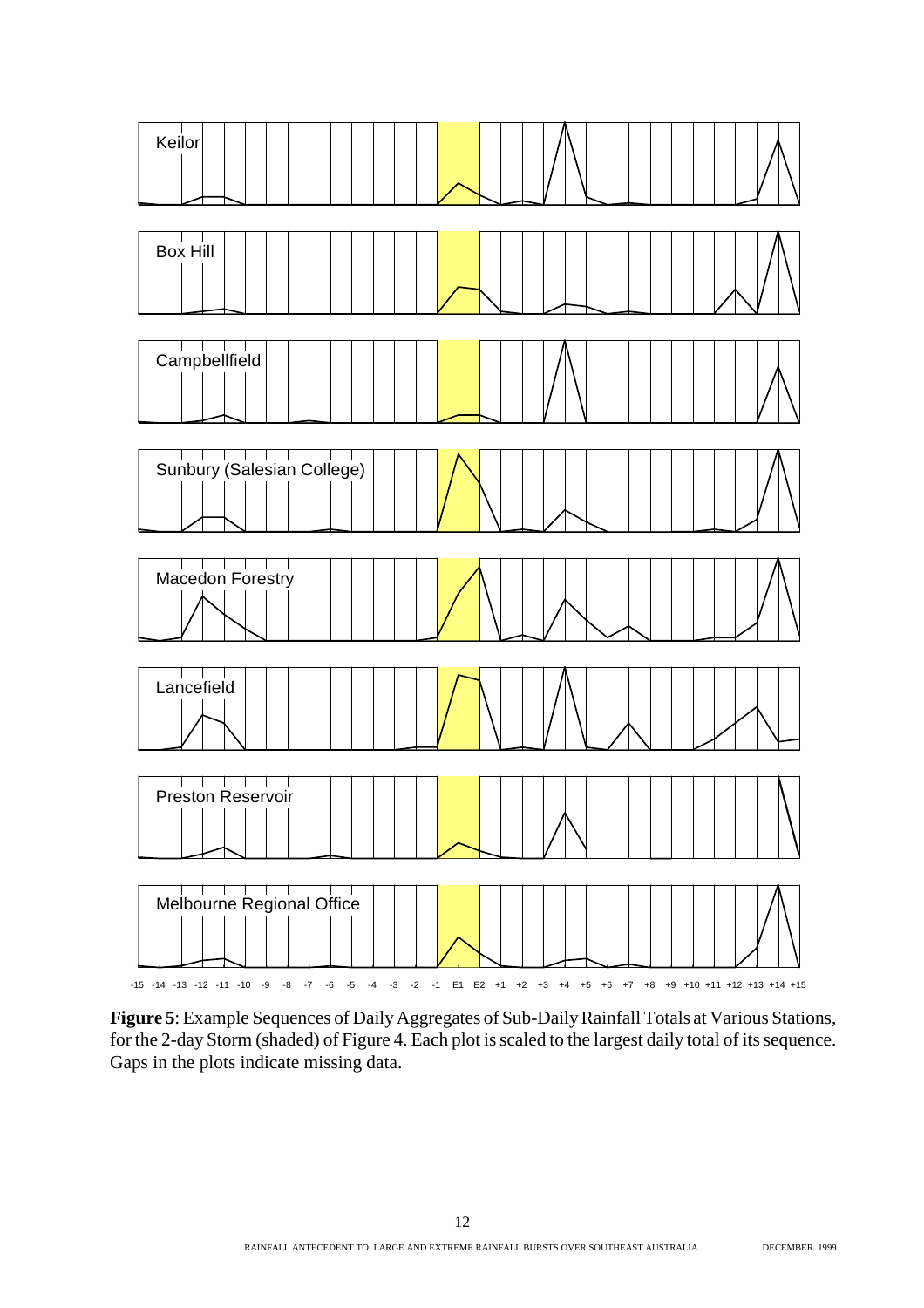

**Figure 6**: Location of Sub-Daily Rainfall Stations of Figure 5 with respect to the Standard Area Parallelograms  $(km^2)$  over which the Areal Rainfalls of Figure 4 were calculated.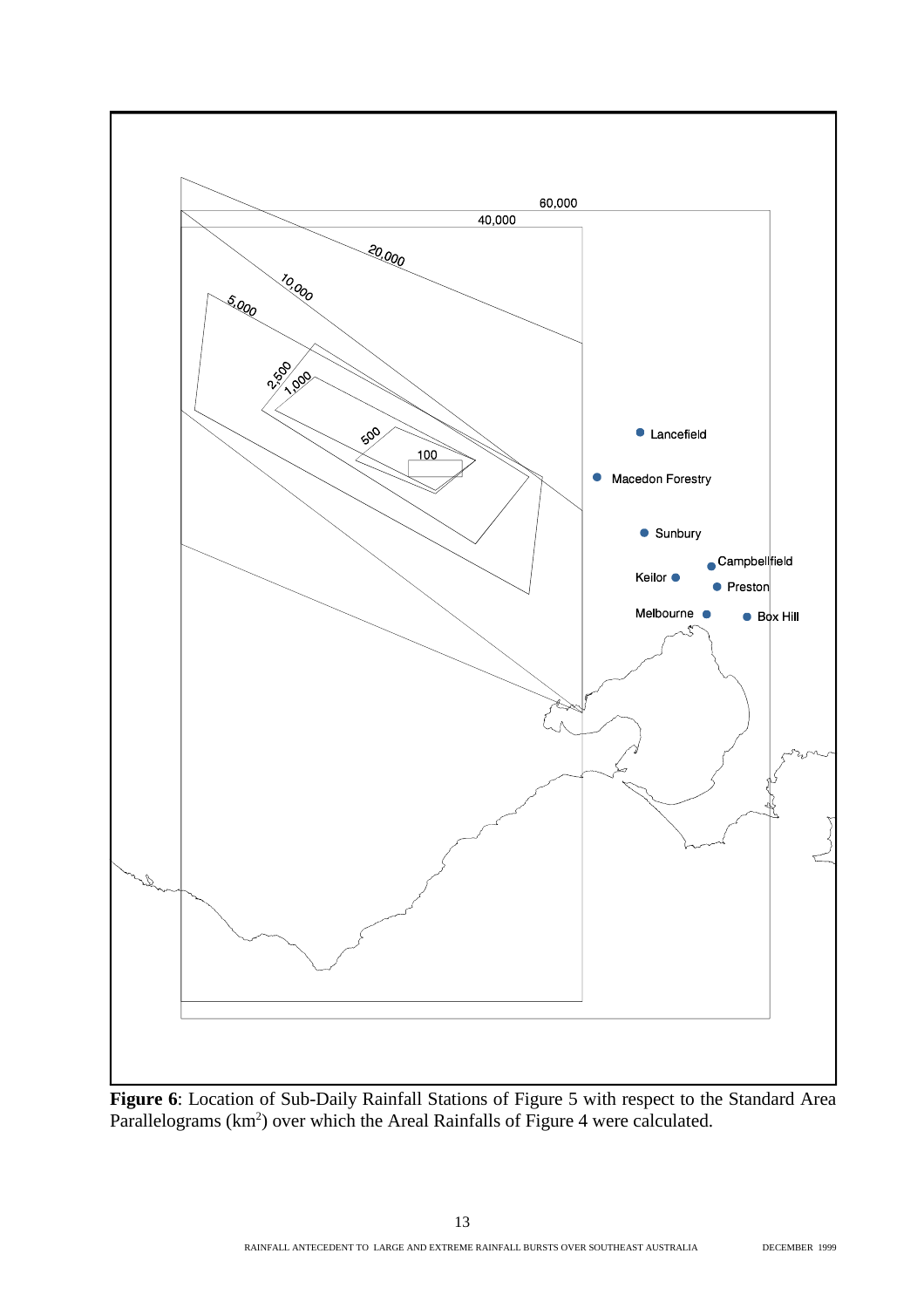### **3. ANALYSIS OF ANTECEDENT RAINFALL**

The GSAMARP investigations began with an attempt to describe the 'typical' characteristics of the daily sequences of areal-average rainfall. Simple plots of the individual sequences showed the full array of possible scenarios: no antecedent rainfall at all; small antecedent rainfalls wellseparated from the main storm; large antecedent rainfalls immediately prior to the main storm; and moderate antecedent rainfalls contiguous with the main storm. From comparison of individual plots it was difficult to determine any general characteristics of these sequences. Subsequent analysis therefore attempted to provide some simple statistical parameters to describe the sequences. To facilitate this statistical approach the analysis was divided into two parts:

- 1. Pre-Storm an examination of the rainfall prior to each storm; and
- 2. Pre-Burst an examination of the rainfall prior to all bursts within each storm.

This section describes the analysis and identified pre-storm and pre-burst characteristics of the daily sequences of areal-average rainfall.

#### **3.1 Pre-Storm Rainfall**

In the analysis of pre-storm rainfall, the areal averages of daily rainfall at 100km<sup>2</sup> only were examined in detail for the occurrence of antecedent rainfall, and 'antecedent storms' in particular.

#### **3.1.1 Pre-Storm Antecedent Rainfall**

Because the GSAM storm dates were chosen to encompass the most significant daily rainfall totals, they do not, in all cases, describe the start and end of the storm rainfall. To distinguish main storm rainfall from pre-storm rainfall, therefore, the start and end dates of the main storm were redefined, to encompass days contiguous with the highest total with  $\geq 10$ mm of rainfall. In general this redefinition made the main storms longer, but in cases where the Storm Catalogue dates included small totals it made the main storm shorter. Pre-storm rainfall was thus defined as rainfall within the 15-day antecedent period but separated from the main storm by at least one 'dry' day of <10mm. Defining this intervening 'dry' day as <10mm is somewhat arbitrary but reasonable for a 100km<sup>2</sup> average.

Of the sample of 110 sequences of daily areal-average rainfall, 73 (66%) exhibited pre-storm antecedent rainfall of >10mm in a unbroken block within the antecedent period.

#### **3.1.2 Antecedent Storms**

Pre-storm antecedent rainfall was more specifically defined as an 'antecedent storm' if it was separated from the main storm, and if (a) there was more than 20mm of rain on any one day, or (b) the pre-storm rainfall (in an unbroken block of rainfall) totalled more than 5% of the main storm.

Of the sample of 110 sequences, 46 (42%) exhibited antecedent storms at some time within the 15-day antecedent period. For each of these 46, the depth and duration of the main storm, the antecedent storm and of the 'dry' period between the two were determined.

The variation in the duration of the antecedent storm, across the sample of 46 sequences, is shown in Figure 7. Note the dominance of 1-day storms (52% of the sample). These 1-day storms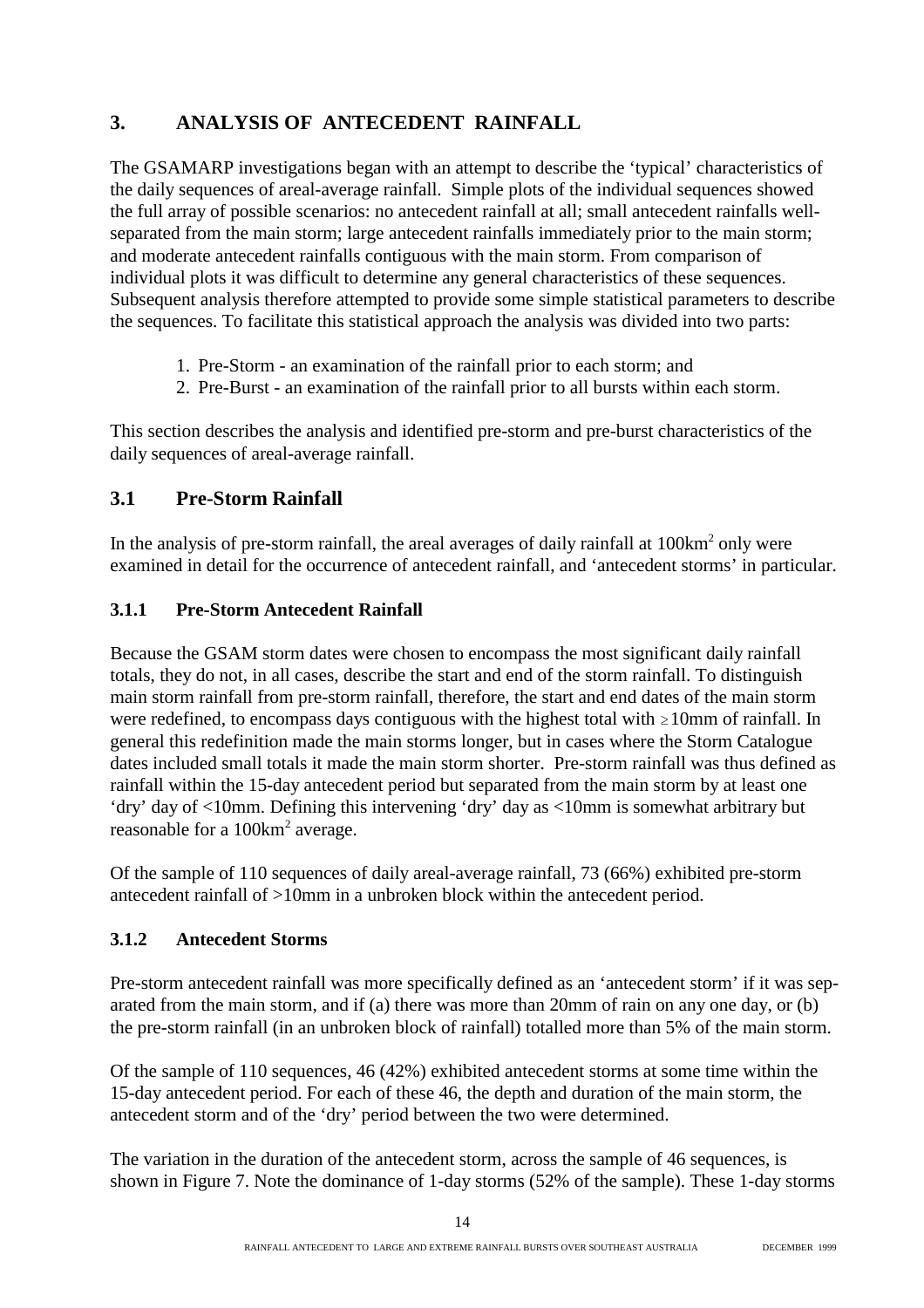were found to be well spread throughout the 15-day antecedent period, suggesting temporal independence from the main storm.



**Figure 7**: Frequency of Antecedent Storms of Various Durations

#### **3.1.3 Intervening Dry Period**

The variation in the duration of the intervening dry period, across the sample of 46 sequences, is shown in Figure 9. The peak in this figure at a duration of 1 day is most likely an artifact of using a simple rainfall cutoff value to detect the start of the main storm and not a representation of the expected frequency at this duration. The peak at 14 days is difficult to interpret in any physically meaningful way without knowing the pattern of variation beyond the analysed antecedent period. The peak at 8-9 days, however, is consistent with the time of passage of ordinary 'synoptic' scale events in the region. It also parallels the findings of the Washington State Department of Ecology (1989), in their analysis of rainfalls antecedent to extreme 24-hour storms in Washington State. Their study found that the average number of dry days between the main storm and the antecedent storm varied from 7 to 10 days.



**Figure 8**: Frequency of Intervening Dry Periods of Various Durations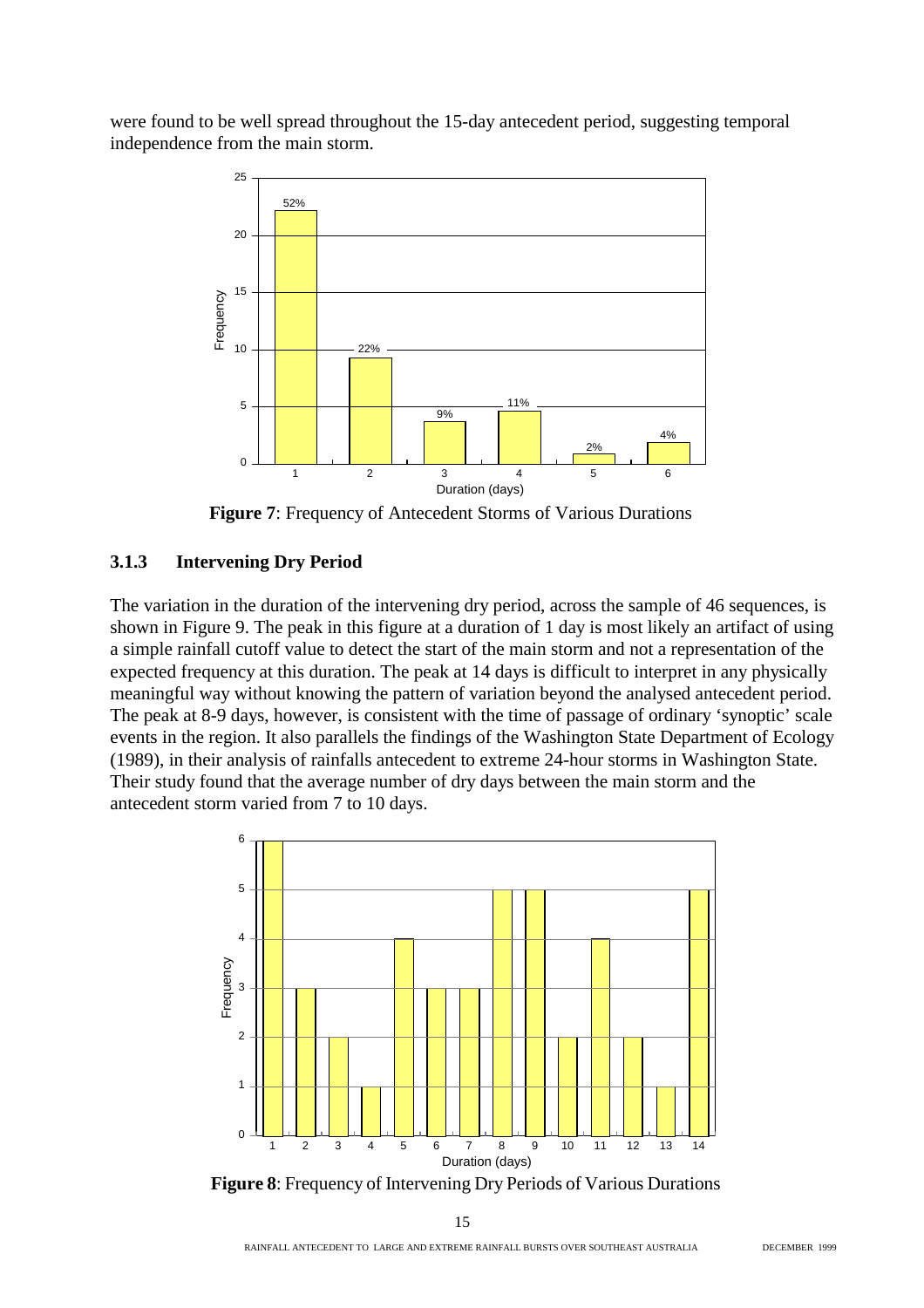Various studies of pre-storm rainfall for the Tennessee Valley (US Weather Bureau, 1965; US Weather Bureau, 1969; National Weather Service, 1986) find that an intervening dry period of 3- 4 days is a reasonable design scenario for that region. Chin and Vogel (1995), in their study of pre-storm rainfall in the central US, also find that an intervening dry period of 3-4 days is typical of large storms. Figure 8, however, suggests that 3-4 days is fairly atypical for large storms in the southeast of Australia.

Chin and Vogel also find an apparent negative correlation between the duration of the main storm and the duration of the intervening dry period. Such a correlation is also consistent with the notion of a standard 'synoptic' timing for these storms. The Bureau of Meteorology also found a negative correlation between the durations of these two periods, but the correlation is only weakly negative and not significant.

#### **3.1.4 Size of Pre-Storm Events**

The frequency of pre-storm rainfall totals of various sizes is shown separately for coastal and inland GSAM storms in Figure 9. This histogram shows the percentage of all storms in the catalogue which are preceded by rainfall totals of various sizes, where the size of the pre-storm rainfall has been expressed as a percentage of the main storm. It includes antecedent storms as well as occasions where contiguous pre-storm rainfall amounted to less than 5% of the main storm.



**Figure 9**: Frequency of Pre-Storm Rainfall Totals of Various Sizes. Size is expressed as a percentage of the main storm. Note the appearance of two different populations of antecedent storms.

From this histogram it appears, firstly that *significant* pre-storm rainfall is rare: 64% of GSAM storms are preceded by rainfalls totalling less than 5% of the main storm, and secondly that occasions of significant pre-storm rainfall, when they do occur, appear to derive from two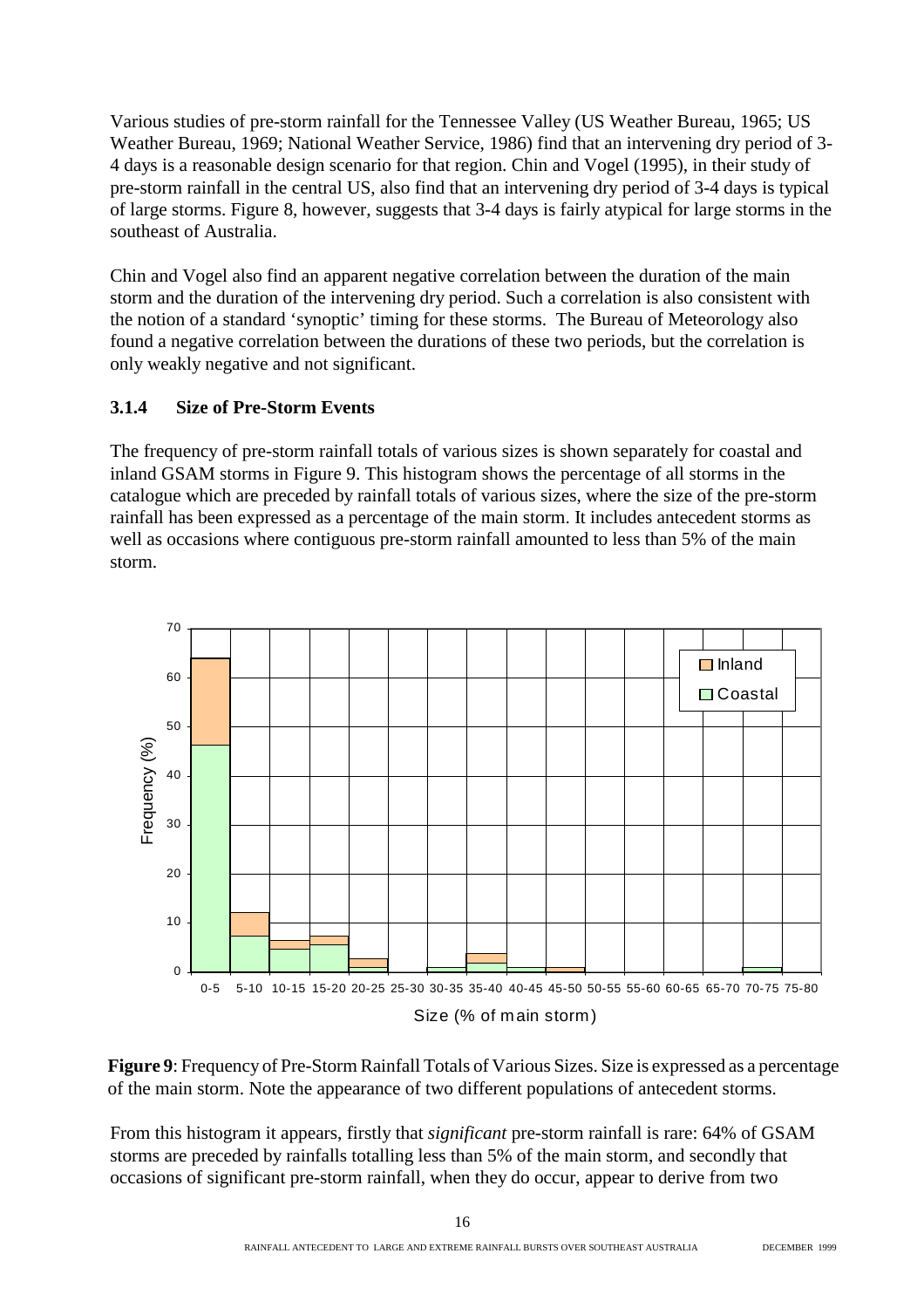different event populations. Most antecedent storms (38 out of 46) are <25% of the main storm: consistent with identification over southeast Australia as common frontal events. A small number (8 out of 46) are between 30 and 75% of the main storm. This smaller group might be identified, speculatively, as similar in character to the main storm.

The finding that storms prior to large and extreme storms over southeast Australia are typically less than 30% of the main storm agrees with the findings of the previously cited US studies.

The geographic location of the main storm (coastal or inland) does not appear, from Figure 9, to have any bearing on the frequency of occurrence of pre-storm rainfall of various sizes.

An investigation for possible seasonal bias did reveal a disproportionately high representation of Autumn sequences with significant pre-storm rainfall: Autumn sequences represent 25% of the GSAMARP database, and 39% of sequences with antecedent storms greater than the median antecedent storm.

#### **3.1.5 Typical Antecedent Storm Scenarios**

Table 4 shows the average and the median values of the depth and duration of the main storm, the antecedent storm and of the 'dry' period between the two, for the sample of 46 sequences with antecedent storms.

|                                                        | Average | <b>Median</b> |
|--------------------------------------------------------|---------|---------------|
| Depth of main storm<br>(% of main storm)               | 100     | 100           |
| Duration of main storm (days)                          | 3.9     | 3             |
| Depth of intervening 'dry' period<br>(% of main storm) | 3.6     | 2.5           |
| Duration of intervening 'dry' period (days)            | 7.3     | 8             |
| Depth of antecedent storm<br>(% of main storm)         | 16.3    | 11.7          |
| Duration of antecedent storm (days)                    | 2.0     |               |

#### **Table 4:** 'Typical' Antecedent Storm Scenarios

A schematic of the average scenario is also given in Figure 10. The horizontal proportions of this figure are scaled to the durations (days) and the vertical proportions are scaled to the percentage of the main storm (100%).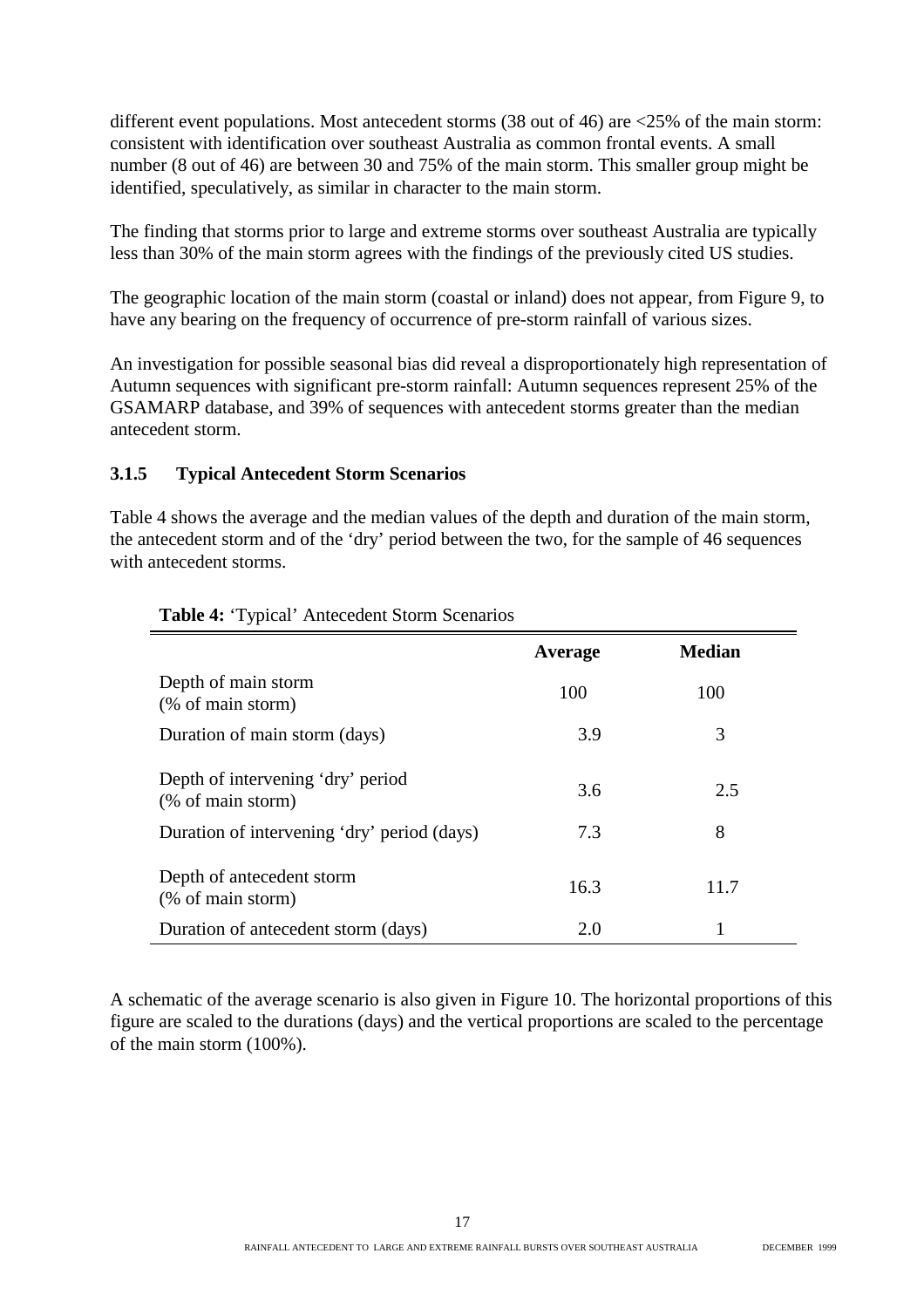

**Figure 10:** Schematic of Average Antecedent Storm Scenario

#### **3.1.6 Summary**

In 93% of the GSAM sample of the largest storms on record over southeast Australia, pre-storm rainfall amounts to less than 25% of the main storm. In 64% of the sample, pre-storm rainfall amounts to less than 5% of the main storm. In 34% of the sample, rainfall in the 15 days prior amounts to less than 10mm. Thus significant pre-storm rainfall appears to be rare for large and extreme storms over southeast Australia. When it does occur, it is typically short in duration and separated from the main storm by a standard synoptic period of 7 days. This profile of pre-storm rainfall is consistent with its identification, in this part of Australia, as common frontal rain. The above lends support to the general conclusion that pre-storm rainfall may be viewed as independent from the main storm and not significantly different from the rainfall normally experienced at that time of year.

### **3.2 Pre-Burst Rainfall**

In the analysis of pre-burst rainfall, areal averages of daily rainfall at all standard areas were examined; pre-burst rainfall being defined as all rainfall before the burst, both within storm and pre-storm. The largest bursts of rainfall within each rainfall sequence were identified, and the rainfall prior to each burst isolated. Pre-burst rainfalls, for each burst duration and standard area, were then analysed to determine the proportions in which the rainfall is 'typically' distributed throughout the antecedent period.

#### **3.2.1 Identifying Rainfall Bursts**

Because the main aim of the GSAMARP is to provide advice on the appropriate values of antecedent rainfall to use in conjunction with GSAM PMP estimates, it was important that GSAMARP rainfall bursts be identified using the same criteria as used in the GSAM project. Essentially this means selecting the highest rainfall bursts within the window defined by the GSAM storm start and end dates, as given in the GSAM Storm Catalogue.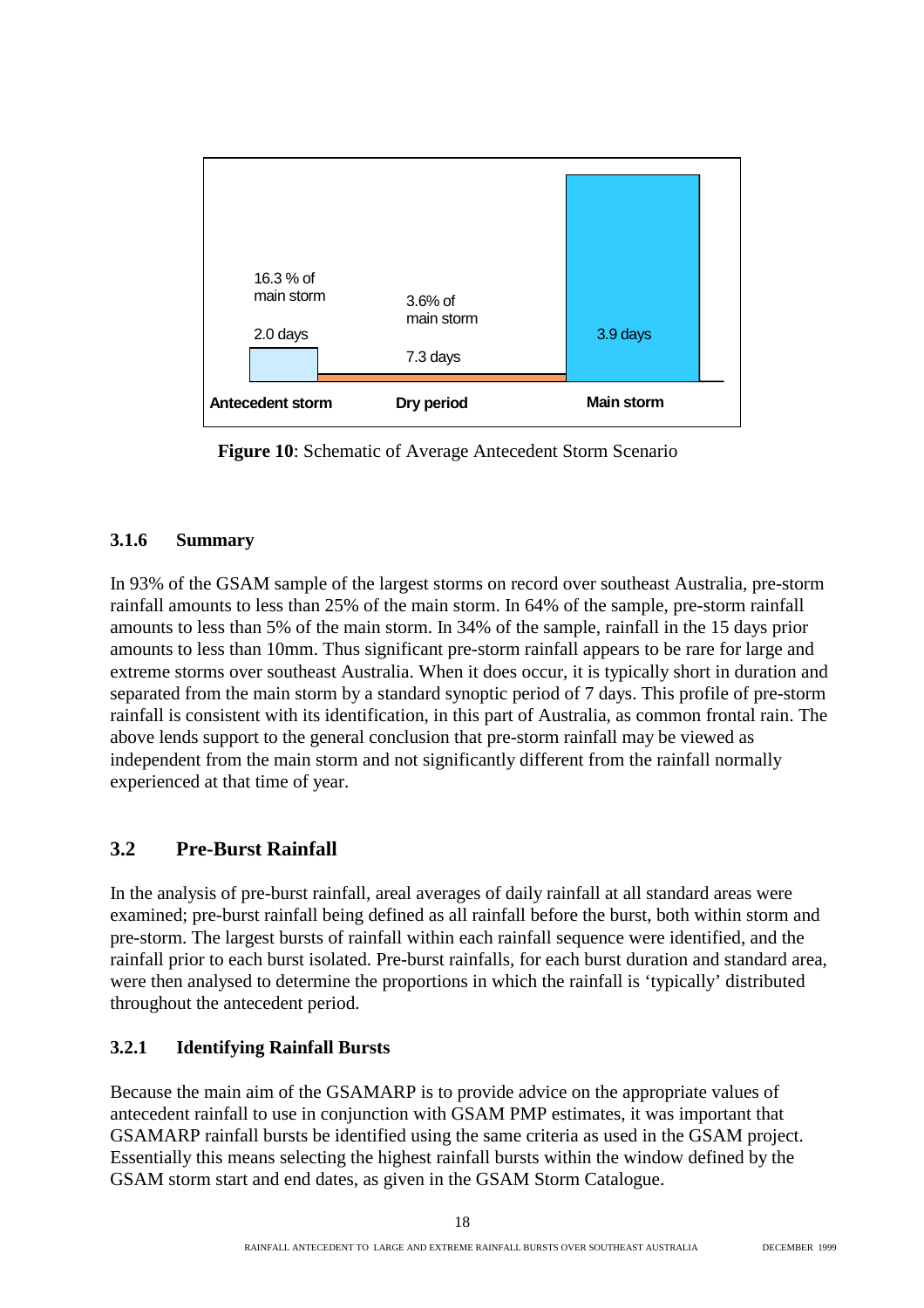The highest 1-, 2-, 3-, 4- and 5-day bursts, where a day is from 9 am to 9 am, were identified at each standard area within each storm. These bursts constitute the largest, daily-resolved rainfall bursts on record for southeast Australia.

#### **3.2.2 Daily Distribution of Pre-Burst Rainfall**

To determine the proportions in which pre-burst rainfall is 'typically' distributed through the antecedent period, two statistics were computed: first, the frequency with which rainfall occurs on any given day within the pre-burst sequence; and second, given rain, the average amount to expect. In this analysis a rainday is any day with a non-zero rainfall average.

#### *Frequency of Pre-Burst Rainfall*

Figure 11 shows, for the 100km<sup>2</sup> standard area, the percentage of 1-, 2-, 3-, 4- and 5-day bursts that were accompanied by rain on any one of the 10 days prior to the burst.



Figure 11: Frequency of Rainfall Within the 100km<sup>2</sup> Pre-Burst Sequence

The figure shows that on any day in the preceding 10-day period there is a 26% chance or greater of recording rain within an area of 100km<sup>2</sup>. While there is roughly the same chance of rain throughout this period, the chance of rain is greatest in the days immediately prior to the burst. That there is a greater chance of rain 1 day prior to the burst than at any other time is not unexpected since all daily rainfalls are 9am-9am totals and it is extremely unlikely that bursts of daily resolution will be entirely contained within these 9am-9am periods. That there is a greater chance of rain 2 days prior to a 1-day burst (65% of the time) than there is of rain 2 days prior to a 5-day burst (41% of the time) is also to be expected. This is because for these storms a 1-day burst is more likely than a 5-day burst to be embedded within a longer storm. This is truer of the coastal storms in the GSAM Storm Catalogue than of the inland storms (see number of storms of each duration in Table 1).

For standard areas larger than  $100 \text{km}^2$  (not shown), the percentage of bursts accompanied by rain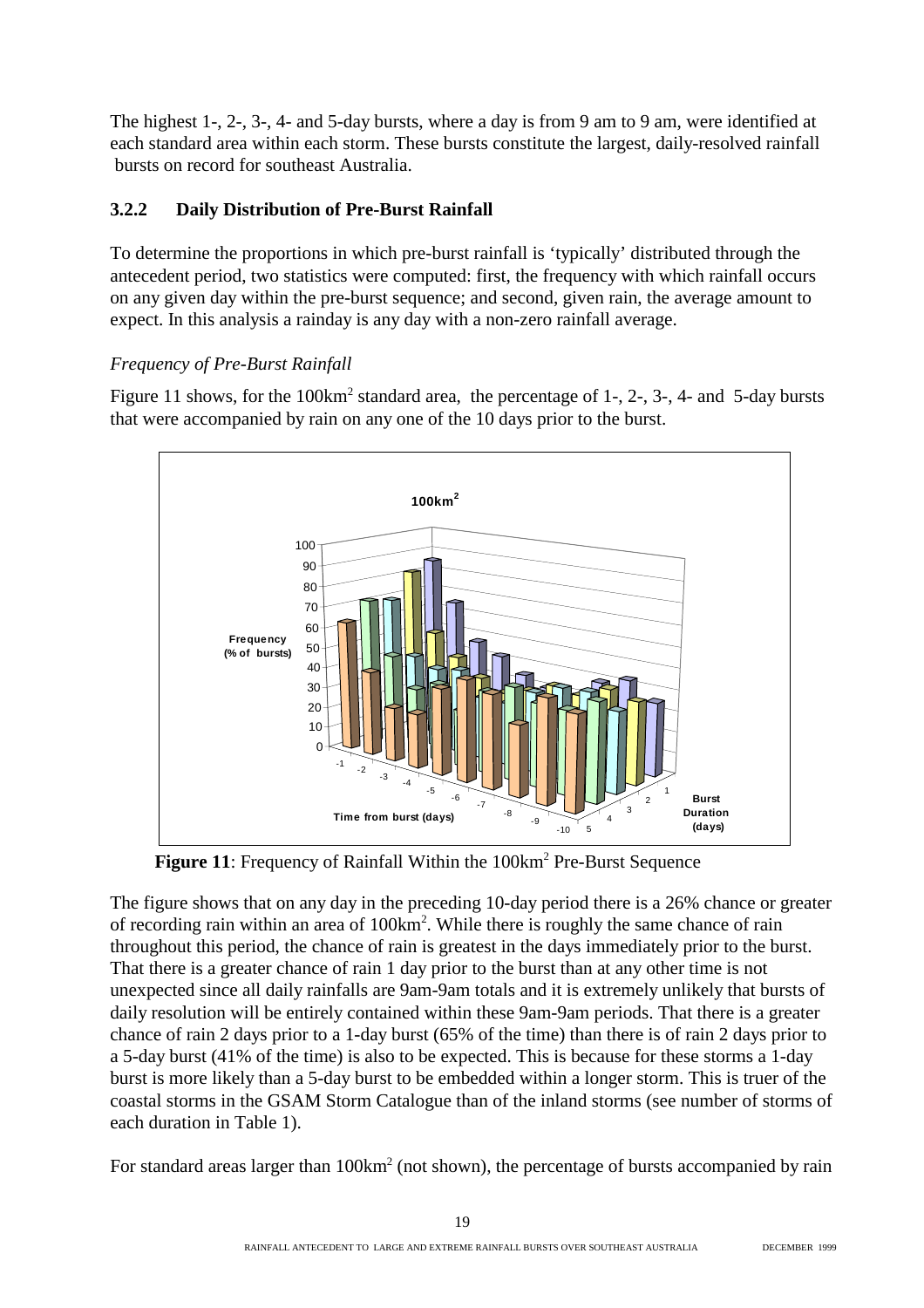on any one of the 10 days prior generally increases with area-size, as the chance of rain occurring somewhere within the area increases. At the  $10,000 \text{km}^2$  standard area, for example, there is a 42% chance or greater of recording rain on any one day in the 10-day period preceding the largest bursts.

The finding that there is a greater chance of rain immediately prior to a 1-day burst than at any other time in a 10-day antecedent period is consistent with the findings of Chin and Vogel (1995). However, probably because their analysis is based on point rather than areal rainfalls, their frequency percentages are lower than those of Figure 11.

To ascertain whether rainfall in the 10 days prior to the largest bursts on record was more frequent or less frequent than 'normal', an analysis of the frequency of daily rainfall at 12 selected stations across the GSAM region was undertaken. The stations were selected on the basis of geographic representation and length of record. Not surprisingly, the frequency of daily rainfall was found to vary considerably across the region and through the year. In fact the frequency of daily rainfall is a fairly classic indicator of climate regime. Averaged across all 12 stations, however, the frequency of point daily rainfall was consistently between 20 and 30% on all days of the year.

An equivalent analysis of the frequency of areal daily rainfall proved problematic, since the record overlap for 2 or more stations is generally not large: individual stations with over 50 years of record, for example, might only have recorded simultaneously for 10. Nonetheless we expect that the frequency of rainfall over an area would be greater than at a point. Thus it appears from Figure 11 that it is only in the 1-3 days immediately prior to these bursts that the occurrence of rainfall is more frequent than 'normal' for the region.

#### *Average Non-Zero Pre-Burst Rainfall*

To compute a meaningful average of the rainfall on any given day in the pre-burst sequence, it was necessary to normalise each sequence. This was done by dividing the rainfall, on each day in the antecedent period, by the average daily burst depth, i.e. daily rainfalls prior to the 5-day burst were divided by  $1/5<sup>th</sup>$  of the 5-day burst depth.

Figure 12 shows, for the 100km<sup>2</sup> standard area, the average depth of non-zero rainfall on each of the 10 days prior to 1-, 2-, 3-, 4- and 5-day bursts, expressed as a percentage of the average daily burst depth. Note that to improve the clarity of this figure, the 'Burst Duration' axis is the reverse of that in Figure 11.

Figure 12 shows that the average depths within the antecedent period vary greatly from one day to the next, but are largest in the 1-3 days immediately prior to the burst. In general, the plot concords with the lengthy dry period between rainfall events that was determined in the prestorm investigation. It also indicates something of the structure of the storms from which these bursts derive. For 1-day bursts in particular the 29% average depth 3 days prior to the burst, which derives from only 26% of bursts, indicates that where 1-day events are embedded in longer events those longer events are generally double-peaked.

No systematic variation in pre-burst rainfall depth with increasing area-size was observed. In fact, similar patterns to those in Figure 12 were obtained at all area-sizes. This is understandable since the standard area parallelograms, over which areal-average rainfalls were calculated, are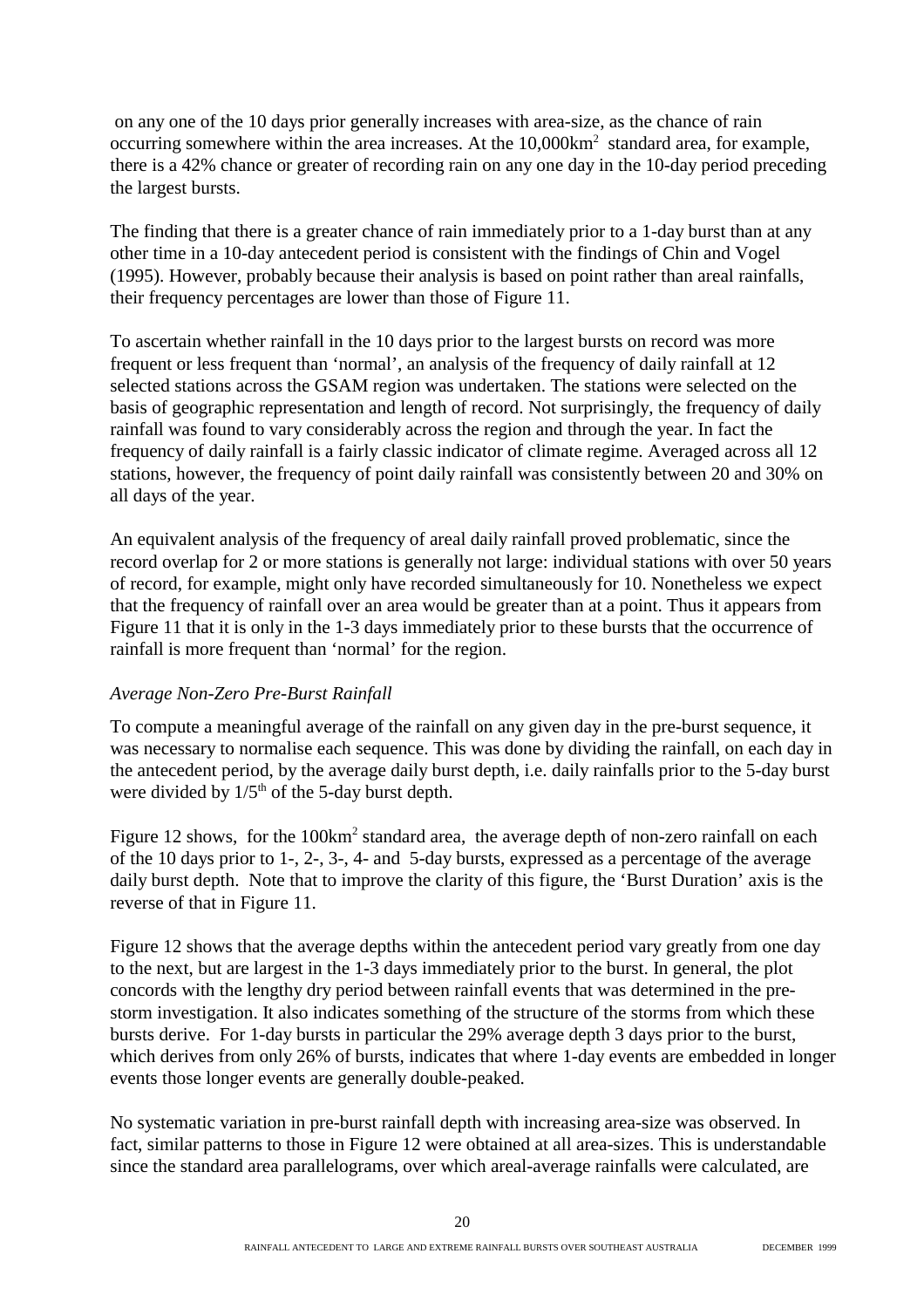fixed in space and centred on the heaviest storm rainfalls, not the heaviest daily pre-burst rainfalls.



Figure 12: Average Depth of Non-Zero Rainfall Within the 100km<sup>2</sup> Pre-Burst Sequence

Because the rainfalls in Figure 12 are expressed as percentages of the burst depth, it is not possible to make a meaningful comparison between these and a climatic average daily rainfall for the region. Comparison of pre-burst daily rainfall in individual sequences (expressed in mm) with climatic averages for the same location is also unrewarding due to the great variability in temporal structure from one sequence to the next. It was thus not possible to determine with confidence whether the daily rainfall in the 10 days prior to the largest bursts on record was generally greater or lesser than is 'normal' for the region.

#### **3.2.3 Summary**

The above analysis tells us that pre-burst rainfall is more frequent than 'normal' only in the 1-3 days immediately prior to the burst. It also tells us that this same immediate period is when the greatest pre-burst depths are expected. From these results we conclude that significant pre-burst rainfall for large and extreme bursts over southeast Australia is 'typically' contiguous with the burst and most likely part of the same storm event.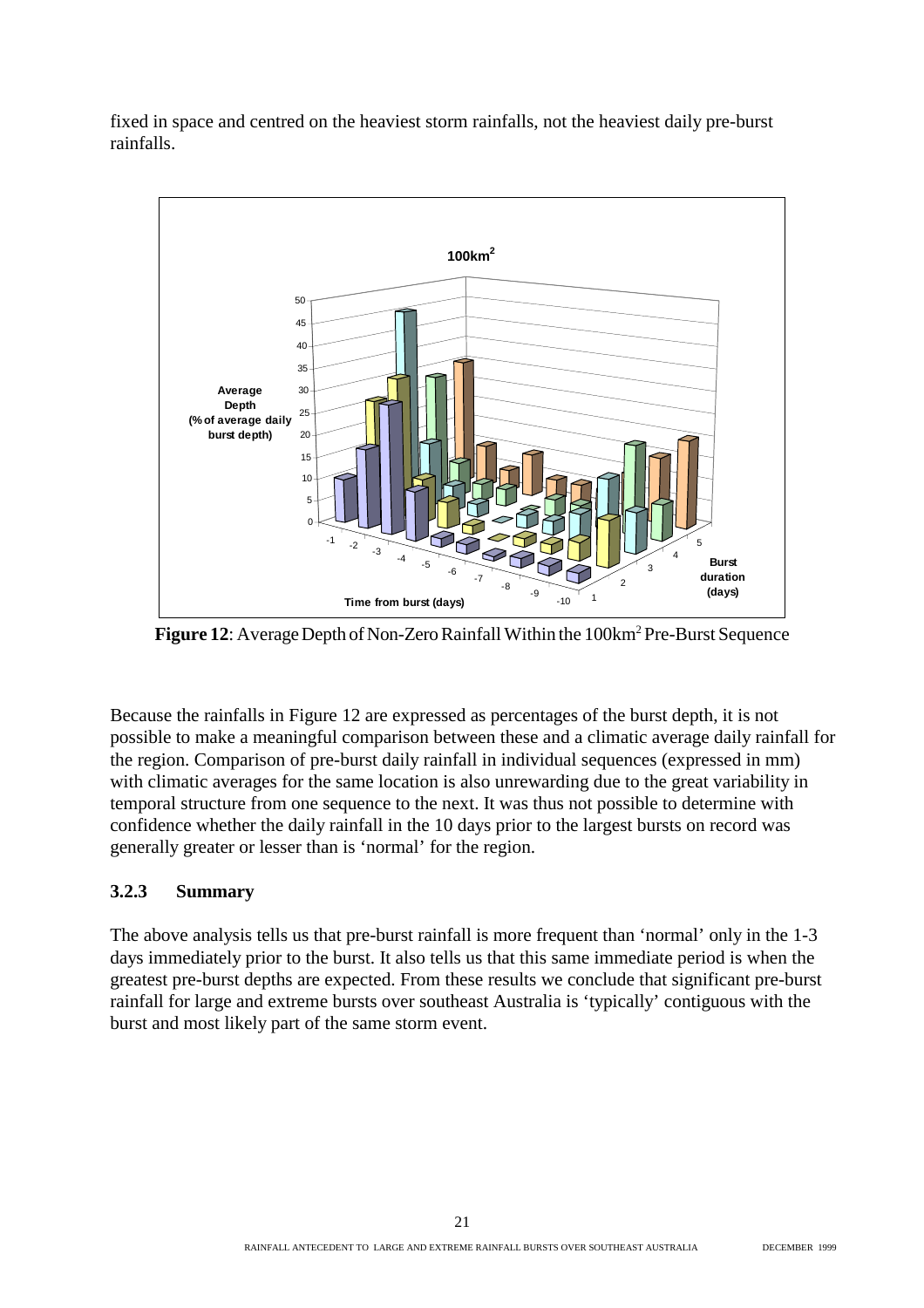#### **4. DEVELOPING DESIGN PRE-BURST TEMPORAL DISTRIBUTIONS**

The major objective of the GSAMARP was to determine design estimates of rainfall antecedent to design rainfall bursts in the GSAM region, including the PMP. The GSAMARP investigations, described in Section 3, along with an earlier investigation (Sinclair Knight Merz, 1997) had suggested that rainfall in the days and months antecedent to GSAM storms was not significantly different from 'normal'. Thus *any design estimate of antecedent rainfall need only cover the within-storm pre-burst period.* To this end design pre-burst temporal distributions were developed from the GSAMARP sequences of 3-hourly areal-average rainfall. Three-hourly sequences were chosen instead of daily sequences, as the basis of the design distributions, for consistency with the GSAM temporal distributions of design rainfall bursts (Meighen and Minty, 1998). It was thus intended that the burst and the pre-burst temporal distributions would together describe the temporal variation of the complete design storm.

This section describes the development of design pre-burst temporal distributions for the GSAM region from the GSAMARP sequences of 3-hourly, areal-average rainfall, via the following steps:

- 1. Identify the largest rainfall bursts;
- 2. Define the storm beginning and thus the pre-burst period;
- 3. Normalise the pre-burst sequences;
- 4. Define a standard-length pre-burst period;
- 5. Combine the normalised, standard-length sequences; and
- 6. Check and scale the combined sequences for consistency with PMP

#### **4.1 Identifying Rainfall Bursts**

The first task in the development of the design pre-burst temporal distributions was to identify, within the sequences of 3-hourly areal-average rainfall, the largest rainfall bursts. Because the pre-burst distributions are intended to be used in conjunction with design rainfall bursts, including GSAM PMP estimates, it was important that the burst durations and the criteria by which the bursts were selected be identical to those used in the GSAM project. Accordingly, the largest rainfall bursts of 12, 24, 36, 48, 72, 96 and 120 hours duration were selected, at each standard area of each storm, from within the window defined by the GSAM storm start and end dates, as given in the GSAM Storm Catalogue. These bursts constitute the largest 3-hourlyresolved rainfall bursts on record for southeast Australia. Table 5 shows the number of rainfall bursts, and therefore pre-burst sequences, identified at each burst duration and standard area.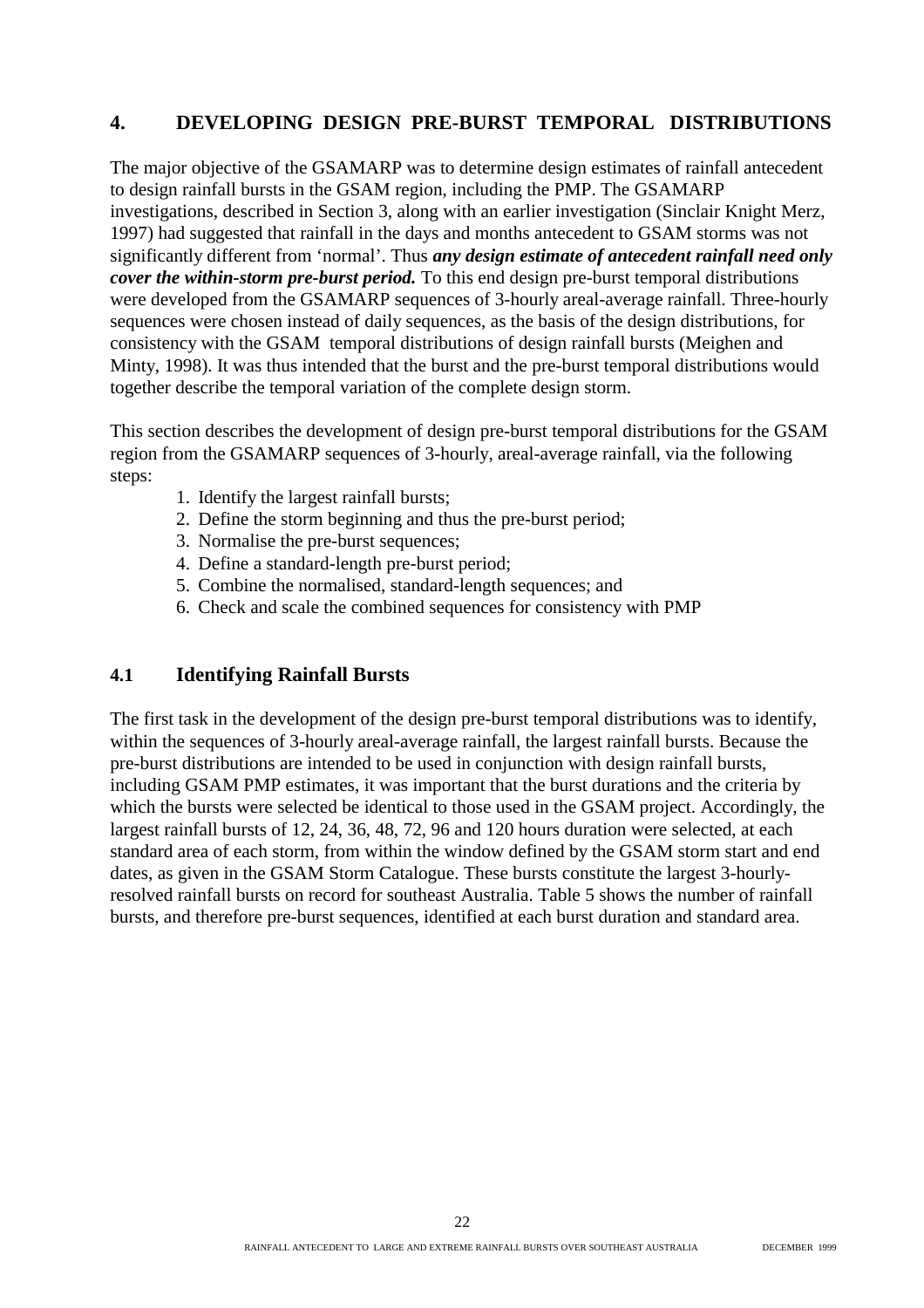| <b>Duration</b> |                | Area $(km^2)$  |                |                |                |                |                |        |                |  |  |  |  |
|-----------------|----------------|----------------|----------------|----------------|----------------|----------------|----------------|--------|----------------|--|--|--|--|
| (hours)         | <b>100</b>     | 500            | 1,000          | 2,500          | 5,000          | 10,000         | 20,000         | 40,000 | 60,000         |  |  |  |  |
| <b>Coastal</b>  |                |                |                |                |                |                |                |        |                |  |  |  |  |
| 12              | 41             | 41             | 41             | 41             | 41             | 40             | 27             | 13     | 7              |  |  |  |  |
| 24              | 41             | 41             | 41             | 41             | 41             | 40             | 27             | 13     | 7              |  |  |  |  |
| 36              | 31             | 31             | 31             | 31             | 31             | 30             | 24             | 11     | 6              |  |  |  |  |
| 48              | 31             | 31             | 31             | 31             | 31             | 30             | 24             | 11     | 6              |  |  |  |  |
| 72              | 21             | 21             | 21             | 21             | 21             | 21             | 17             | 7      | 4              |  |  |  |  |
| 96              | 14             | 14             | 14             | 14             | 14             | 14             | 12             | 3      |                |  |  |  |  |
| 120             | 8              | 8              | 8              | 8              | 8              | 8              | 7              | 3      | $\mathbf{I}$   |  |  |  |  |
| <b>Inland</b>   |                |                |                |                |                |                |                |        |                |  |  |  |  |
| 12              | 16             | 16             | 16             | 16             | 16             | 16             | 14             | 12     | 11             |  |  |  |  |
| 24              | 16             | 16             | 16             | 16             | 16             | 16             | 14             | 12     | 11             |  |  |  |  |
| 36              | 12             | 12             | 12             | 12             | 12             | 12             | 11             | 10     | 9              |  |  |  |  |
| 48              | 12             | 12             | 12             | 12             | 12             | 12             | 11             | 10     | 9              |  |  |  |  |
| 72              | 8              | 8              | 8              | 8              | 8              | $8\,$          | 7              | 7      | 6              |  |  |  |  |
| 96              | $\overline{4}$ | $\overline{4}$ | $\overline{4}$ | $\overline{4}$ | $\overline{4}$ | $\overline{4}$ | $\overline{4}$ | 4      | $\overline{4}$ |  |  |  |  |
| 120             | 3              | 3              | 3              | 3              | 3              | 3              | 3              | 3      | 3              |  |  |  |  |

**Table 5**: Number of Rainfall Bursts at Each Duration and Area

#### **4.2 Defining the Storm Beginning**

As with the analysis of pre-storm rainfall, it was necessary to redefine the start date of the main storm to encompass small rainfalls contiguous with the bursts, which could reasonably be identified as part of the main storm, and which might be significant as antecedent rainfall. Because bursts were selected from within the window defined by the GSAM start and end dates, this particular redefinition of the storm beginning only sought to push the start date back in time, where necessary.

The approach adopted for redefining the storm beginning was a blend of objective and subjective decision-making as follows:

- use the daily areal averages of rainfall as the primary basis for decision-making; refine with the 3-hourly areal averages
- make 9am on the GSAM start date the default storm beginning and then check for daily rainfall totals >10mm on the days prior to and contiguous with this date
- proceed backwards in time from 1 day prior until a daily total of  $\leq 10$ mm is encountered; the day following will be the *daily-resolved* storm beginning
- examine the 3-hourly rainfall totals just prior to the daily-resolved storm beginning in overlapping 6-hourly blocks, checking for 6-hourly rainfall totals >5mm
- proceed backwards in time from 6 hours prior to the daily-resolved storm beginning until a 6 hourly rainfall of #5mm is encountered; the 6-hourly block following will be the *6-hourlyresolved* storm beginning
- examine the 3-hourly rainfall totals within the first 6-hourly block of the 6-hourly-resolved storm beginning, checking the distribution of rainfall within this 6-hourly block
- if the rainfall within this first 6-hourly block is 'back-loaded' then the 3-hourly period beginning in the second half of the 6 hours becomes the *3-hourly-resolved* storm beginning.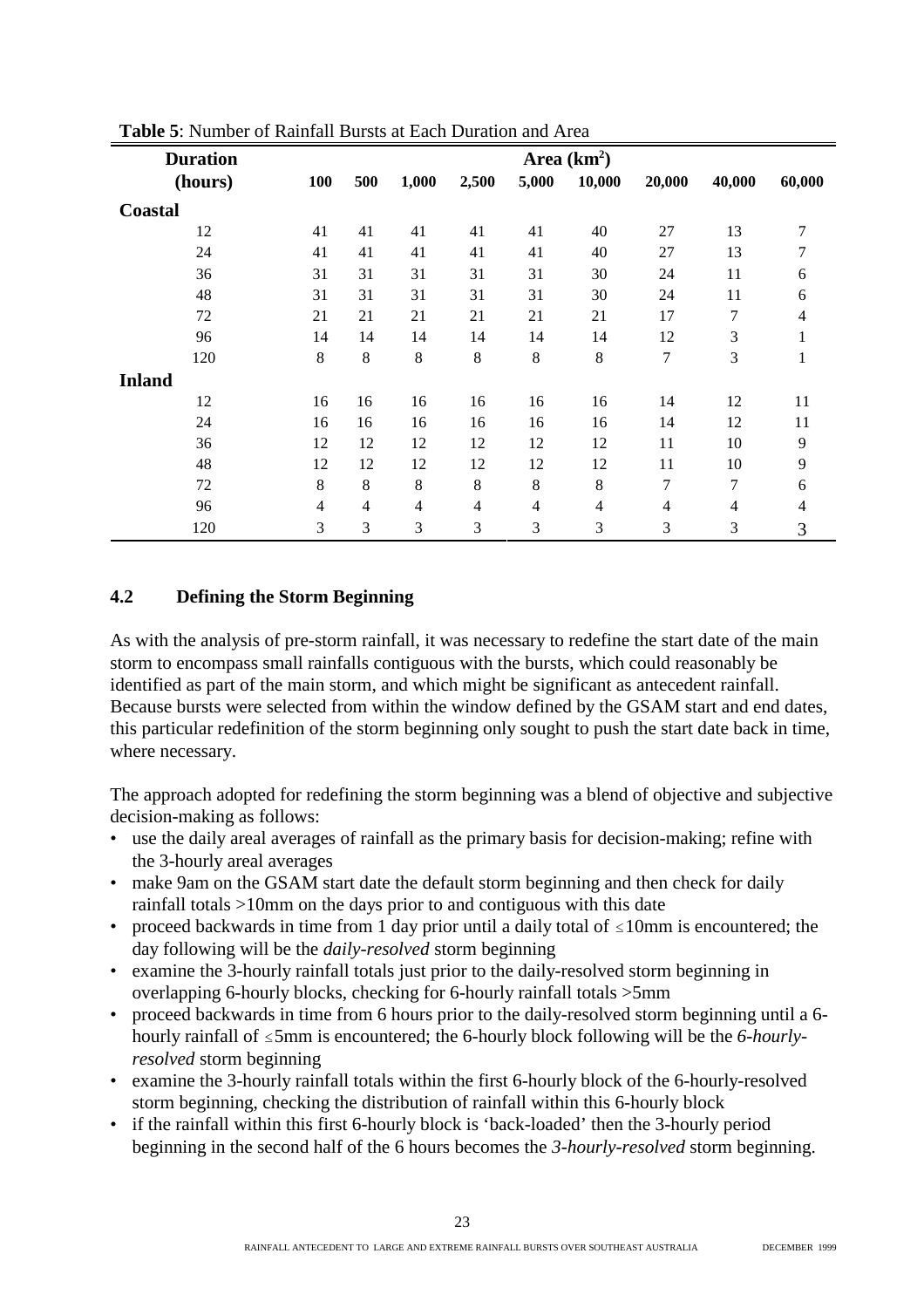As decision-triggers, 10mm-in-1day and 5mm-in-6hours, are somewhat arbitrary numbers, but consistent with the amounts of rainfall observed within single large storms in the region.

With the above approach, 12 of the sample of 59 storms with sub-daily rainfall data had their storm beginnings redefined. There was no apparent need to determine different storm beginnings for each standard area within each storm: a characteristic stationarity in the GSAM storms provides for near-simultaneous start and end times for rainfall over a wide area.

An example of a redefined storm beginning is shown in Figure 13. In this figure the storm beginning has been redefined, on the basis of daily areal averages of rainfall, as 1 full day earlier than the GSAM start date.



**Figure 13:** Example of Redefining the Storm Beginning

The storm beginning and ending markers in Figure 13 serve to delineate a single 'synoptic' event. They imply a physical relation between the rainfall totals at each interval between the markers. Equally they imply a reduced physical relation between the event and the rainfall totals outside the markers.

#### *Defining the storm beginning also defines, by default, the relevant period of pre-burst rainfall: the period of rainfall within-storm but prior to the largest rainfall burst.*

#### **4.3 Normalising Sequences**

To determine a 'typical' pre-burst rainfall distribution from the sample of pre-burst sequences, it was also necessary to normalise the pre-burst rainfalls. This was achieved by dividing each 3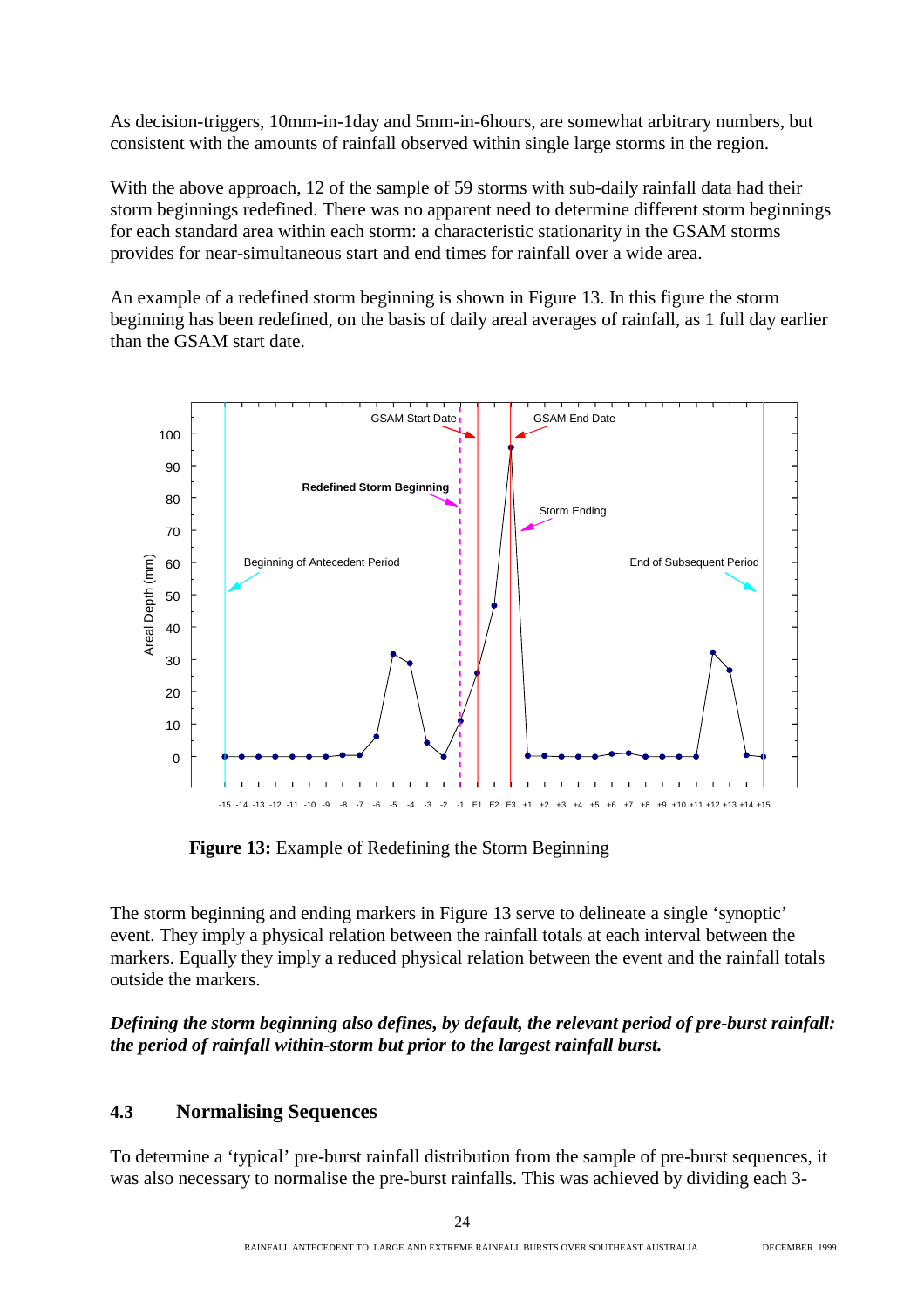hourly rainfall in the pre-burst period by the burst depth. Normalisation ensured that sample sequences from storms in the far south of the region would be on equal footing with those from the far north. It also means that converting a pre-burst distribution back into a sequence of rainfall totals is a simple matter of multiplying by the burst depth.

Expressing pre-burst rainfalls as a fraction of the burst implies a strong physical relation between the burst and the pre-burst period. Restricting the normalisation to the within-storm, pre-burst period is consistent with this implied physical relation.

#### **4.4 Defining a 'Typical' Pre-Burst Period**

To combine the normalised pre-burst sequences of individual storms into a single 'typical' sequence, a standard length pre-burst period was required for each burst duration.

For individual bursts within storms the pre-burst period may vary in length from 0 hours up to 168 hours. Figure 14, for example, shows the length of the pre-burst period for each of the bursts in the samples for 100km<sup>2</sup>, 12-hour and 72-hour bursts within coastal storms. The pre-burst



**Figure 14**: Example of the Variability Observed in the Length of Pre-Burst Period of Individual Bursts of 12 and 72 hours Duration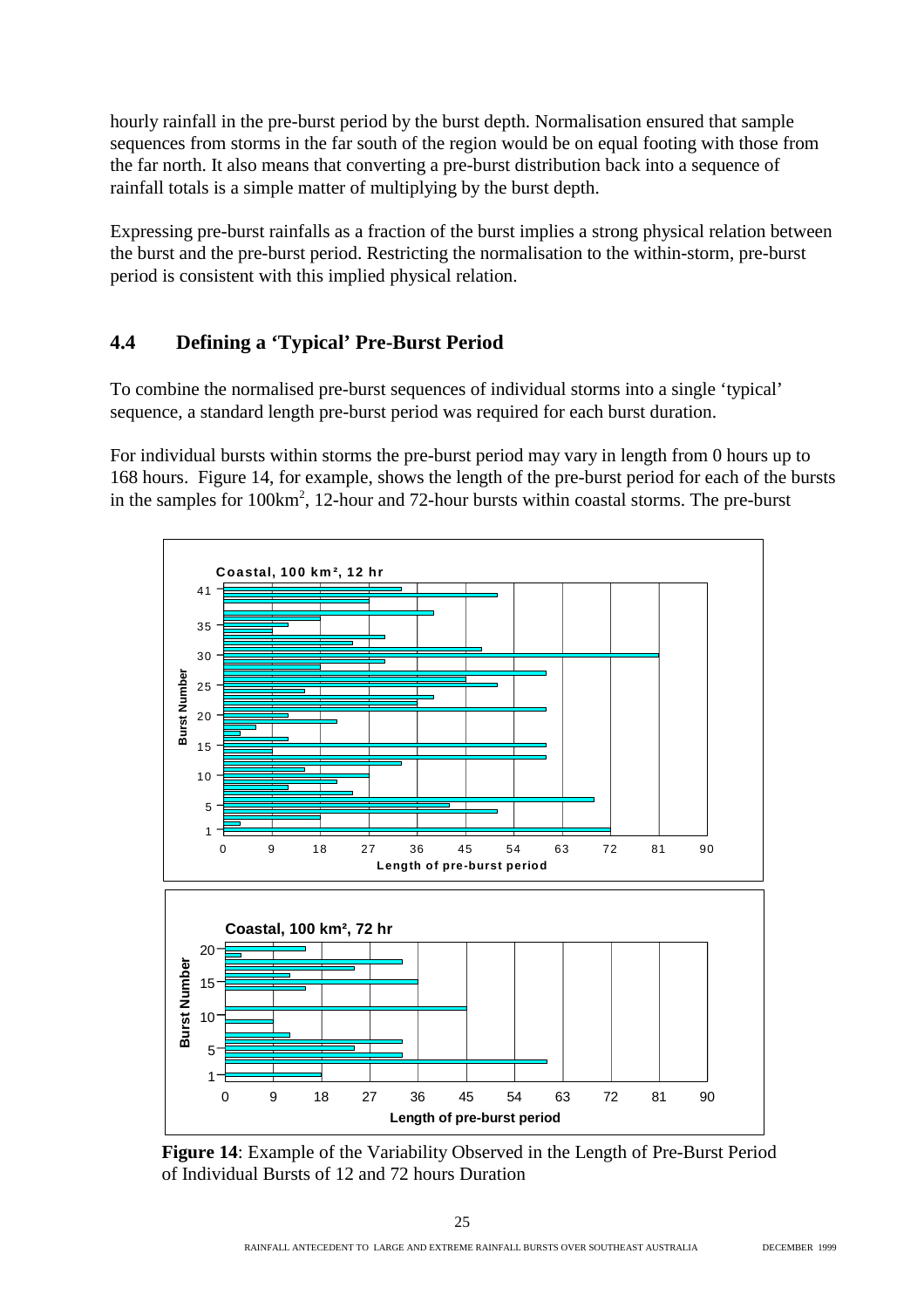period for 12-hour bursts thus varies in length from 0 up to 81 hours, while that for 72-hour bursts varies from 0 up to 60 hours. In general the upper end of the range of lengths diminishes, and the number of zeroes increases, as the burst duration increases.

To ensure that the standard-length pre-burst periods were representative of the storms in the sample, but also varied sensibly with burst duration, standard periods that were inclusive of approximately two-thirds of each sample were adopted. Thus for the 12-hour sample in Figure 14 the standard length adopted was 39 hours. For the 72-hour sample the standard length adopted was 15 hours. Different lengths were adopted for inland and coastal storms. No systematic trend with area-size was observed so a single set of lengths was adopted for all areas at each burst duration. In keeping with the temporal resolution of the pre-burst sequences all pre-burst periods are aligned to 3-hourly intervals. The full set of standard-length pre-burst periods are given in Table 6 and their variation with burst duration is displayed in Figure 15.

| Table 6: Standard-Length Pre-Burst Periods (hours) for Each Burst Duration |    |    |    |                               |    |    |     |  |  |  |  |  |  |
|----------------------------------------------------------------------------|----|----|----|-------------------------------|----|----|-----|--|--|--|--|--|--|
|                                                                            |    |    |    | <b>Burst Duration (hours)</b> |    |    |     |  |  |  |  |  |  |
|                                                                            | 12 | 24 | 36 | 48                            | 72 | 96 | 120 |  |  |  |  |  |  |
| <b>Coastal</b>                                                             | 39 | 33 | 27 | 21                            | 15 |    |     |  |  |  |  |  |  |
| Inland                                                                     | 24 | 21 | 18 | 15                            | 6  |    |     |  |  |  |  |  |  |



**Figure 15**: Standard-Length Pre-Burst Periods, Coastal and Inland, for Each Burst Duration.

From the above it is clear that 'typically' there is no rainfall prior to large 96- and 120-hour rainfall bursts within inland storms in the GSAM region: bursts of these durations generally constitute complete storms.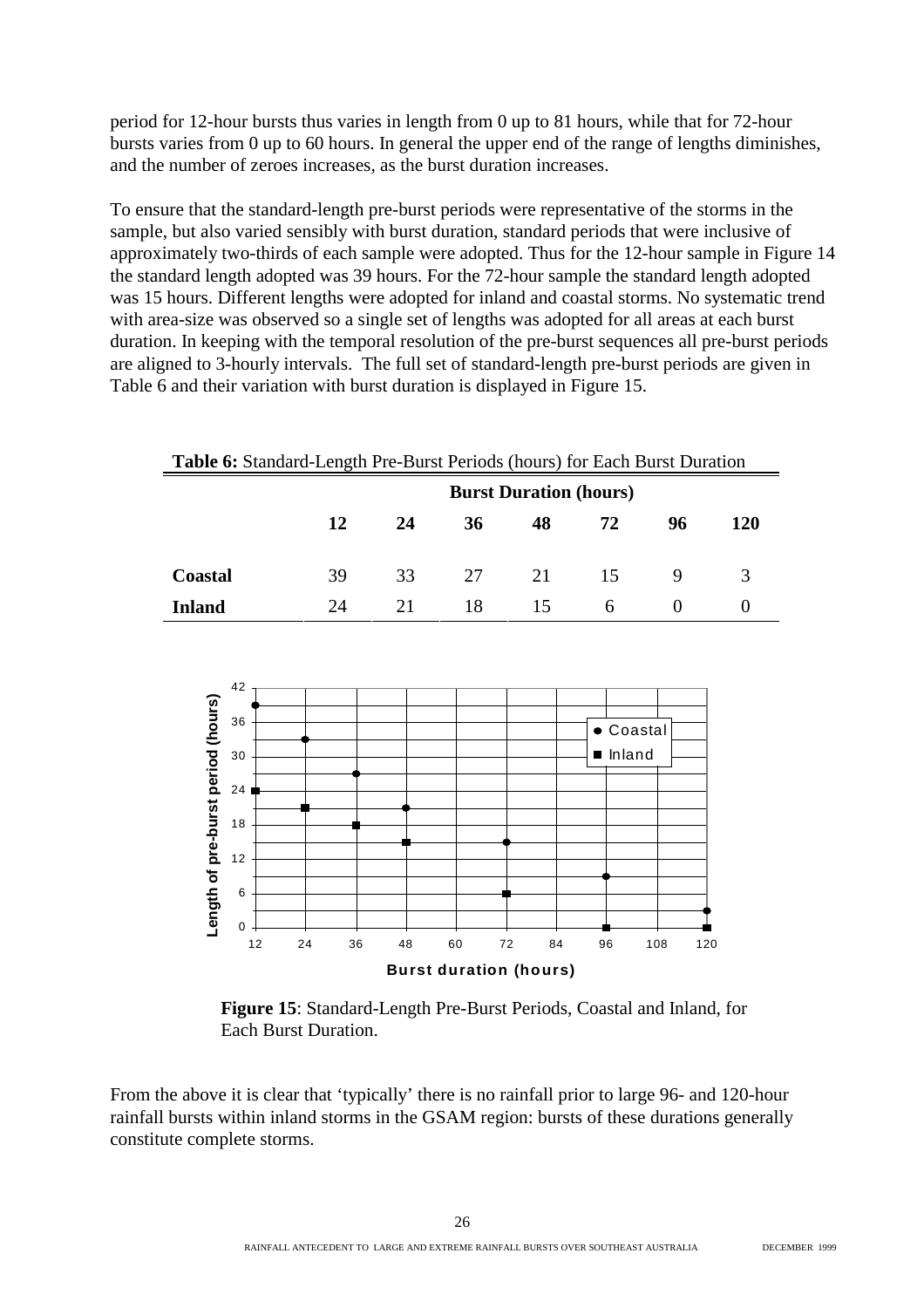All pre-burst sequences were constrained to the above standard-length periods. Where these lengths were greater than the pre-burst period of individual bursts it was necessary to fill from the

storm beginning to this length with zeroes. Where these lengths were lesser the sequences were truncated.

#### **4.5 Combining Sequences**

The set of standard-length, normalised pre-burst sequences were then combined to give a single pre-burst temporal distribution 'typical' of the sample.

It was not at all clear what method would be most appropriate for developing a 'typical' pre-burst temporal distribution from these individual sequences. Although there were some points of commonality, there was also a great deal of variability both within and between individual sequences. Figure 16 shows an example of this variability in the period prior to the 24-hour bursts of the coastal storms, at 100km<sup>2</sup>. While most of this variability would be expected as a consequence of being at the temporal edge of the storm (i.e. outside the heaviest burst) there is no doubt that some is also the result of dividing the 3-hourly rainfalls by a variety of burst depths in the normalisation procedure.



**Figure 16**: Example of the Variability Observed Within and Between Sequences of Pre-Burst Rainfall

Despite this marked variability, it is clear that, in general, pre-burst depths are greatest immediately prior to the burst, and that the number of zero pre-burst depths increases rapidly as you move backward in time from the burst. Whilst the inherent variability of these pre-burst sequences suggests that the derivation of a 'typical' sequence is a dubious undertaking, it seemed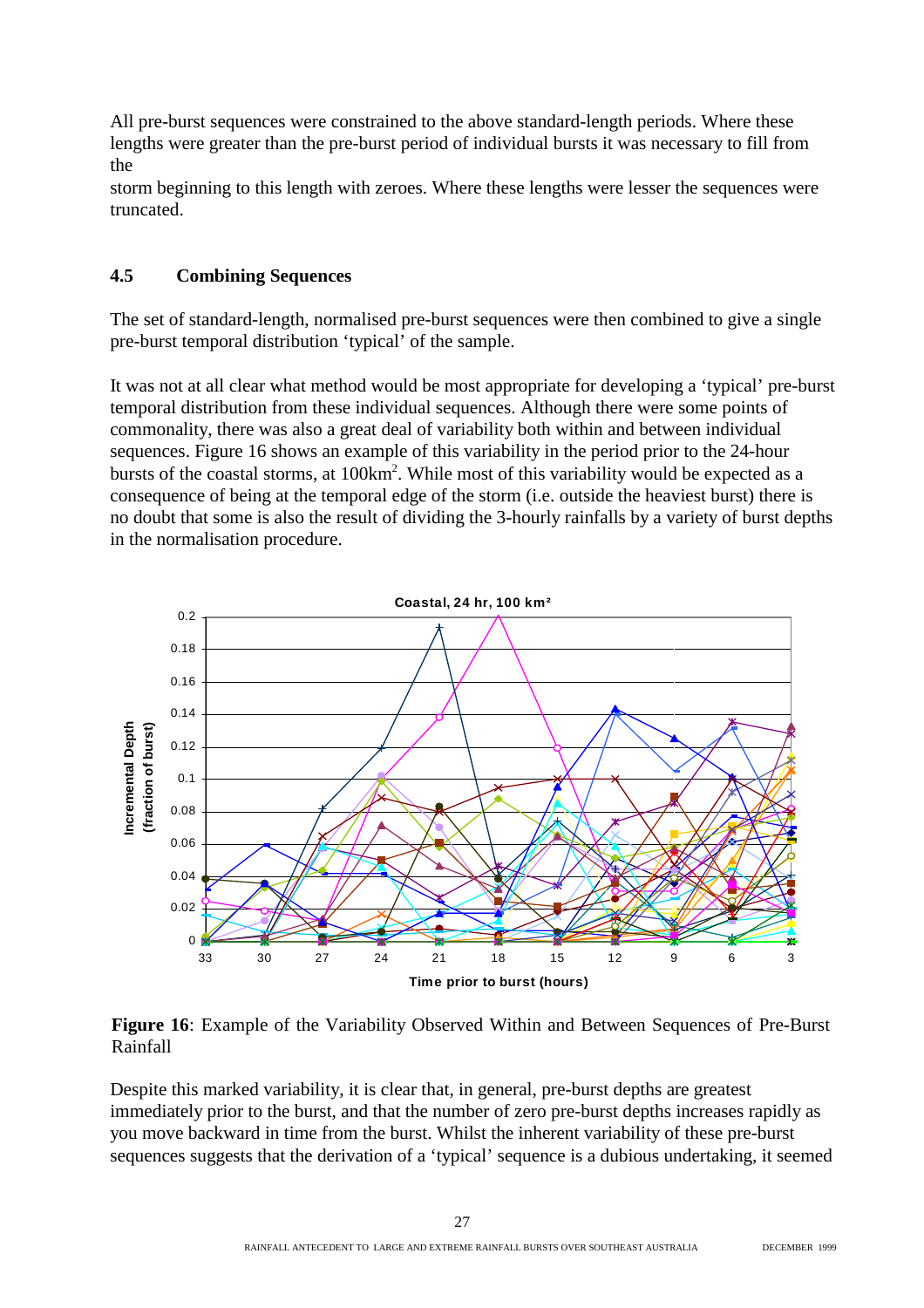possible nonetheless to derive a 'generic' sequence with depths of the right order of magnitude and with the right structural features.

Not knowing *a priori* which derivation method was most appropriate a number of different approaches were tried:

- (i) the Average Variability Method (Pilgrim et al, 1969)
- (ii) the Median depth at each time segment
- (iii) the Average depth at each time segment.
- (i) Average Variability Method

As its name implies, the Average Variability Method (AVM) derives temporal distributions with average or typical variations in rainfall intensity. It does this using the following steps:

- 1. Rainfall depths in each time segment of the period are ranked in order of descending magnitude;
- 2. The average rank of each time segment is calculated;
- 3. The segment with the lowest average rank is designated as rank 1, and so on;
- 4. Rainfall depths for all rank 1 segments are averaged, and so on;
- 5. The average rainfall for all rank1 segments is assigned to the designated rank 1 segment, and so on.

The method has previously been used by Srikanthan and Kennedy (1991) on pre-burst temporal distributions of point rainfall. Nathan (1992) also used it successfully to derive design withinburst temporal distributions of GSAM PMP estimates. It thus seemed a natural choice for the derivation of our design pre-burst temporal distributions. It is interesting to note, however, that the authors of this method, whilst promoting its use in deriving typical within-burst sequences, did not themselves seek to use it to derive typical pre-burst sequences in a later paper (Pilgrim and Cordery, 1975). They instead suggested an average or median.

#### (ii) Median

Because all values above the median, and all values below the median have the same probability of occurring, the median is an attractive central tendency descriptor. It is also a simple matter to calculate the median depth at each time segment of the pre-burst period and thus derive a 'median' pre-burst sequence. But, because the samples of pre-burst sequences are relatively small and the sequences highly variable, median pre-burst sequences can be quite erratic.

(iii) Average

The average is a standard and well-recognised central tendency descriptor. An 'average' preburst sequence is simply derived by averaging the depth at each time segment of the pre-burst period. The disadvantage of the average is that it is strongly influenced by extreme values, particularly in small samples.

Figure 17 shows the sequences derived via these three methods for the period prior to 24-hour bursts of coastal storms, at 100km<sup>2</sup>.

From this figure, and from the discussion above, we can see that the AVM tends to create strong peaks in the pre-burst sequence at the first time segment prior to the burst. These peaks in the AVM sequences are bigger than those in either the 'average' or the 'median' sequences because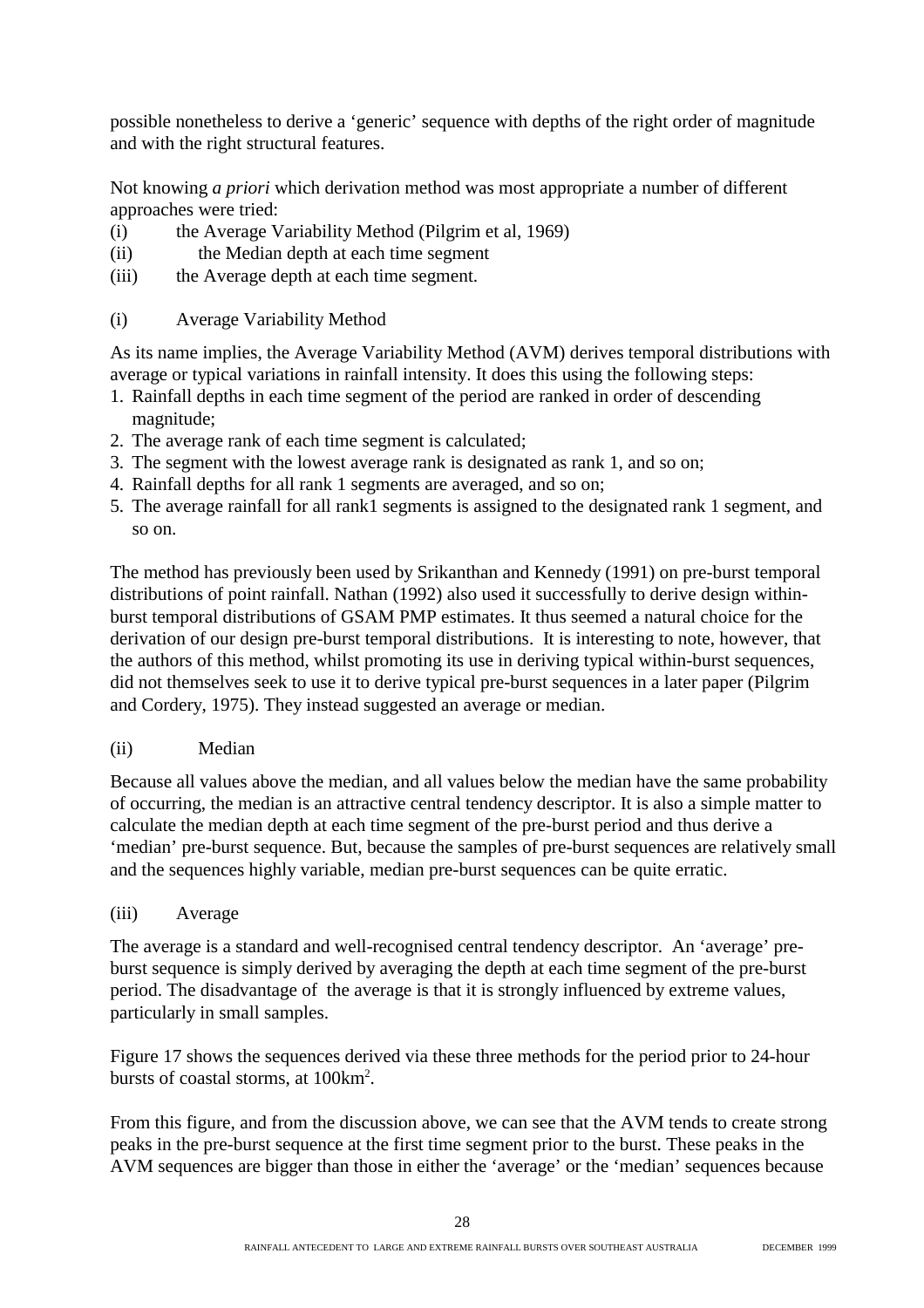the AVM calculates its rank 1 average depth from the highest depths across the whole pre-burst period. Thus the extreme values in Figure 16, at 18 and 21 hours prior to the burst, are included in the average depth that is assigned to the time segment at 3 hours prior to the burst in Figure 17.



**Figure 17**: Testing Various Methods (AVM, Average and Median) for Deriving a 'Generic' Pre-Burst Temporal Distribution from the Sample of Pre-Burst Sequences in Figure 16

This tendency of the AVM to amplify the significance of extreme values in the pre-burst sequence was regarded as undesirable, and so the method was rejected.

Unfortunately, but as anticipated, for most burst durations, the sample size was too small for a well-defined median, and this method was also rejected.

The 'average' pre-burst sequences also appeared to be strongly influenced by the extremes in the samples. Large values in the pre-burst sequence may result from large rainfall totals at these times, but equally may result from dividing by a relatively small burst depth. It is an unfortunate incongruity that the values which have the greatest influence on the average value may have derived from the least significant bursts. The 'average' pre-burst sequence does, however, capture the desired 'generic' features of the sample.

With no acceptable alternative, averaging was adopted as the derivation method, in full cognisance of the inadequacy of the approach. Since there appeared to be very little difference in the average sequences at each area size, a single 'one-size-fits-all' average pre-burst temporal distribution was calculated. An example of this lack of variation is shown in Figure 18. It should be noted that whilst the 60 000 km² and 40 000 km² patterns are not consistent with the patterns for all other areas, they contribute only 20 of the 292 coastal, 12-hour bursts (Table 5).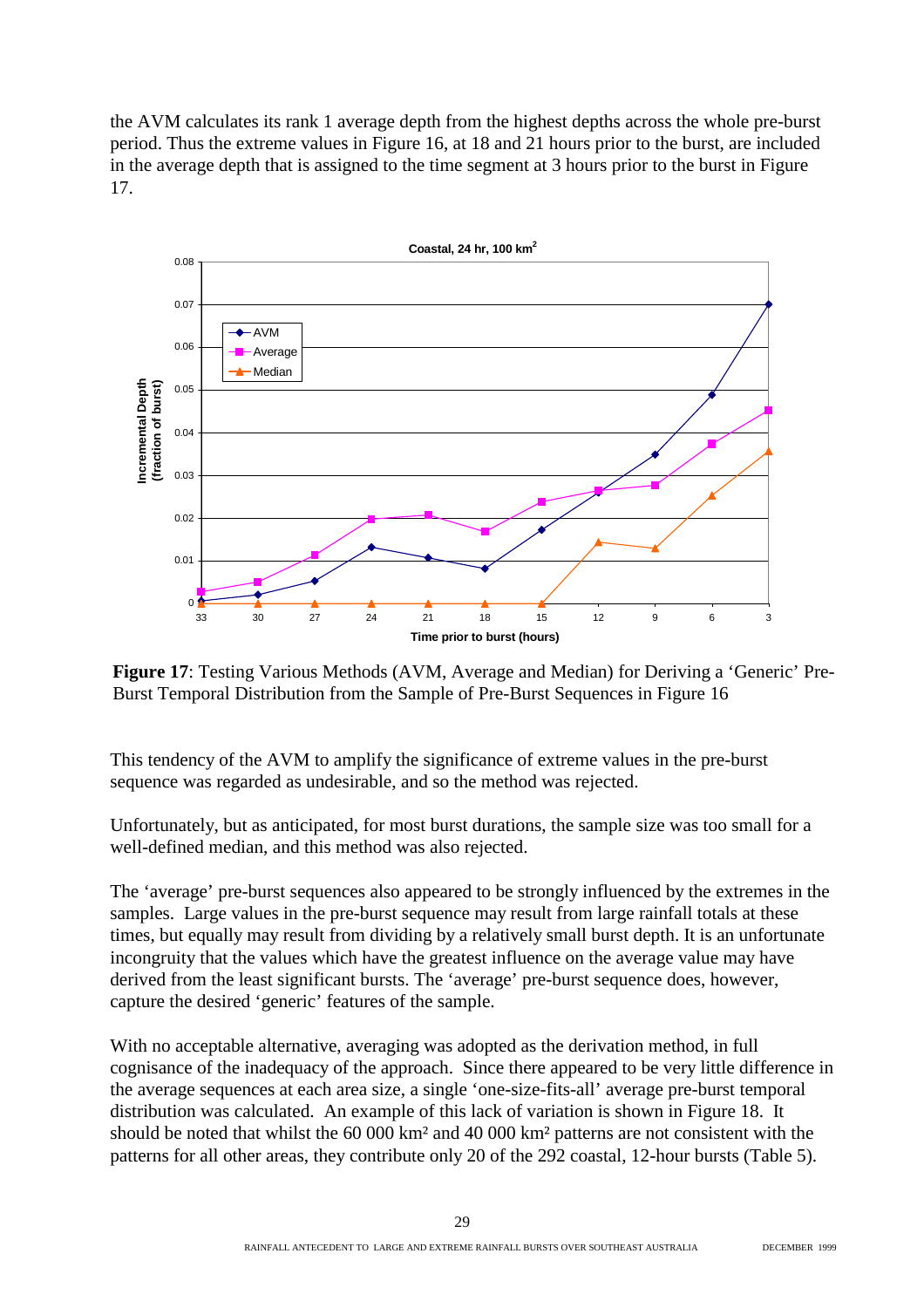

**Figure 18**: Example of the Lack of Variation in the Average Sequences at Different Area Sizes

Averaging was achieved by pooling the sequences at all area-sizes for each burst duration and averaging across all at each time segment. The increase in sample-size effected by this pooling led to a smoother set of derived temporal distributions. The full set of average coastal and inland pre-burst temporal distributions are given in Figures 19 and 20, respectively.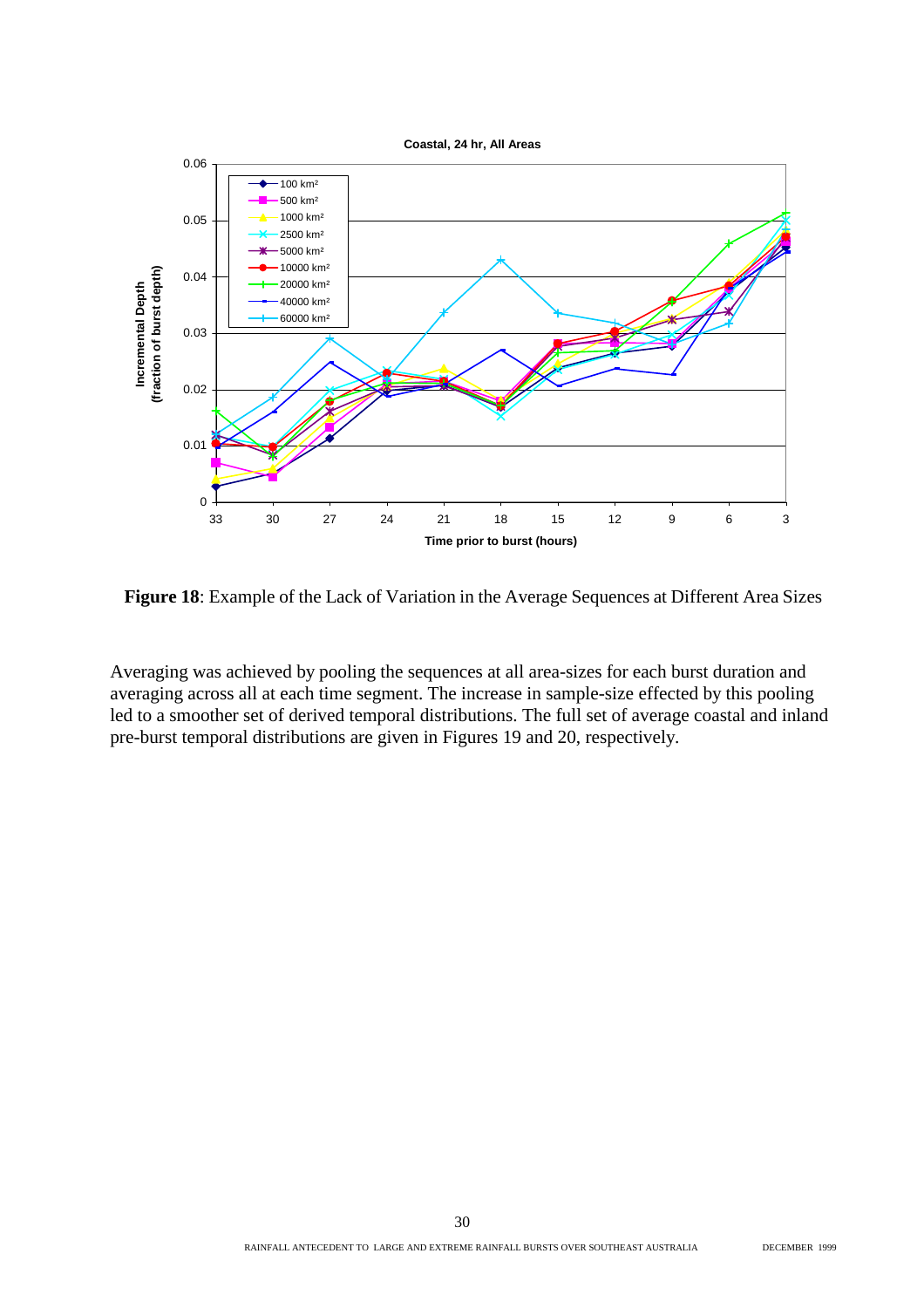

**Figure 19**: Average Coastal Pre-Burst Temporal Distribution at Each Burst Duration



**Figure 20**: Average Inland Pre-Burst Temporal Distribution at Each Burst Duration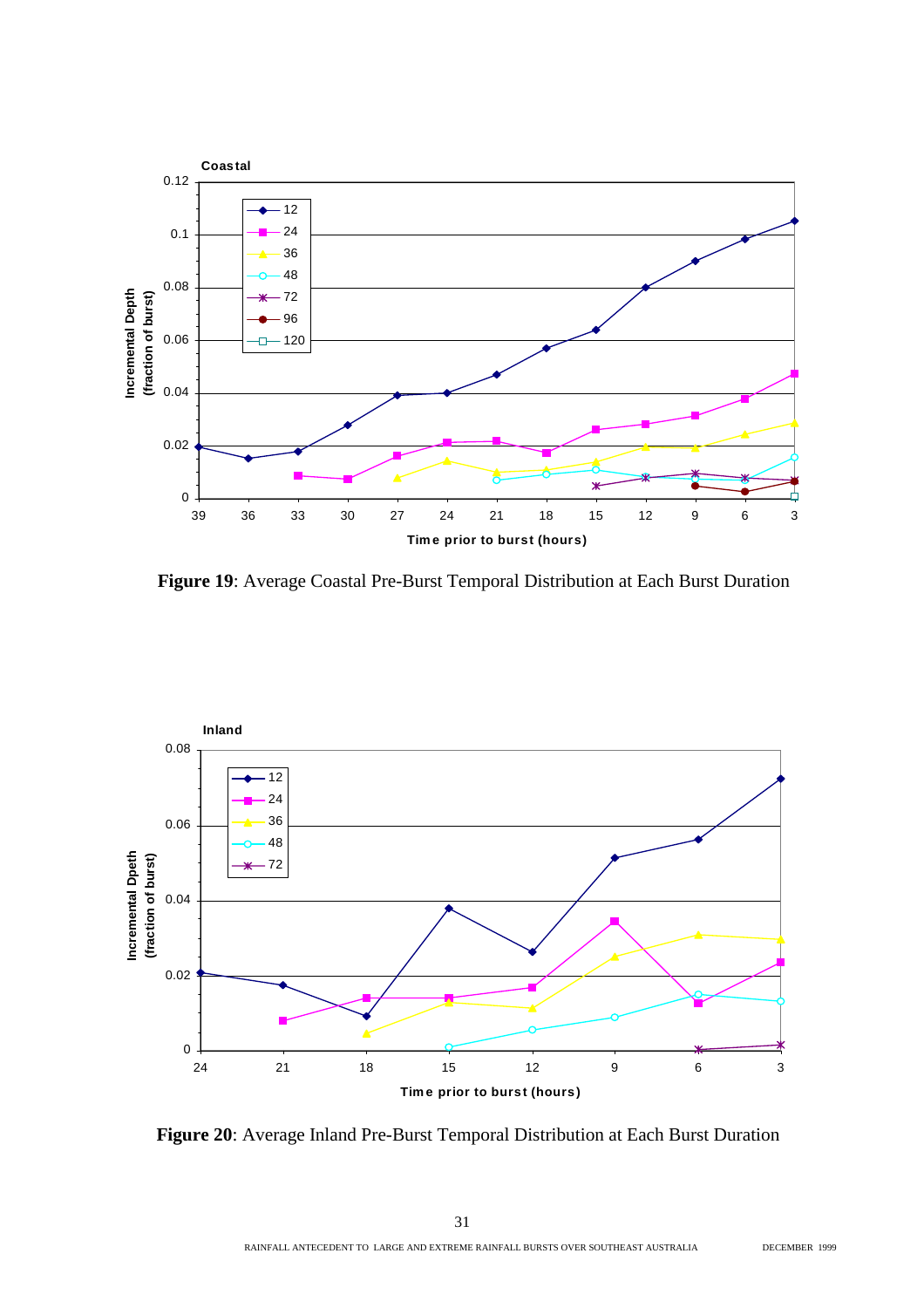#### **4.6 Scaling for Consistency with the PMP Depth-Duration Profiles**

The final step in the development of design pre-burst distributions was to ensure that they were consistent with the depth-duration profile of PMP estimates. For example, it was necessary to ensure that the 24-hour PMP plus 12 hours of pre-burst rainfall was always less than the 36-hour PMP, etc. That such an inconsistency might arise was entirely possible given firstly, the problems encountered in deriving a 'generic' pre-burst sequence, and secondly that PMP estimates are end products of a long and complex manipulation of real data and do not necessarily reflect the depth-duration profiles of the storms on which they are based.

To determine whether such an inconsistency might arise, the increments of the average pre-burst temporal distributions were checked against the ratios of different duration PMP estimates. That is, the minimum ratio of the n-hour PMP to the m-hour PMP (where n>m) determines what the maximum cumulative (n-m)-hours of pre-burst rainfall can be for an m-hour PMP burst. For this check, use was made of a database of GSAM PMP estimates compiled over the course of six years and comprising estimates for over 100 catchments. Thus, the cumulative depth arising from the 12 hours immediately prior to the 24-hour burst was checked against the minimum ratio of 36-hour to 24-hour PMP estimates from the database, and so on.

Unfortunately the minimum PMP ratios were often very small: in many cases the 36-hour PMP was not substantially greater than the 24-hour PMP, in proportional terms. The minimum 36/24 ratio from the database was just 1.068. For that particular catchment at least, it is inconsistent to add 12 hours of pre-burst rainfall which amounts to more than 6.8% of the 24-hour PMP.

Through these checks most of the average pre-burst temporal distributions were found to deliver excessive amounts of pre-burst rainfall, and could not, therefore, be used in conjunction with PMP estimates.

The prevalence of this inconsistency, between the PMP depth-duration profiles and the volume of pre-burst rainfall, stems from the different ways in which these two design rainfall estimates were derived. PMP estimates derive from envelopes of storm depth-duration-area curves: envelopes of the single largest events in the GSAM storm sample. The average pre-burst sequences derive from a subset of the GSAM storm sample, which may or may not include the largest GSAM storms, but do generally include the mediocre. In essence this means that the sample of pre-burst sequences is not, and cannot be 'typical' of the PMP situation.

To derive a set of pre-burst temporal distributions which could be used in conjunction with PMP estimates, we first attempted to compile a sample of 'PMP-consistent' pre-burst sequences and to average these. The compiled sample, however, was very small and the derived averages were much smaller than was required to achieve 'PMP-consistent' pre-burst temporal distributions.

Ultimately it was decided that the best approach was simply to scale the average sequences downwards until they were 'PMP-consistent'. These re-scaled coastal and inland pre-burst temporal distributions are given in Figures 21 and 22, respectively. Comparison of these figures with Figures 19 and 20 reveals the substantial effect of this re-scaling. Since different scaling factors have been applied over different parts of the pre-burst period, very little of the 'generic' structure remains, apart from the order of magnitude and the length of the sequences. What the scaling has ensured, is that the total volume of pre-burst rainfall is always less than the volume increases of PMP rainfall with increasing PMP duration.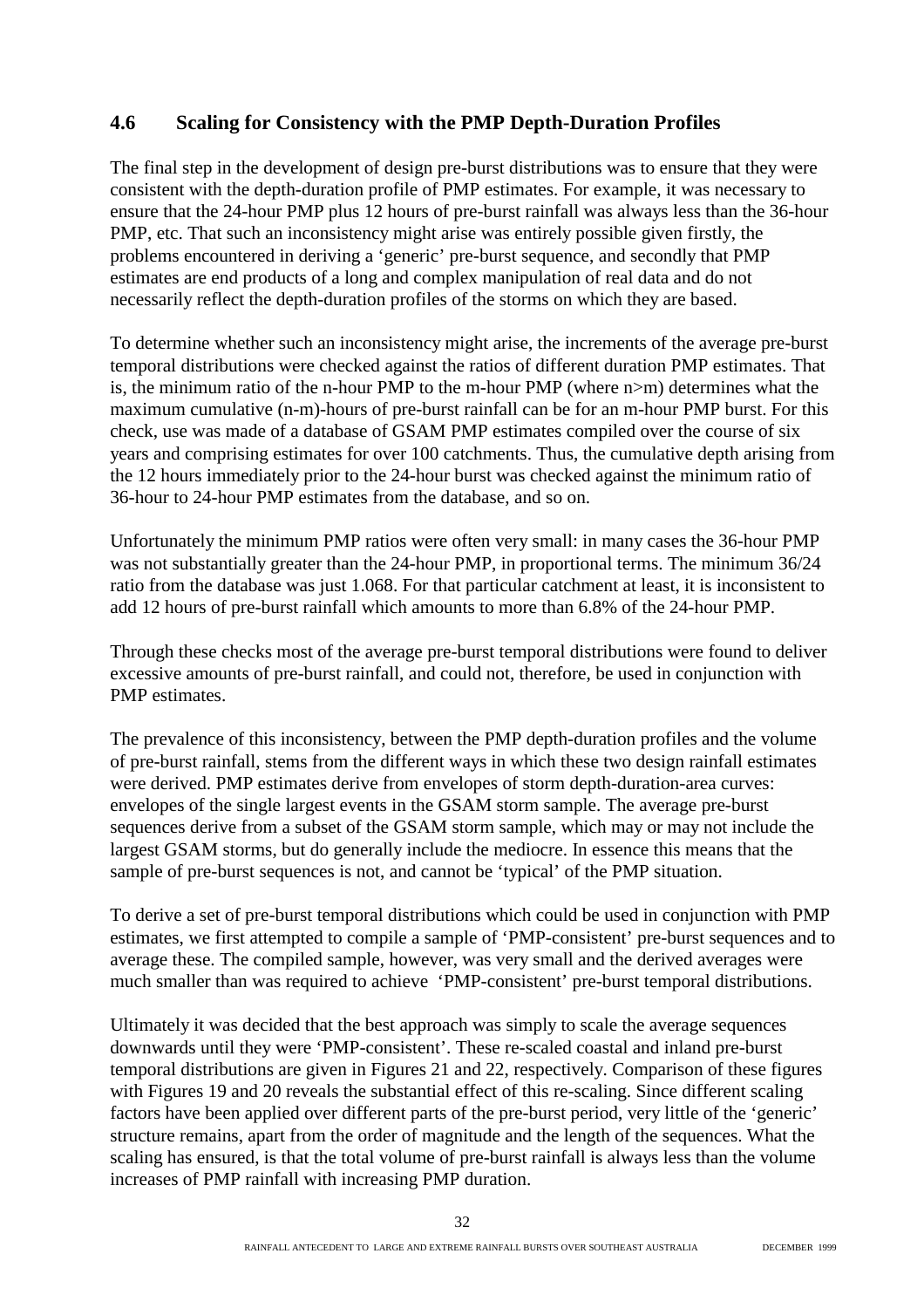

**Figure 21**: Scaled Coastal Pre-Burst Temporal Distribution at Each Burst Duration



**Figure 22**: Scaled Inland Pre-Burst Temporal Distribution at Each Burst Duration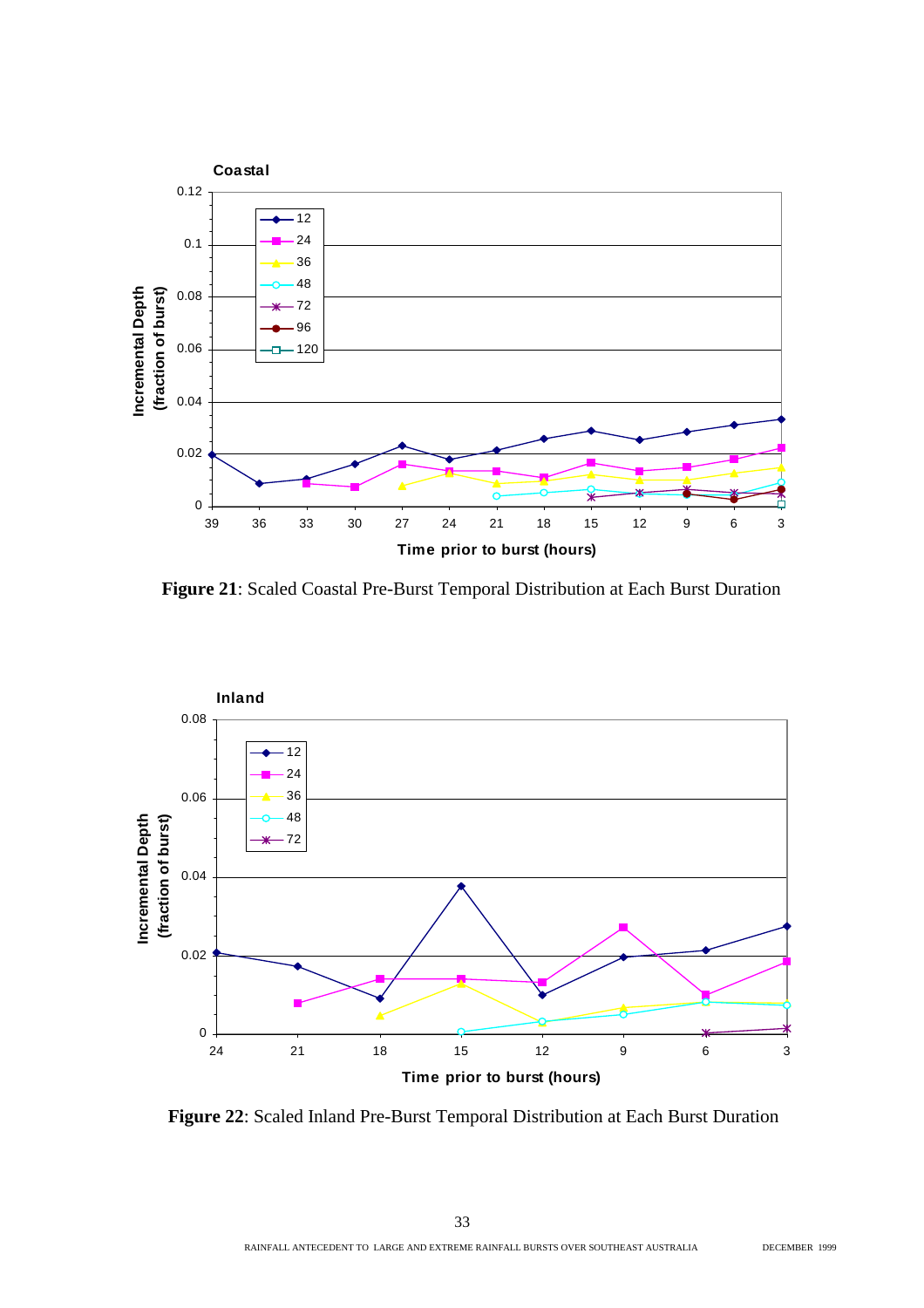Cumulative versions of the re-scaled, now design, pre-burst temporal distributions are given in Figures 23 and 24. Incremental and cumulative design pre-burst depths are given in tabular form in Appendix B.



**Figure 23**: Coastal Design Pre-Burst Temporal Distribution at Each Burst Duration



**Figure 24**: Inland Design Pre-Burst Temporal Distributions at Each Burst Duration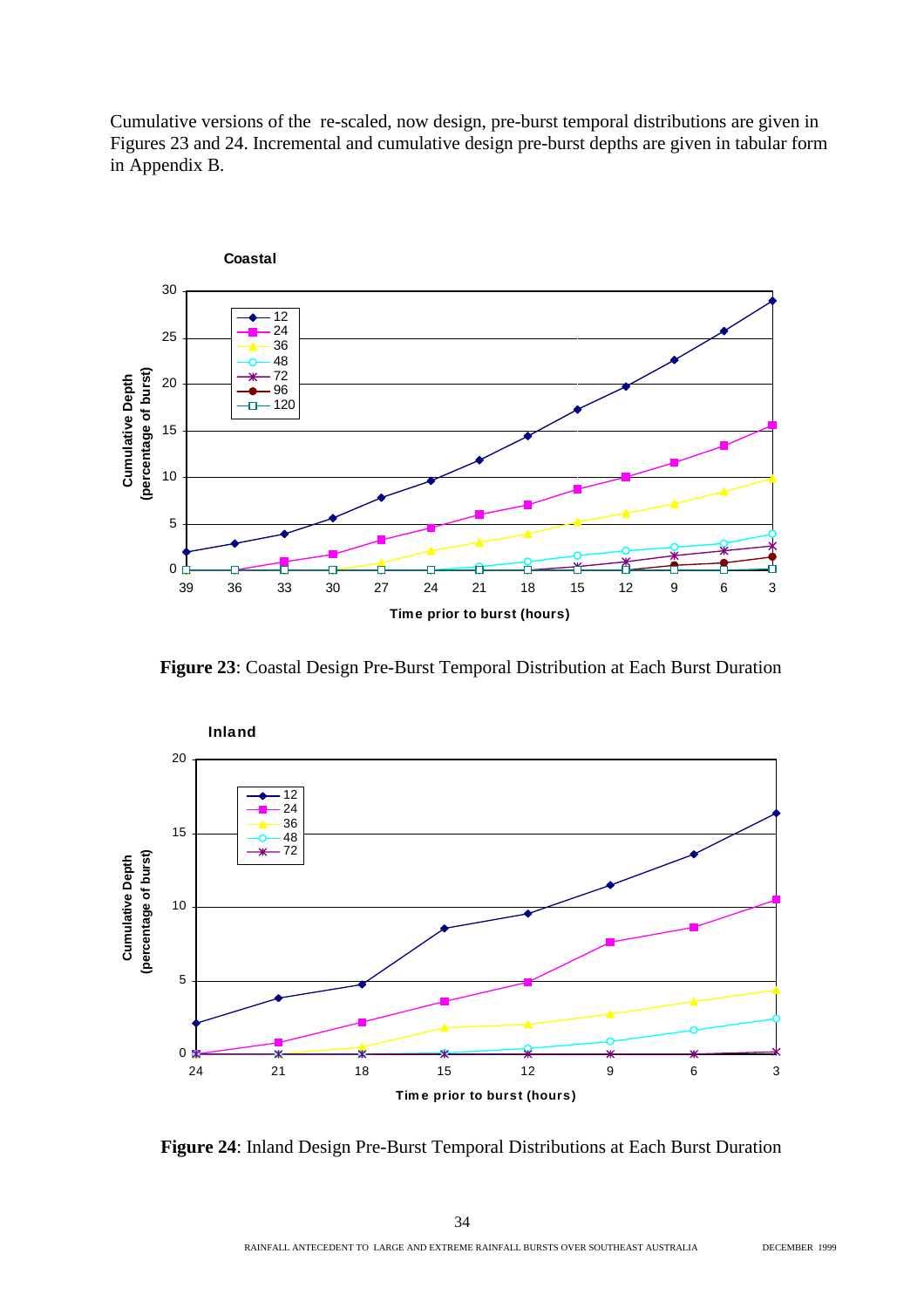### **5. APPLYING DESIGN PRE-BURST TEMPORAL DISTRIBUTIONS**

#### **5.1 Regions and Zones**

The design pre-burst temporal distributions, as developed, are intended for use with estimates of design rainfall bursts for catchments within the GSAM region. This region is defined, by default, as that part of Australia outside the region of applicability of the Generalised Tropical Storm Method (GTSM) of estimating PMP but also excludes the west coast region of Tasmania. The geographical boundary between the three regions follows the boundaries of certain drainage basins.

The GSAM region is further divided into two zones, Coastal and Inland, reflecting the two different classes of storm in the GSAM Storm Catalogue. Design pre-burst temporal distributions have been developed separately for these two zones to accommodate this difference. The boundary between the two zones is defined by the Great Dividing Range.



The boundaries between the regions and zones are shown in Figure 25 .

**Figure 25**: Boundaries Between Application Regions and Zones

For inland catchments with a boundary adjacent to the zonal boundary an overlap treatment is used for GSAM PMP estimates. No special treatment of design antecedent rainfall, however, appears warranted for these catchments, and so Inland design pre-burst temporal distributions should be applied as per all other Inland catchments.

For catchments located within the GTSM-GSAM Transition Zone no advice on appropriate values of antecedent rainfall to use in conjunction with design rainfall estimates is available at this time.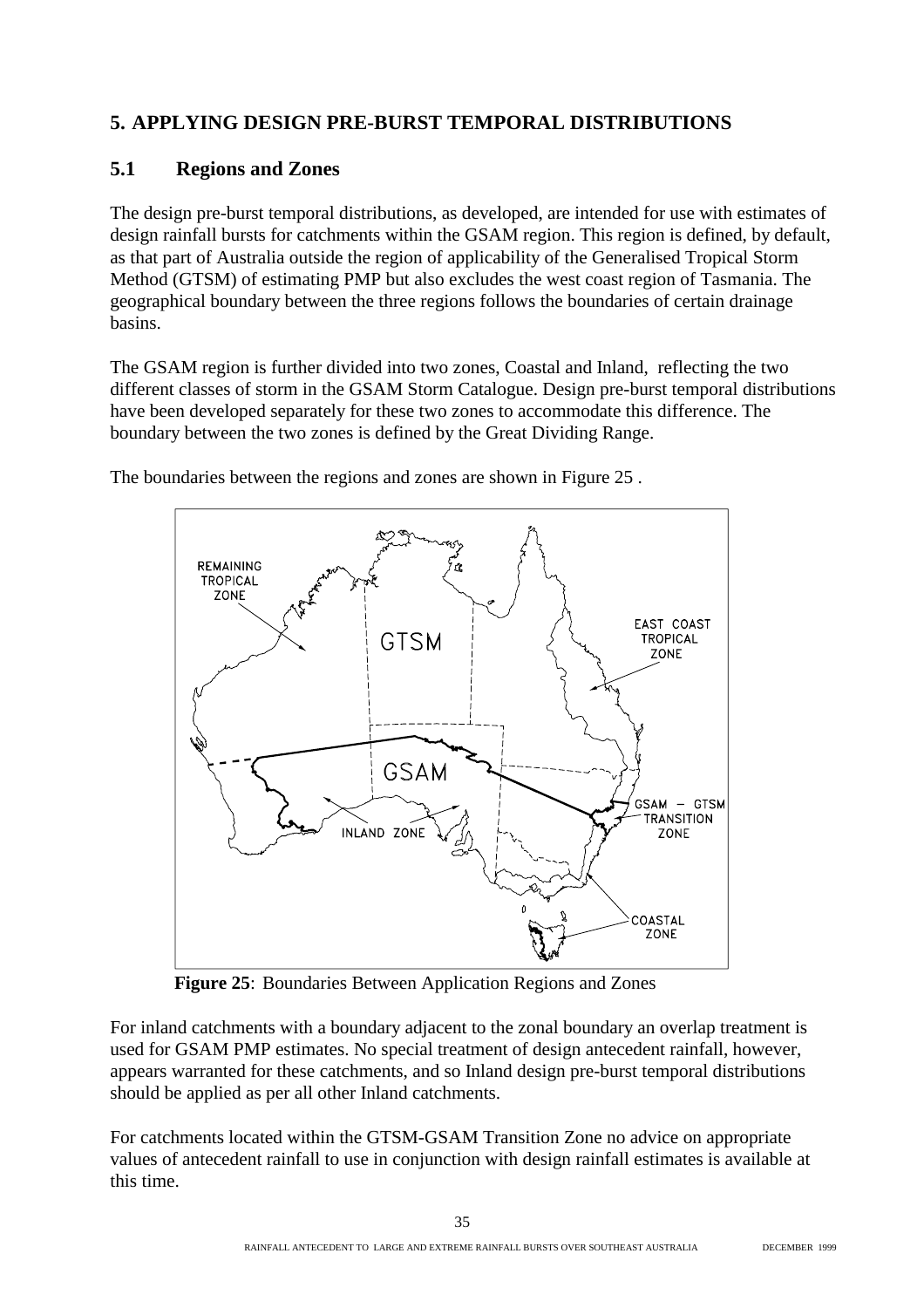#### **5.2 Durations and Areas**

Design pre-burst temporal distributions have been developed for use with burst durations from 12 to 120 hours. Since rainfall prior to large 96- and 120-hour bursts within inland storms is rare, no pre-burst temporal distributions have been developed for the Inland Zone for these burst durations.

The design pre-burst temporal distributions have been developed from large-area storms of 1-7 day's duration. The largest 12-hour bursts for the region, however, are expected to derive from small-area storms of less than 1 day's duration. Storms of this type are not included in the GSAM Storm Catalogue. Thus pre-burst temporal distributions developed in this project for use with12 hour bursts should only be applied to design rainfall estimates for catchments that are relatively large, that is, greater than 1,000km<sup>2</sup>. At this time, no advice on appropriate values of antecedent rainfall to use in conjunction with 12-hour design rainfall bursts on catchments smaller than 1,000km2 is available.

Since no significant variation with area-size could be identified in the average pre-burst sequences, an 'all-area' design pre-burst temporal distribution has been developed for each burst duration within each zone. With the exception of the 12-hour, as above, the design pre-burst temporal distributions may be applied to catchments of any size up to  $60,000 \text{km}^2$ .

### **5.3 Design Storm Rainfall**

Dimensionless temporal distributions of pre-burst rainfall have been developed so that, by simply multiplying by the appropriate design rainfall burst, a design antecedent rainfall may be calculated for any catchment within the GSAM region. When applied in conjunction with the appropriate burst temporal distribution for the catchment, the temporal variation of the complete design storm may be described. As an example, Figure 26 shows the design storm scenario that is built from the combination of burst and pre-burst temporal distributions for the 24-hour PMP over a coastal zone catchment of 100km<sup>2</sup>. The burst temporal distribution is taken from Meighen and Minty (1998, Table A.1, pg 11). The pre-burst temporal distribution is as given in Table B.1 (pg 51) of this report.

### **5.4 Spatial Distribution of Design Pre-Burst Rainfall**

No information on the spatial distribution of the rainfall antecedent to the bursts within the GSAM storms was compiled for this project. Indeed only a weak spatial pattern, if any, is expected from pre-burst rainfall. For the design scenario therefore there are two options for the spatial distribution of pre-burst rainfall:

- (i) a uniform distribution; or
- (ii) the same spatial distribution as used with the design burst.

There are valid reasons for choosing either option. The first is candid about the level of sophistication that is justified for these design rainfall estimates, and has been recommended in a US report (US Weather Bureau, 1969). The second marks the physical 'within-storm' connection between the pre-burst and the burst rainfall. On a practical level, the second option may be preferable simply because the flood model may not allow for a change of spatial distribution during the modelling of a single flood event.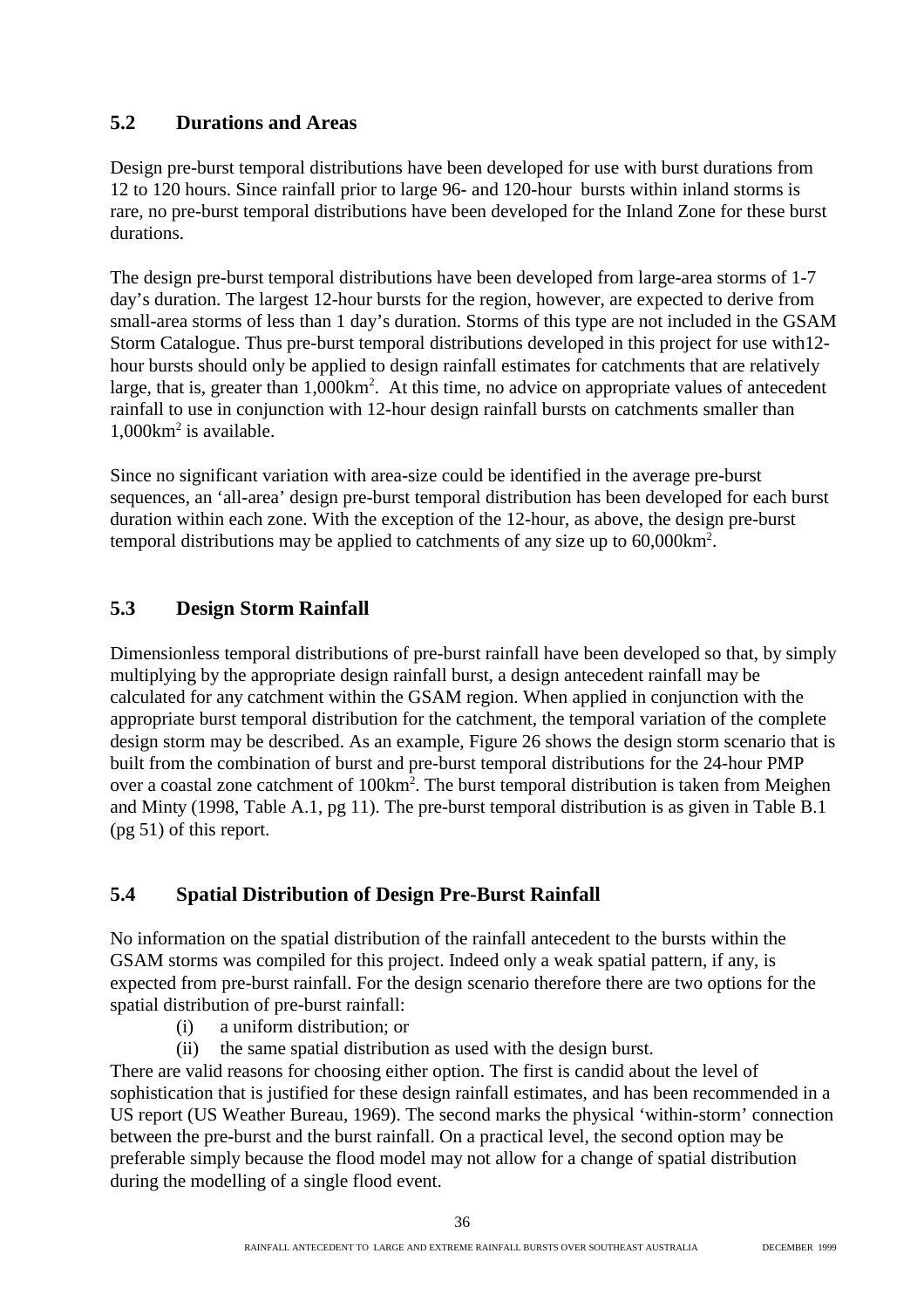

Figure 26: Example Design Storm: Coastal, 100km<sup>2</sup>, 24 hr PMP plus Pre-Burst Rainfall.

#### **5.5 Testing Design Pre-Burst Distributions in Flood Estimation Studies**

Both the 'Average' (un-scaled) and the 'PMP-consistent' (scaled) pre-burst temporal distributions were tested in flood estimation studies on six inland (Hill et al, 1999a) and one coastal (Hill et al, 1999b) catchment in the GSAM region. The addition of pre-burst rainfall to the design scenario obviated the necessity to prescribe a burst initial loss in the flood estimation exercise, and the storm initial losses were simply those determined from the calibration of the flood model with recorded events.

It had been intended that the 'Average' distributions would be applicable to large to extreme design rainfall bursts, while the 'PMP-consistent' would be reserved for use with GSAM PMP estimates. Unfortunately the use of both sets of pre-burst temporal distributions proved problematic on two counts: firstly, it was not at all clear where in the AEP domain the switch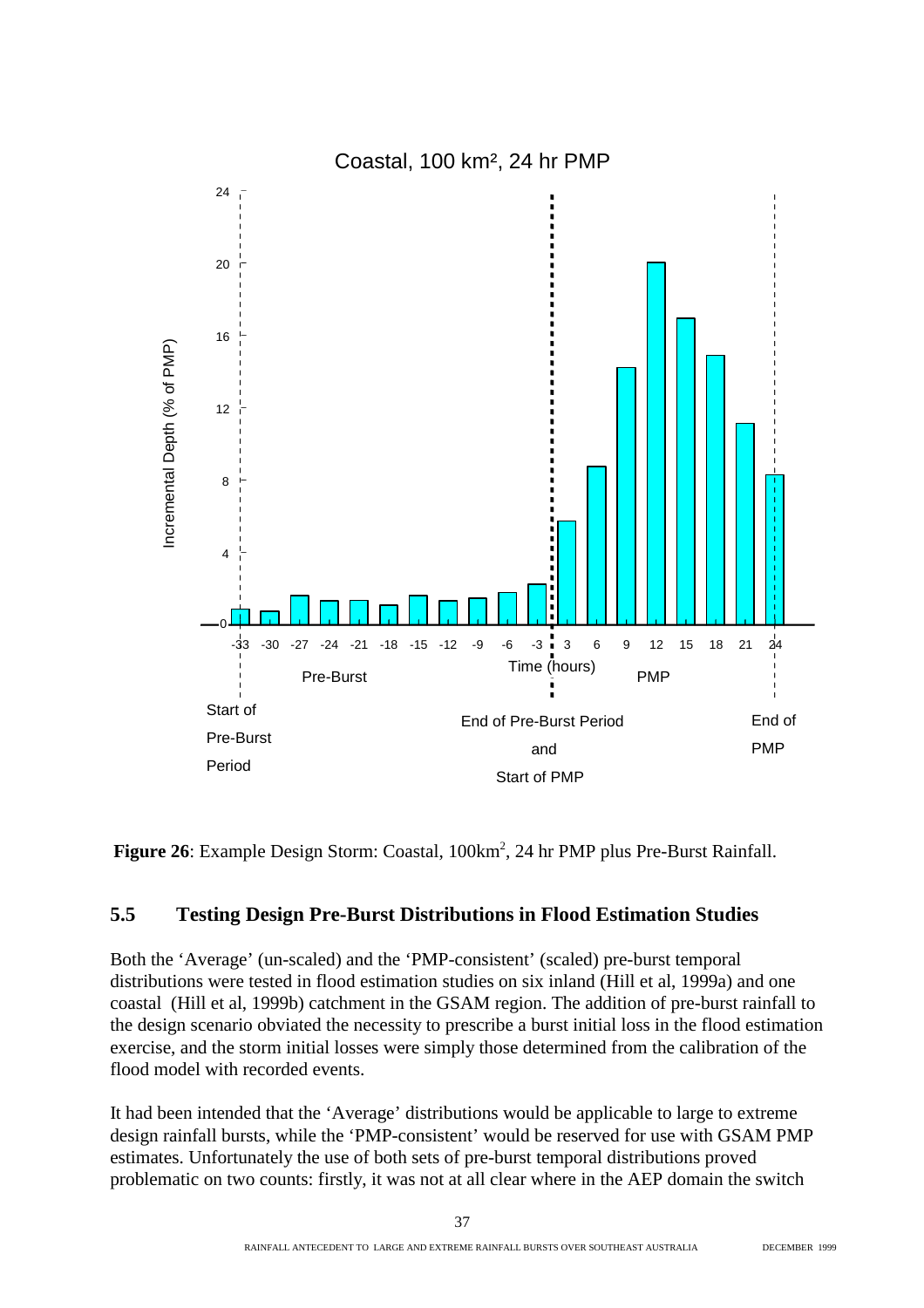over from one set of distributions to the other should occur; and secondly, wherever the switch over occurred it caused an unrealistic discontinuity in the derived flood frequency curve. Ultimately it was decided that the 'PMP-consistent' (scaled) pre-burst temporal distributions should be used over the whole AEP domain: from 1 in 50 year events up to and including the PMP. While some reservations remained about the appropriateness of applying to other, more frequent design rainfall events, pre-burst distributions which had been specifically scaled to PMP estimates, it was felt that any inappropriate scaling would be absorbed in the calibration of the storm initial losses.

#### **5.6 Recommendations for Use**

The revised edition of *Australian Rainfall and Runoff,* Book VI, ARR (Nathan and Weinmann, 1999) recommends the use of these design pre-burst temporal distributions in the estimation of large to extreme floods on catchments in the GSAM region. The document gives specific guidance on their use and a worked example.

#### **6. CONCLUSIONS AND FUTURE WORK**

The investigations of the GSAM-Antecedent Rainfall Project indicate that, over southeast Australia at least, large and extreme storms are only very rarely preceded by storms of similar magnitude. These investigations and that of Sinclair Knight Merz (1997) indicate that any significant pre-storm rainfall is unusual, and, by implication, that the rain falling in the days and months preceding a large or extreme storm should not be significantly greater than normal for the location and time of year. Thus storm initial losses for large and extreme storms should be similar to those of smaller, more frequent storms.

A set of design pre-burst temporal distributions have been developed, and in the absence of any better approach, should be useful in defining the pre-burst rainfall of large and extreme rainfall bursts. When applied in conjunction with the appropriate burst temporal distribution, the temporal variation of the complete design storm may be calculated simply by multiplying by the design rainfall burst.

This should obviate the necessity to define a burst initial loss in design flood estimation. The design distributions, however, are much averaged and much constrained, and are a long way from any of the individual pre-burst sequences that went into their construction. This is because the derivation of a 'typical' pre-burst rainfall distribution from example sequences is not really plausible given the great variability within and between the examples. A move by the hydrological community away from the use of such 'typical' temporal distributions, whether they are burst or pre-burst distributions, to a joint probability approach, where the temporal distribution is treated as a random variable, is to be encouraged. The planned publication in digital form of the individual storm pre-burst distributions compiled as part of this project should facilitate just such an approach.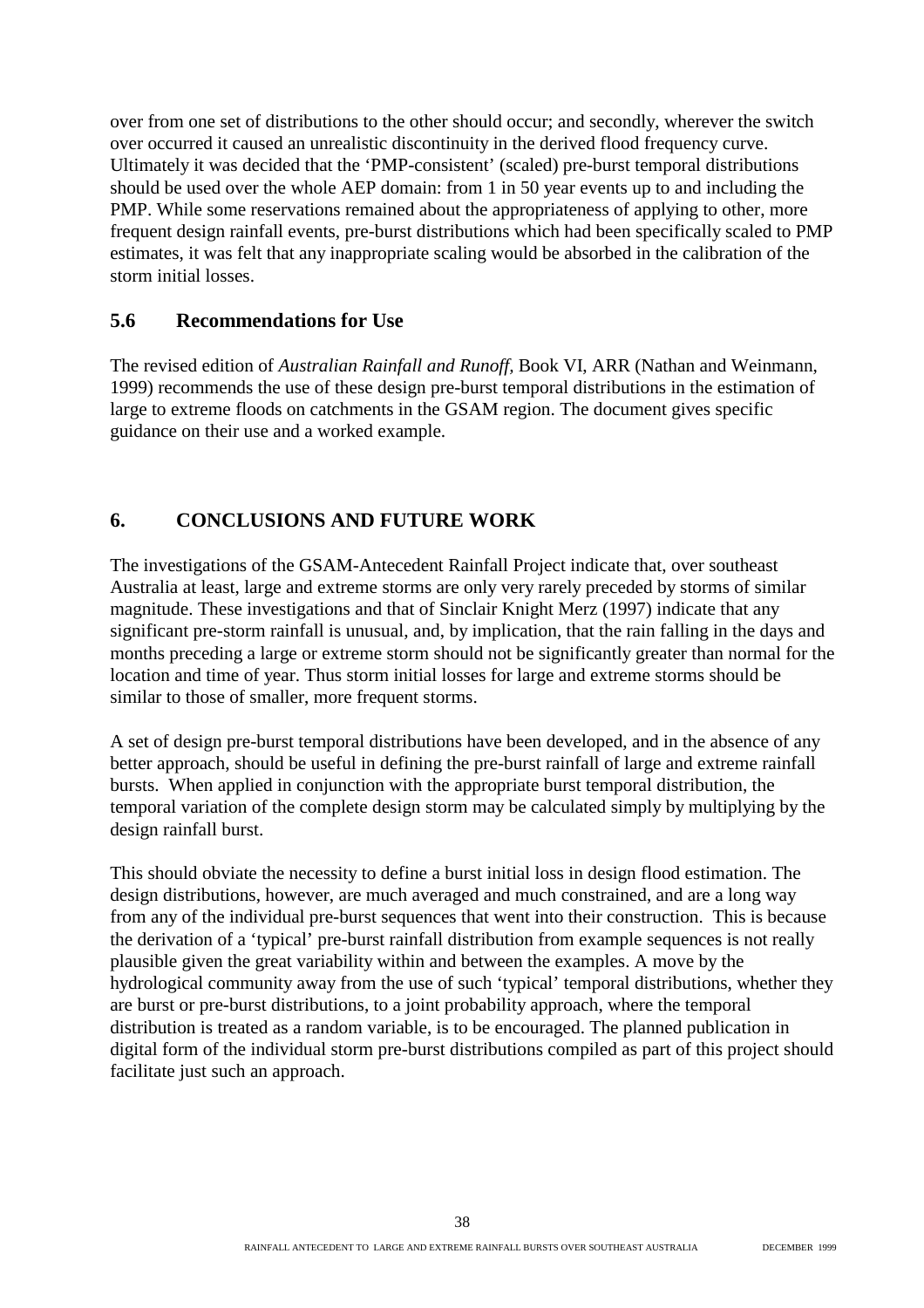#### **7. ACKNOWLEDGEMENTS**

The authors wish to acknowledge their colleagues in the Hydrometeorological Advisory Service for their contributions to this project over the last 3 years, namely, Brian Taylor, Les Turner, Karin Xuereb, Kevin Smith, Garry Moore and David Walland. The authors would also like to extend appreciation to the members of the Project Advisory Committee: Bruce Stewart, Rory Nathan, Erwin Weinmann, Janice Green and Ben Dyer, for their sustained and conscientious counsel. This project was, in part, facilitated by a financial contribution from the NSW Department of Land and Water Conservation.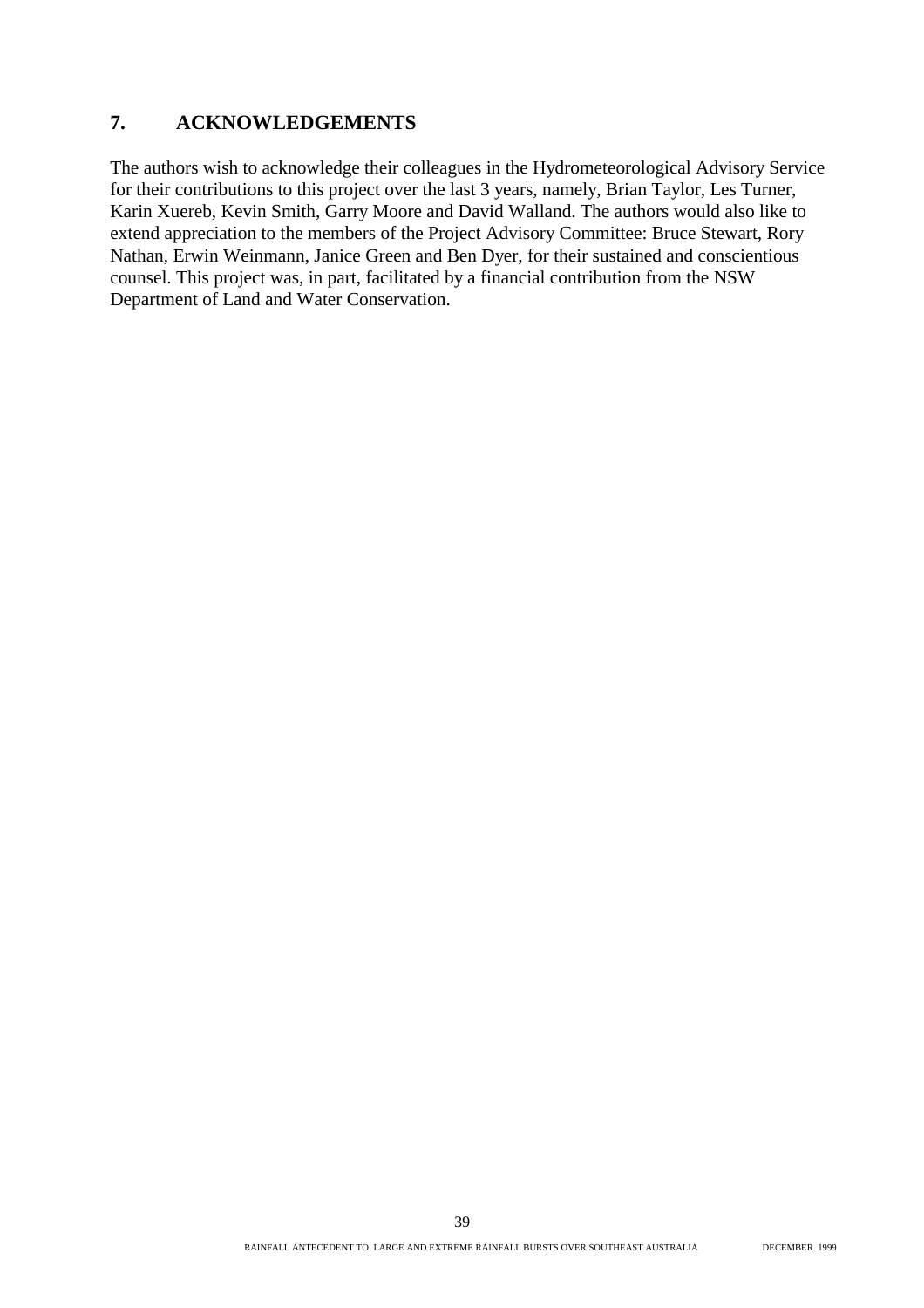#### **8. REFERENCES**

Bruce, J. P. and Clark, R. H. (1966). Introduction to Hydrometeorology, Pergamon Press, London, p 319.

Chin, E. H. and Vogel, J. L. (1990). On Relationships Between the Main Storm and its Antecedent Precipitation, *Eighth Conference on Hydrometeorology*, Kananaskis Park, Alberta, Canada, October 22-26, 1990, American Meteorological Society, Boston, MA, pp. 50-55.

Chin, E. H. and Vogel, J. L. (1995). Relationship Between Storm and Antecedent Precipitation Over Kansas, Oklahoma, and Eastern Colorado, *NOAA Technical Memorandum NWS HYDRO 45*, US Department of Commerce, National Oceanic and Atmospheric Administration, National Weather Service, Water Management Information Division, Office of Hydrology, Silver Spring, MD, January 1995, p 81.

Cordery, I. (1970). Antecedent Wetness for Design Flood Estimation, *Civil Engineering Transactions*, Institution of Engineers, Australia, Vol. CE12, No. 2, October 1970, pp. 181-184.

Farnsworth, N., Turner, L. and Pearce, H. (1996). Analysis of Antecedent & Subsequent Rainfall, *23rd Hydrology and Water Resources Symposium*, Hobart, May 1996, pp. 433-438.

Hill, P., Nathan, R.J., Weinmann, P.E., Green, J. and Karunaratne, T. (1999). Impact of the Revised Flood Guidelines on the Assessment of Hydrologic Risk for Selected Catchments. Water 99 Joint Congress, 6-8 July, 1999, Brisbane, Australia, Inst. Engrs, Aust., pp. 277-283.

Hill, P., Nathan, R.J., Weinmann, P.E., Green, J. (1999). Improved Estimates of Hydrologic Risk for Dams- Impacts of the New Flood Guidelines. ANCOLD 99 Conference on Dams, Jindabyne, NSW, 15-16 November, 1999.

Institution of Engineers, Australia (1998). Australian Rainfall and Runoff. A Guide to Flood Estimation, Volume 1. D.H. Pilgrim (ed.), National Committee of Water Engineering, reprint, Inst. Engrs, Aust

Meighen, J. and Kennedy, M. R. (1995). Catalogue of Significant Rainfall Occurrences Over Southeast Australia. *Hydrology Report Series No. 3*, Hydrometeorological Advisory Service, Bureau of Meteorology (www.bom.gov.au/hydro/has/hrs3.shtml).

Meighen, J. and Minty, L. J. (1998). Temporal Distributions of Large and Extreme Design Rainfall Bursts over Southeast Australia. *Hydrology Report Series No. 5*, Hydrometeorological Advisory Service, Bureau of Meteorology (www.bom.gov.au/hydro/has/hrs5.shtml).

Minty, L.J. , Meighen, J. and Kennedy, M.R. (1996). Development of the Generalised Southeast Australia Method for Estimating Probable Maximum Precipitation, *Hydrology Report Series No. 4*, Hydrometeorological Advisory Service, Bureau of Meteorology (www.bom.gov.au/hydro/has/hrs4.shtml).

Nathan, R. J. (1992). The Derivation of Design Temporal Patterns for use with the Generalised Estimates of Probable Maximum Precipitation. *Civ. Engg. Trans.*, Inst. Engrs, Aust., Vol. CE34, No. 2, 139-150.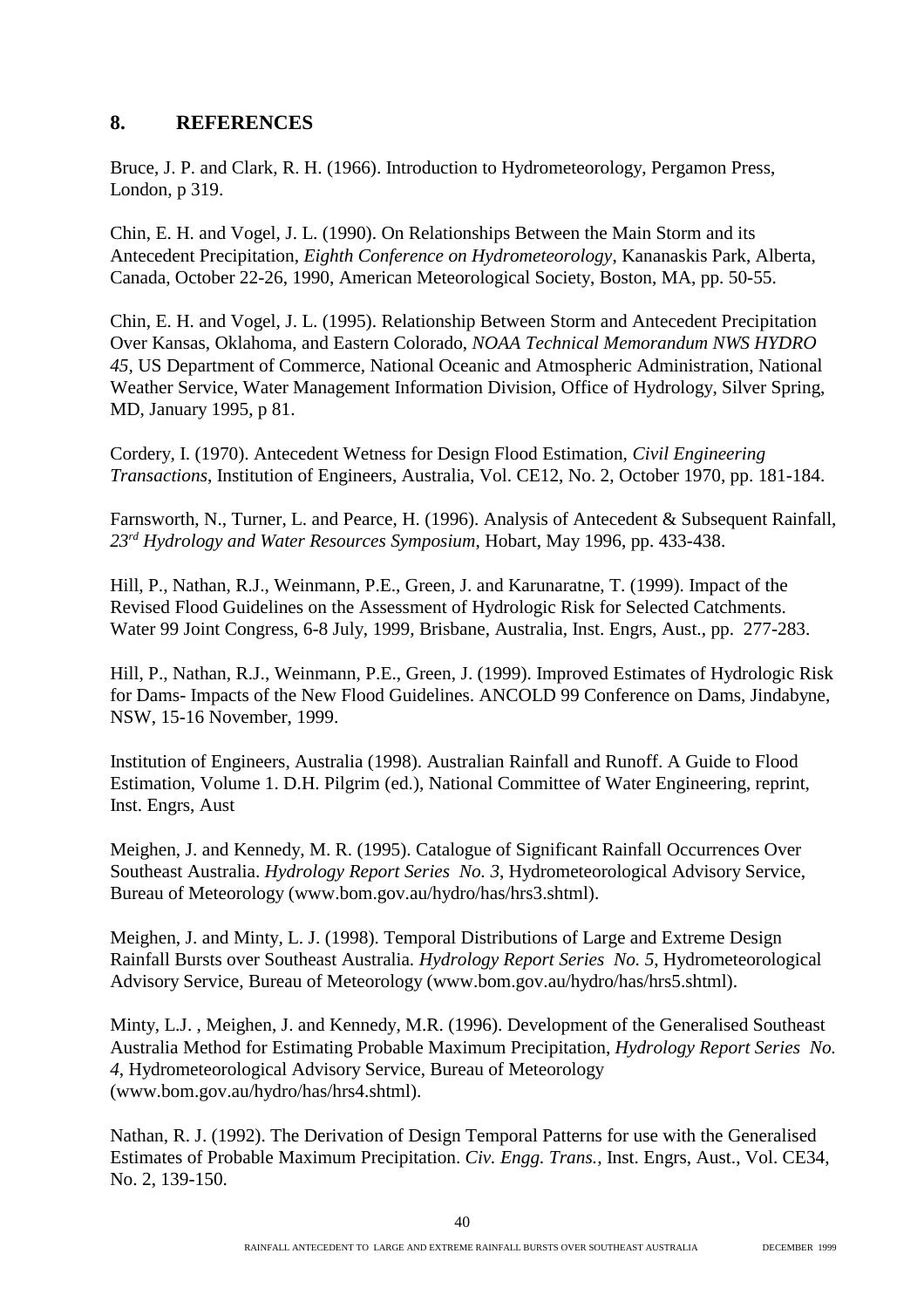Nathan, R.J. and Weinmann, P.E. (1999). Estimation of Large to Extreme Floods. Book VI in Australian Rainfall and Runoff, A Guide to Flood Estimation, National Committee of Water Engineering (Eds.), Inst. Engrs, Aust.

National Weather Service (1986). Probable Maximum and TVA Precipitation Estimates with Areal Distribution for Tennessee River Drainages less than 3,000 Mi<sup>2</sup> in Area, *Hydrometeorological Report No. 56*, U.S. Department of Commerce, National Oceanic and Atmospheric Administration, Tennessee Valley Authority, prepared by E. A. Zurndorfer, F. K. Schwarz, D. D. Fenn and J.F. Miller, Office of Hydrology, National Weather Service, Silver Springs, MD, October 1986, pp 184-219.

Pilgrim, D.H. and Cordery, I. (1975). Rainfall Temporal Patterns for Design Floods, *Journal of the Hydraulics Division*, Proceedings of the American Society of Civil Engineers, Vol 101, No. HY1, January 1975, pp. 81-95.

Pilgrim, D. H., Cordery, I. and French, R. (1969). Temporal Patterns of Design Rainfall for Sydney.Civ. Engg. Trans., Inst. Engrs, Aust., Vol. CE11, No. 1, 9-14.

Pilgrim, D.H. and Robinson, D.K. (1988). Flood Estimation in Australia – progress to the present, Possibilities for the Future, *Civil Engineering Transactions*, CE30, pp. 187-206.

Sinclair Knight Merz (1997). Review of Spillway Adequacy for Snowy Scheme. *Consulting report prepared for the Snowy Mountain Hydro-Electric Authority*, Cooma.

Srikanthan, R. and Kennedy, M.R. (1991). Rainfall Antecedent to Storm Bursts from which Temporal Patterns were derived for "Australian Rainfall and Runoff", *International Hydrology and Water Resources Symposium*, Perth, October 1991, pp. 280-282.

US Weather Bureau (1965). Probable Maximum and TVA Precipitation over the Tennessee River Basin above Chattanooga, *Hydrometeorological Report No. 41*, US Department of Commerce, US Weather Bureau, prepared by F. K. Schwarz, Hydrometeorological Section, Office of Hydrology, Washington DC

US Weather Bureau (1969). Probable Maximum and TVA Precipitation for Tennessee River Basins up to 3,000 Square Miles in Area and Durations to 72 Hours, *Hydrometeorological Report No. 45*, US Department of Commerce, Environmental Science Services Administration, US Weather Bureau, prepared by F. K. Schwarz and N. F. Helfert, Hydrometeorological Branch, Office of Hydrology, Washington DC

US Weather Bureau (1970). Probable Maximum Precipitation, Mekong River Basin, *Hydrometeorological Report No. 46*, US Department of Commerce, Environmental Science Services Administration, US Weather Bureau, prepared by Hydrometeorological Branch, Office of Hydrology, Washington DC

Washington State Dept. of Ecology (1989). Characteristics of Extreme Precipitation Events in Washington State, Water Resources Program, *Washington State Dept. of Ecology Report No. 89- 51*, October 1989, pp. 62-64.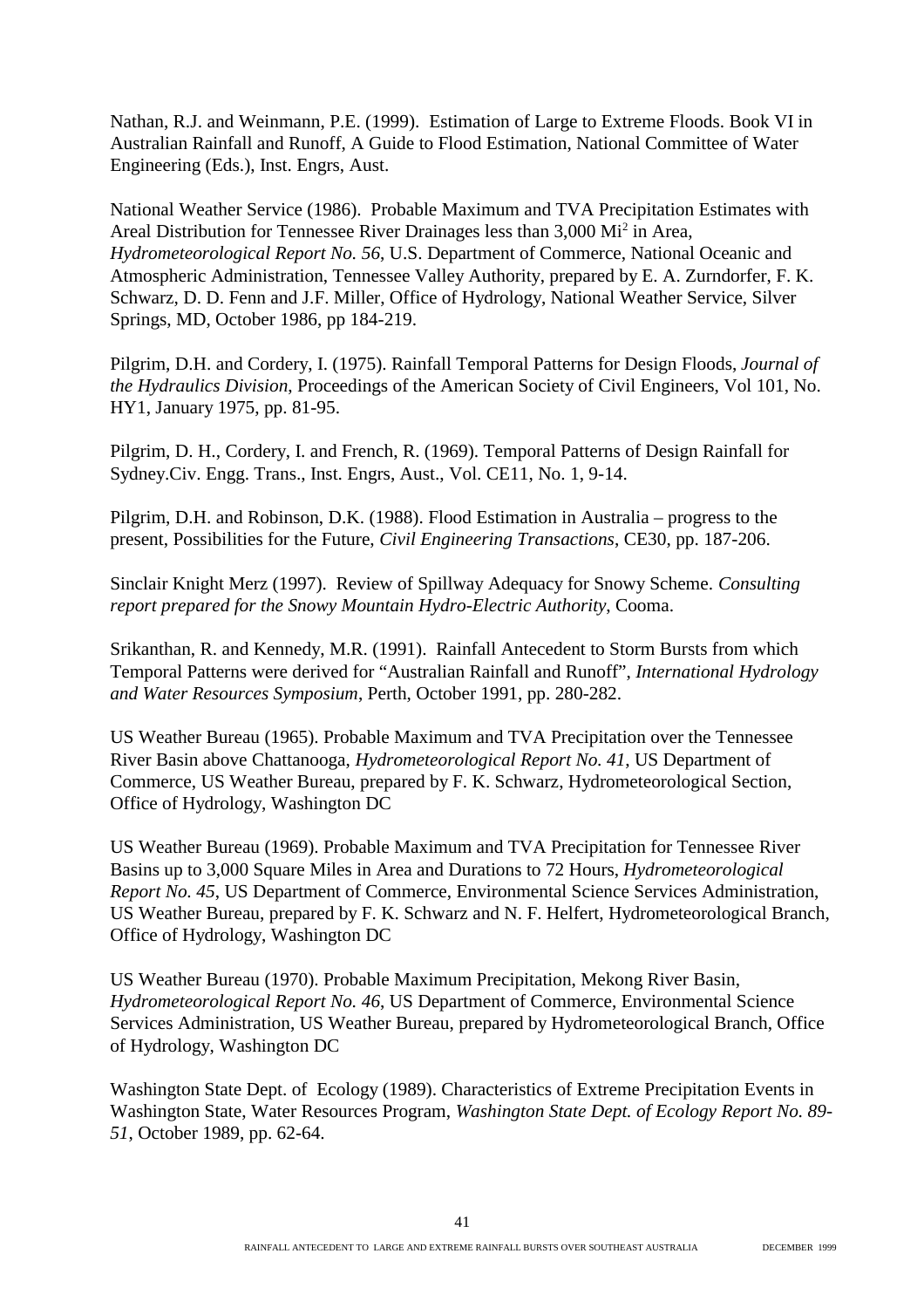# APPENDIX A

# GSAM STORM CATALOGUE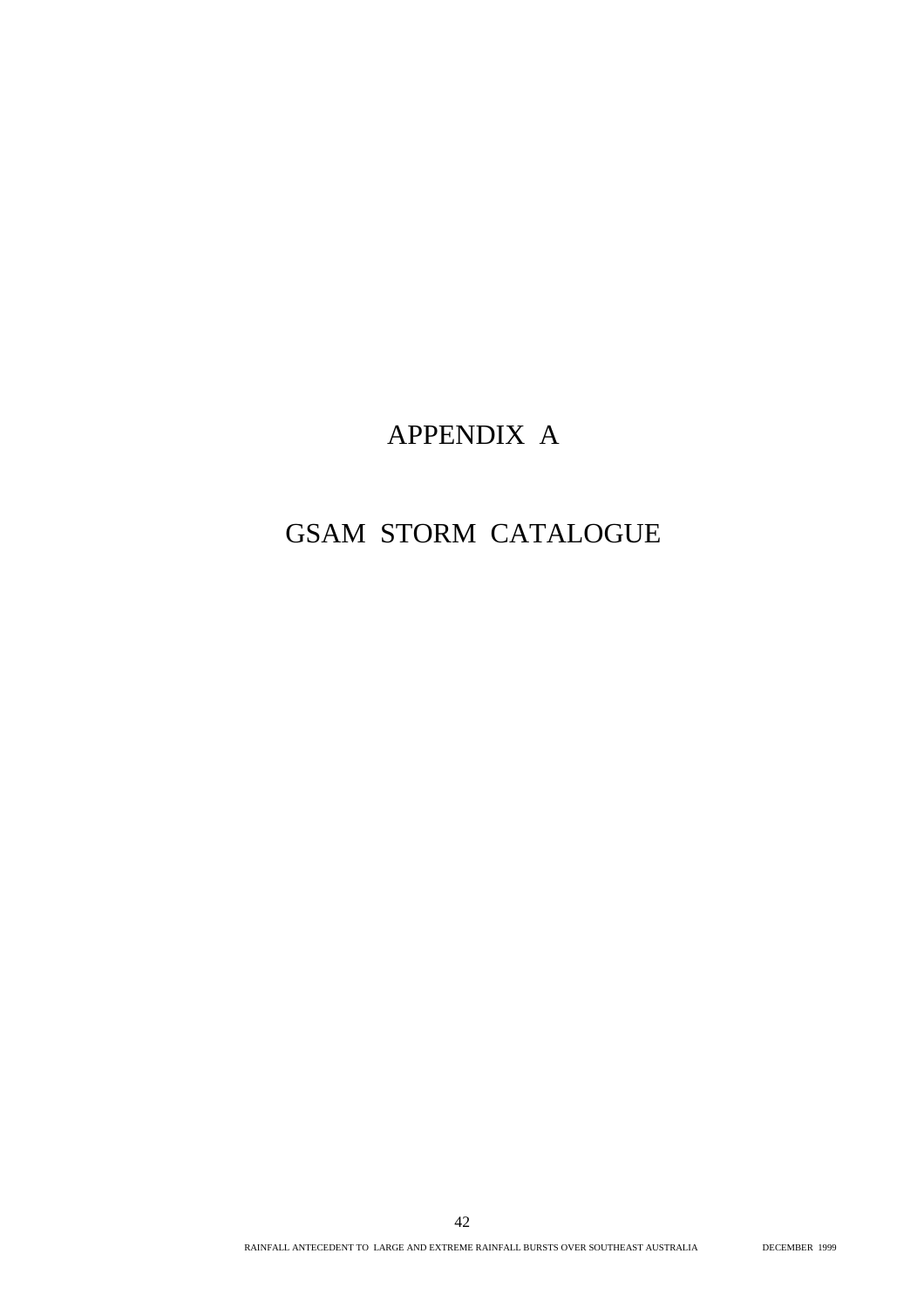|        | <b>Storm</b> | <b>Region</b>    | <b>Date</b>  | <b>Duration</b> | Zone    | <b>State</b> | <b>GSAM</b><br><b>Co-ordinates of Areal Extent</b> |                 |                 |                    |                          |                 |                   |
|--------|--------------|------------------|--------------|-----------------|---------|--------------|----------------------------------------------------|-----------------|-----------------|--------------------|--------------------------|-----------------|-------------------|
|        | <b>Name</b>  |                  | <b>Ended</b> | (Days)          |         |              | <b>Season</b>                                      |                 |                 | (Latitude °S       | Longitude $\mathrm{E}$ ) |                 |                   |
|        | TR1APR89     | Truro            | 2/4/1889     | $\mathbf{1}$    | Inland  | SA           | Autumn                                             | $-32.90$ 137.40 |                 | $-32.90$ 138.90    | $-35.70$ 140.10          |                 | $-35.70$ 138.60   |
|        | ST4APR89     | Stirling         | 17/4/1889    | 4               | Inland  | SA           | Autumn                                             | $-33.50$ 137.40 |                 | $-33.50$ 139.50    | $-35.40$<br>139.50       |                 | $-35.40$ 137.40   |
|        | SY6MAY89     | Sydney           | 29/5/1889    | 6               | Coastal | <b>NSW</b>   | Autumn                                             | $-33.15$ 149.95 |                 | $-33.15$ $151.55$  | $-34.65$ 151.55          | $-34.65$ 149.95 |                   |
|        | HA3MAR93     | <b>Hastings</b>  | 10/3/1893    | 3               | Coastal | <b>NSW</b>   | Summer                                             | $-30.00$        | 152.00          | $-30.00$<br>153.30 | $-32.00$<br>153.30       | $-32.00$ 152.00 |                   |
|        | MP4MAR93     | Morpeth          | 10/3/1893    | $\overline{4}$  | Coastal | <b>NSW</b>   | Summer                                             | $-32.25$        | 150.80          | $-32.25$ 152.40    | $-33.50$ 152.40          | $-33.50$ 150.80 |                   |
|        | BU5DEC93     | Butcher's Ridge  | 31/12/1893   | 5               | Coastal | <b>VIC</b>   | Summer                                             | $-36.10$        | 149.90          | $-37.70$<br>150.10 | $-38.80$<br>145.90       | $-37.20$        | 145.70            |
|        | CO2FEB96     | Cobar            | 12/2/1896    | 2               | Inland  | <b>NSW</b>   | Summer                                             | $-29.80$        | 144.60          | $-29.80$<br>147.20 | $-32.10$<br>147.70       | $-32.10$        | 145.10            |
|        | UL4FEB98     | Ulladulla        | 15/2/1898    | 4               | Coastal | <b>NSW</b>   | Summer                                             | $-35.30$        | 149.40          | $-35.30$ 150.50    | $-37.60$<br>150.00       | $-37.60$ 148.90 |                   |
|        | OR1MAR00     | Orange           | 21/3/1900    | 1               | Inland  | <b>NSW</b>   | Summer                                             | $-32.20$        | 148.60          | $-34.50$ 151.10    | $-34.80$<br>149.70       | $-32.50$ 147.20 |                   |
| $43\,$ | WA7APR01     | Warragul         | 26/4/1901    | $\tau$          | Coastal | <b>VIC</b>   | Autumn                                             | $-36.90$        | 144.90          | $-36.90$<br>146.40 | $-38.40$<br>146.40       | $-38.40$ 144.90 |                   |
|        | SY4JUL04     | Sydney           | 12/7/1904    | $\overline{4}$  | Coastal | <b>NSW</b>   | Winter                                             | $-33.05$        | 150.35          | $-33.05$<br>151.45 | $-35.10$<br>151.00       | $-35.10$        | 149.90            |
|        | WV1MAR10     | Western Victoria | 6/3/1910     | 1               | Inland  | <b>VIC</b>   | Summer                                             | $-35.00$        | 140.80          | 143.00<br>$-35.00$ | $-37.80$<br>143.00       | $-37.80$        | 140.80            |
|        | CN1JAN11     | Coonamble        | 12/1/1911    | -1              | Inland  | <b>NSW</b>   | Summer                                             | $-29.00$        | 148.00          | $-31.80$<br>150.80 | $-32.80$<br>149.70       | $-30.00$        | 146.90            |
|        | WO5MAR14     | Wollongong       | 24/3/1914    | 5               | Coastal | <b>NSW</b>   | Summer                                             | $-34.00$        | 150.30          | $-34.00$<br>151.30 | $-36.30$<br>150.30       | $-36.30$        | 149.20            |
|        | ED3FEB19     | Eden             | 27/2/1919    | 3               | Coastal | <b>NSW</b>   | Summer                                             | $-36.00$        | 149.00          | $-36.00$<br>151.50 | $-37.50$<br>151.50       | $-37.50$        | 149.00            |
|        | WI3MAR21     | Wilmington       | 1/3/1921     | 3               | Inland  | SA           | Summer                                             | $-30.70$        | 136.60          | $-32.90$<br>139.40 | 137.40<br>$-33.40$       | $-31.20$ 134.80 |                   |
|        | MA2MAY21     | Maclean          | 16/5/1921    | $\overline{2}$  | Coastal | <b>NSW</b>   | Autumn                                             | $-28.35$        | 152.90          | $-28.35$ 153.76    | $-29.90$<br>153.36       | $-29.90$        | 152.50            |
|        | MA5MAY21     | Maclean          | 16/5/1921    | 5               | Coastal | <b>NSW</b>   | Autumn                                             | $-28.90$ 152.90 |                 | $-28.90$ 153.60    | 153.10<br>$-31.10$       |                 | $-31.10$ $152.40$ |
|        | KI5JUL22     | Kiama            | 29/7/1922    | 5               | Coastal | <b>NSW</b>   | Winter                                             | $-34.30$        | 150.00          | $-34.50$ 150.90    | $-37.10$<br>150.00       |                 | $-36.90$ 149.10   |
|        | BU1MAY25     | Burrinjuck       | 27/ 5/1925   | $\mathbf{1}$    | Inland  | <b>NSW</b>   | Autumn                                             |                 | $-34.40$ 148.10 | $-34.60$ 149.80    | $-36.00$<br>149.80       | $-35.80$ 148.10 |                   |
|        | BU4MAY25     | Burrinjuck       | 28/5/1925    | $\overline{4}$  | Inland  | <b>NSW</b>   | Autumn                                             | $-34.30$        | 148.75          | $-35.70$ 149.55    | $-36.00$<br>148.65       | $-34.60$ 147.85 |                   |
|        | KI5MAY25     | Kiama            | 28/5/1925    | 5               | Coastal | <b>NSW</b>   | Autumn                                             | $-34.75$ 149.00 |                 | $-34.75$ 151.40    | $-37.00$<br>151.40       | $-37.00$ 149.00 |                   |

## **Table A.1:** GSAM Storm Catalogue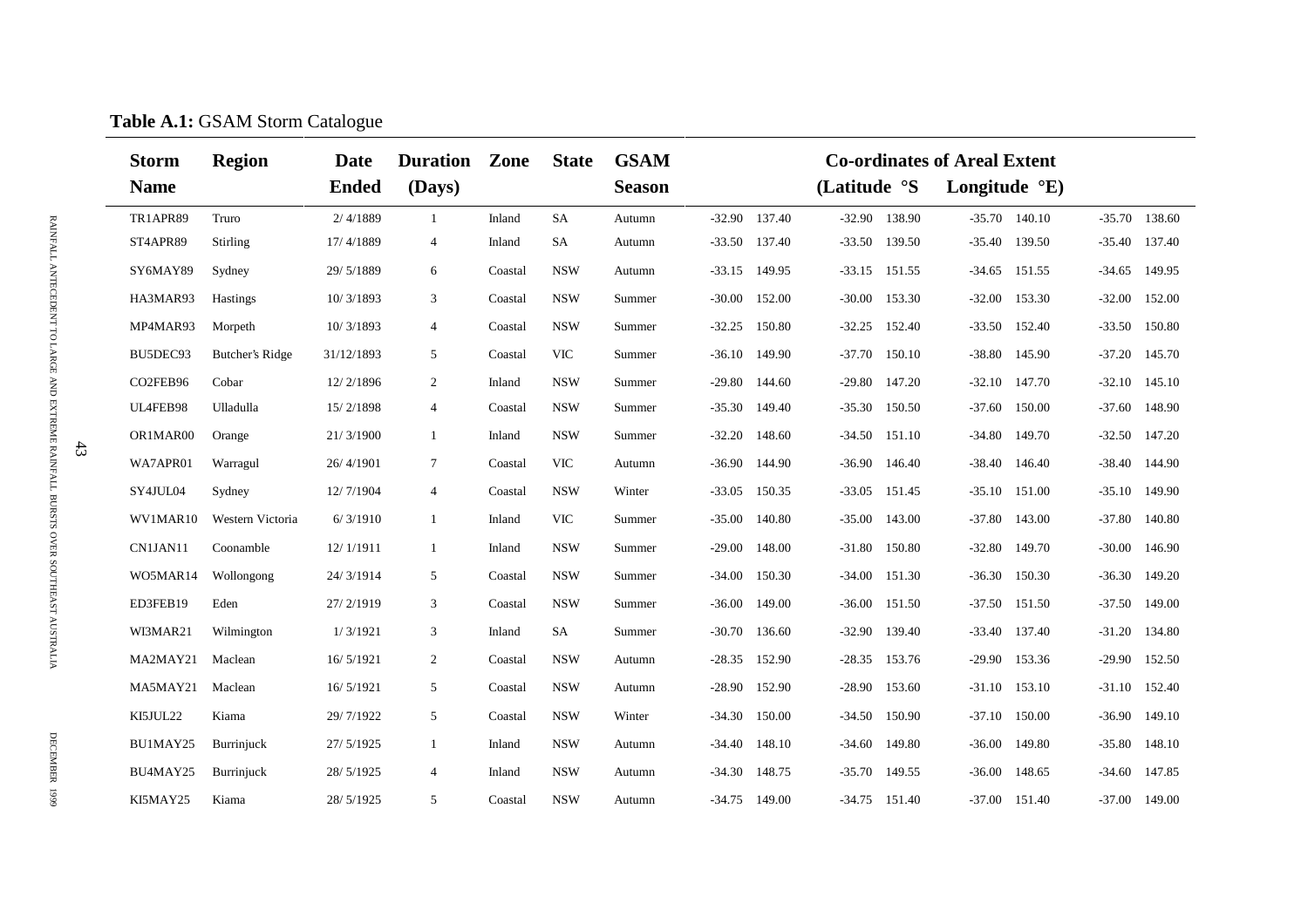|   | $\ldots$                    |                    |                             |                           |         |              |                              |          |                 |                   |        |                                                                 |                 |                 |                   |
|---|-----------------------------|--------------------|-----------------------------|---------------------------|---------|--------------|------------------------------|----------|-----------------|-------------------|--------|-----------------------------------------------------------------|-----------------|-----------------|-------------------|
|   | <b>Storm</b><br><b>Name</b> | <b>Region</b>      | <b>Date</b><br><b>Ended</b> | <b>Duration</b><br>(Days) | Zone    | <b>State</b> | <b>GSAM</b><br><b>Season</b> |          |                 | (Latitude °S      |        | <b>Co-ordinates of Areal Extent</b><br>Longitude $\mathrm{E}$ ) |                 |                 |                   |
|   | AD3MAR26                    | Alndale            | 25/3/1926                   | $\mathfrak{Z}$            | Inland  | <b>NSW</b>   | Summer                       |          | $-30.30$ 148.90 | $-32.30$ $151.30$ |        |                                                                 | $-33.50$ 149.80 | $-31.50$ 147.40 |                   |
|   | UN2FEB28                    | Ungarie            | 18/2/1928                   | $\overline{2}$            | Inland  | <b>NSW</b>   | Summer                       |          | $-31.00$ 146.50 | $-31.60$ 148.50   |        | $-34.50$                                                        | 148.10          | $-33.90$ 146.10 |                   |
|   | HI6FEB29                    | Hickey's Creek     | 11/2/1929                   | 6                         | Coastal | <b>NSW</b>   | Summer                       | $-29.90$ | 153.50          | $-32.60$ 152.90   |        | $-33.20$                                                        | 150.80          | $-30.50$ 151.40 |                   |
|   | MT2APR29                    | Mathinna           | 5/4/1929                    | $\overline{2}$            | Coastal | <b>TAS</b>   | Autumn                       | -40.60   | 144.90          | $-40.60$          | 148.50 | $-42.40$                                                        | 148.50          |                 | $-42.40$ 144.90   |
|   | HA1JUN30                    | <b>Hastings</b>    | 19/6/1930                   | 1                         | Coastal | <b>NSW</b>   | Winter                       | $-30.60$ | 151.70          | $-31.00$          | 153.30 | $-32.40$                                                        | 152.80          | $-32.00$        | 151.20            |
|   | HA5JUN30                    | <b>Hastings</b>    | 20/6/1930                   | 5                         | Coastal | <b>NSW</b>   | Winter                       | $-31.00$ | 151.50          | $-31.00$          | 153.00 | $-32.50$                                                        | 153.00          | $-32.50$        | 151.50            |
|   | WD2DEC30                    | Woodend            | 7/12/1930                   | $\overline{2}$            | Inland  | <b>VIC</b>   | Summer                       | -36.65   | 143.95          | $-36.65$          | 145.85 | $-37.85$                                                        | 145.85          | -37.85          | 143.95            |
|   | TH1FEB31                    | <b>Tweed Heads</b> | 6/2/1931                    | $\mathbf{1}$              | Coastal | <b>NSW</b>   | Summer                       | $-27.60$ | 152.90          | $-27.60$          | 153.70 | $-29.20$                                                        | 153.70          | $-29.20$        | 152.90            |
|   | HA5APR31                    | <b>Hastings</b>    | 25/4/1931                   | 5                         | Coastal | <b>NSW</b>   | Autumn                       | $-30.90$ | 152.35          | $-30.90$ 153.45   |        | $-33.10$                                                        | 152.05          | $-33.10$ 150.95 |                   |
| # | BH1NOV33                    | Broken Hill        | 29/11/1933                  | 1                         | Inland  | <b>NSW</b>   | Spring                       | $-31.10$ | 141.20          | $-32.10$          | 144.00 | $-33.70$                                                        | 142.50          | -32.70          | 139.70            |
|   | AV2DEC33                    | Avoca              | 1/12/1933                   | $\overline{2}$            | Inland  | <b>VIC</b>   | Spring                       | $-36.50$ | 142.90          | $-36.50$          | 145.30 | $-39.10$                                                        | 145.30          | -39.10          | 142.90            |
|   | BE5JAN34                    | Bega               | 9/1/1934                    | 5                         | Coastal | <b>NSW</b>   | Summer                       | $-35.00$ | 148.30          | $-35.00$          | 150.30 | $-37.30$                                                        | 150.30          | $-37.30$ 148.30 |                   |
|   | WA5DEC34                    | Warragul           | 3/12/1934                   | 5                         | Coastal | <b>VIC</b>   | Summer                       | $-37.20$ | 145.55          | $-38.50$          | 147.15 | $-38.90$                                                        | 145.95          | $-37.60$ 144.35 |                   |
|   | LA2DEC35                    | Lakes Entrance     | 27/12/1935                  | $\overline{2}$            | Coastal | <b>VIC</b>   | Summer                       |          | $-37.00$ 146.30 | $-37.00$          | 149.40 | $-38.75$                                                        | 149.40          | $-38.75$ 146.30 |                   |
|   | ME4OCT37                    | Melbourne          | 19/10/1937                  | $\overline{4}$            | Coastal | <b>VIC</b>   | Spring                       |          | $-37.15$ 144.65 | $-37.15$ 146.60   |        | $-38.35$                                                        | 146.60          | $-38.35$ 144.65 |                   |
|   | TA6MAR39                    | Tallangatta        | 1/3/1939                    | 6                         | Inland  | <b>VIC</b>   | Summer                       |          | $-35.10$ 148.20 | $-36.40$ 148.90   |        | $-38.30$                                                        | 145.00          |                 | $-37.00$ 144.30   |
|   | FP3JAN41                    | Fleurieu Pen.      | 26/1/1941                   | 3                         | Inland  | <b>SA</b>    | Summer                       |          | $-33.60$ 138.00 | $-33.60$ 139.90   |        | $-36.00$                                                        | 139.40          | $-36.00$ 137.60 |                   |
|   | WO2MAY43                    | Wollongong         | 17/5/1943                   | $\overline{2}$            | Coastal | <b>NSW</b>   | Autumn                       |          | $-33.90$ 149.60 | $-33.90$ 151.10   |        |                                                                 | $-35.50$ 151.10 | $-35.50$ 149.60 |                   |
|   | WO5MAY43                    | Wollongong         | 20/ 5/1943                  | 5                         | Coastal | <b>NSW</b>   | Autumn                       | $-33.90$ | 150.00          | $-33.90$ $151.20$ |        | $-35.60$                                                        | 150.70          | $-35.60$ 149.50 |                   |
|   | UL3APR45                    | Ulladulla          | 10/4/1945                   | 3                         | Coastal | <b>NSW</b>   | Autumn                       | $-34.50$ | 148.50          | $-34.50$ 151.00   |        | $-37.00$                                                        | 151.00          | -37.00          | 148.50            |
|   | YP2FEB46                    | Yorke Pen.         | 18/2/1946                   | $\overline{2}$            | Inland  | SA           | Summer                       | $-30.80$ | 136.40          | $-30.80$          | 137.60 | $-36.00$                                                        | 138.40          | $-36.00$        | 137.20            |
|   | MO1FEB46                    | Moina              | 19/2/1946                   | $\mathbf{1}$              | Coastal | <b>TAS</b>   | Summer                       | -40.60   | 145.10          | -40.80            | 148.50 | -42.60                                                          | 148.50          |                 | $-42.40$ $145.10$ |
|   |                             |                    |                             |                           |         |              |                              |          |                 |                   |        |                                                                 |                 |                 |                   |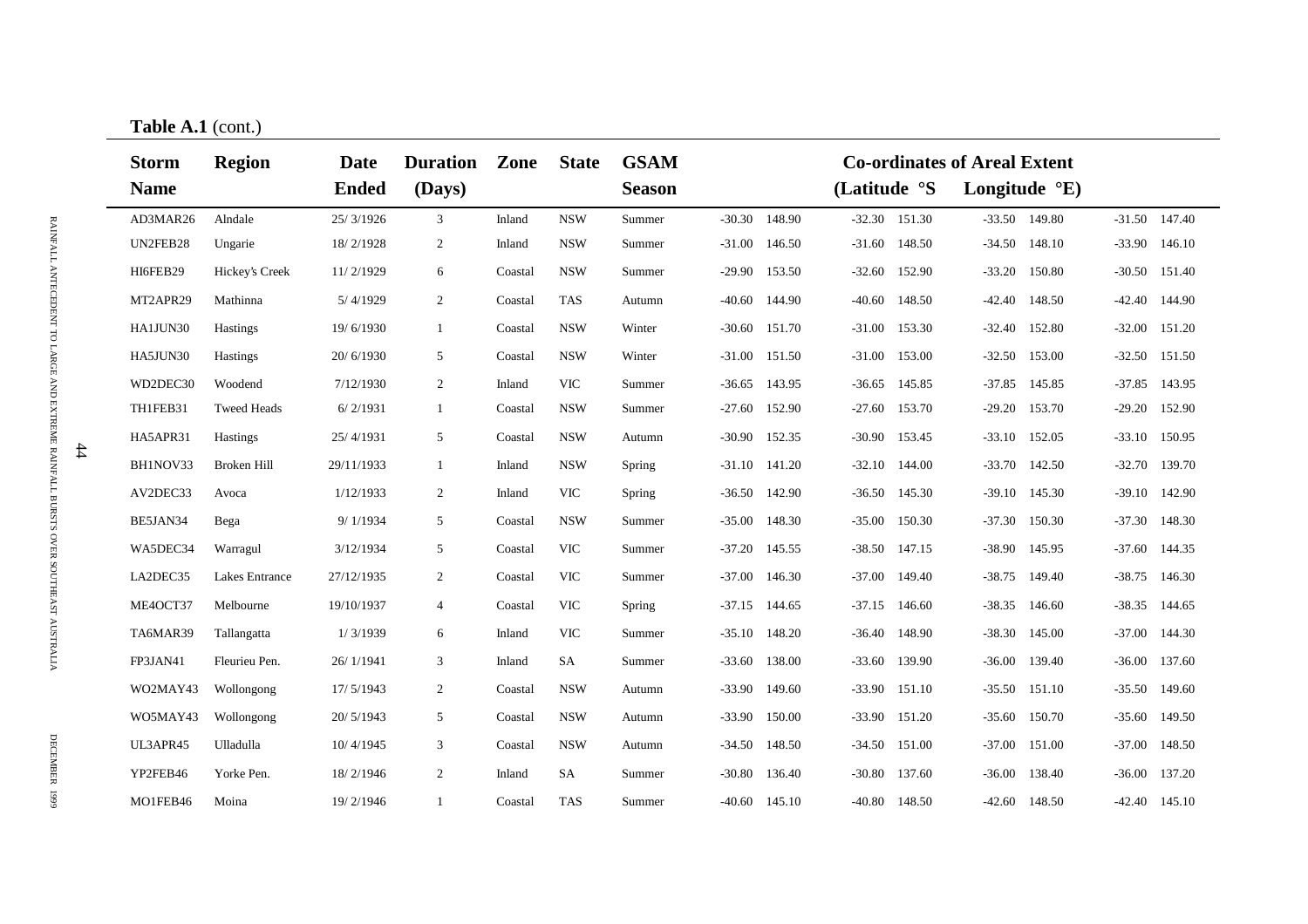|        | 100101111(00110)            | <b>GSAM</b><br><b>State</b><br><b>Co-ordinates of Areal Extent</b><br><b>Duration</b><br>Zone<br><b>Date</b> |              |                 |         |            |               |          |                   |                 |        |                          |        |          |                 |
|--------|-----------------------------|--------------------------------------------------------------------------------------------------------------|--------------|-----------------|---------|------------|---------------|----------|-------------------|-----------------|--------|--------------------------|--------|----------|-----------------|
|        | <b>Storm</b><br><b>Name</b> | <b>Region</b>                                                                                                | <b>Ended</b> | (Days)          |         |            | <b>Season</b> |          |                   | (Latitude °S    |        | Longitude $\mathrm{E}$ ) |        |          |                 |
|        | PO3MAR46                    | Portland                                                                                                     | 18/3/1946    | $\mathfrak{Z}$  | Coastal | <b>VIC</b> | Summer        |          | $-37.50$ 141.00   | $-38.00$ 143.40 |        | $-38.90$ 143.60          |        |          | $-38.40$ 141.20 |
|        | GF3MAR46                    | Grafton                                                                                                      | 26/3/1946    | 3               | Coastal | <b>NSW</b> | Summer        |          | $-29.20$ 152.70   | $-29.20$ 153.40 |        | $-31.10$ $153.10$        |        |          | $-31.10$ 152.40 |
|        | NA4APR46                    | Narara                                                                                                       | 19/4/1946    | 4               | Coastal | <b>NSW</b> | Autumn        |          | $-32.00$ 151.40   | $-32.30$ 152.50 |        | $-34.10$                 | 151.30 |          | $-33.80$ 150.20 |
|        | TH1JAN47                    | <b>Tweed Heads</b>                                                                                           | 24/1/1947    |                 | Coastal | <b>NSW</b> | Summer        | $-27.20$ | 151.90            | $-27.20$        | 153.40 | $-28.80$                 | 153.70 |          | $-28.80$ 152.20 |
|        | RA5JUN49                    | Raymond Terrace                                                                                              | 19/6/1949    | 5               | Coastal | <b>NSW</b> | Winter        | $-32.10$ | 151.10            | $-32.10$ 152.70 |        | $-34.90$                 | 150.90 | $-34.90$ | 149.30          |
|        | HA5AUG49                    | <b>Hastings</b>                                                                                              | 29/8/1949    | 5               | Coastal | <b>NSW</b> | Winter        |          | $-30.79$ 152.14   | $-30.79$        | 153.17 | $-32.19$                 | 152.88 | $-32.19$ | 151.85          |
|        | WP2FEB50                    | Wilpena Pound                                                                                                | 3/2/1950     | $\overline{2}$  | Inland  | SA         | Summer        | $-30.25$ | 137.50            | $-30.25$        | 142.00 | $-33.00$                 | 142.00 |          | $-33.00$ 137.50 |
|        | AR1MAR50                    | Arkaroola                                                                                                    | 17/3/1950    |                 | Inland  | SA         | Summer        | $-29.40$ | 138.80            | $-32.50$        | 141.30 | $-32.90$                 | 139.60 | $-29.80$ | 137.10          |
|        | RW4MAR50                    | Rushworth                                                                                                    | 20/3/1950    | $\overline{4}$  | Inland  | <b>VIC</b> | Summer        | $-35.40$ | 145.30            | $-37.10$ 147.10 |        | $-37.70$                 | 145.30 | $-36.00$ | 143.50          |
| $45\,$ | CA7MAR50                    | Canberra                                                                                                     | 23/3/1950    | $7\phantom{.0}$ | Inland  | <b>ACT</b> | Summer        | $-33.75$ | 147.25            | $-33.75$ 149.50 |        | $-36.00$                 | 149.50 |          | $-36.00$ 147.25 |
|        | DO1JUN50                    | Dorrigo                                                                                                      | 24/6/1950    |                 | Coastal | <b>NSW</b> | Winter        | $-29.40$ | 152.00            | $-29.40$ 153.50 |        | $-31.00$                 | 153.20 | $-31.00$ | 151.70          |
|        | DO5JUN50                    | Dorrigo                                                                                                      | 26/6/1950    | 5               | Coastal | <b>NSW</b> | Winter        |          | $-29.10$ $152.30$ | $-29.10$        | 153.50 | $-31.20$                 | 153.10 |          | $-31.20$ 151.90 |
|        | WA3FEB51                    | Warragul                                                                                                     | 20/2/1951    | 3               | Coastal | <b>VIC</b> | Summer        | $-37.44$ | 146.40            | $-38.52$ 147.25 |        | $-39.00$                 | 146.00 |          | $-37.92$ 145.15 |
|        | BE5JUN52                    | Bega                                                                                                         | 18/6/1952    | 5               | Coastal | <b>NSW</b> | Winter        |          | $-35.75$ 148.20   | $-35.75$ 150.20 |        | $-38.00$                 | 150.20 |          | $-38.00$ 148.20 |
|        | VI5JUN52                    | Victoria                                                                                                     | 19/6/1952    | 5               | Coastal | <b>VIC</b> | Winter        |          | $-37.20$ 144.10   | $-37.40$ 147.50 |        | $-39.20$                 | 146.50 |          | $-39.00$ 143.10 |
|        | TH1FEB54                    | <b>Tweed Heads</b>                                                                                           | 21/2/1954    |                 | Coastal | <b>NSW</b> | Summer        |          | $-27.70$ 152.70   | $-27.70$ 153.70 |        | $-29.00$                 | 153.70 |          | $-29.00$ 152.70 |
|        | HA2FEB54                    | <b>Hastings</b>                                                                                              | 21/2/1954    | $\overline{2}$  | Coastal | <b>NSW</b> | Summer        |          | $-29.35$ 152.50   | $-29.35$ 153.50 |        | $-31.85$                 | 152.80 |          | $-31.85$ 151.80 |
|        | DO5FEB54                    | Dorrigo                                                                                                      | 22/2/1954    | 5               | Coastal | <b>NSW</b> | Summer        |          | $-29.86$ 152.35   | -29.86 153.32   |        | $-31.12$ 153.05          |        |          | $-31.12$ 152.08 |
|        | DU1FEB55                    | Dunedoo                                                                                                      | 24/2/1955    |                 | Inland  | <b>NSW</b> | Summer        | $-30.00$ | 146.00            | $-30.00$        | 150.00 | $-34.00$                 | 150.00 |          | $-34.00$ 146.00 |
|        | DU2FEB55                    | Dunedoo                                                                                                      | 25/2/1955    | 2               | Inland  | <b>NSW</b> | Summer        | $-30.70$ | 151.00            | $-32.30$ 151.80 |        | $-33.10$                 | 148.00 |          | $-31.50$ 147.20 |
|        | DU3FEB55                    | Dunedoo                                                                                                      | 26/2/1955    | 3               | Inland  | <b>NSW</b> | Summer        | $-30.70$ | 151.00            | $-32.30$        | 151.80 | $-33.10$                 | 148.00 | $-31.50$ | 147.20          |
|        | DU4FEB55                    | Dunedoo                                                                                                      | 26/2/1955    | 4               | Inland  | <b>NSW</b> | Summer        | $-30.70$ | 151.00            | $-32.40$ 151.80 |        | $-33.10$                 | 148.00 |          | $-31.40$ 147.20 |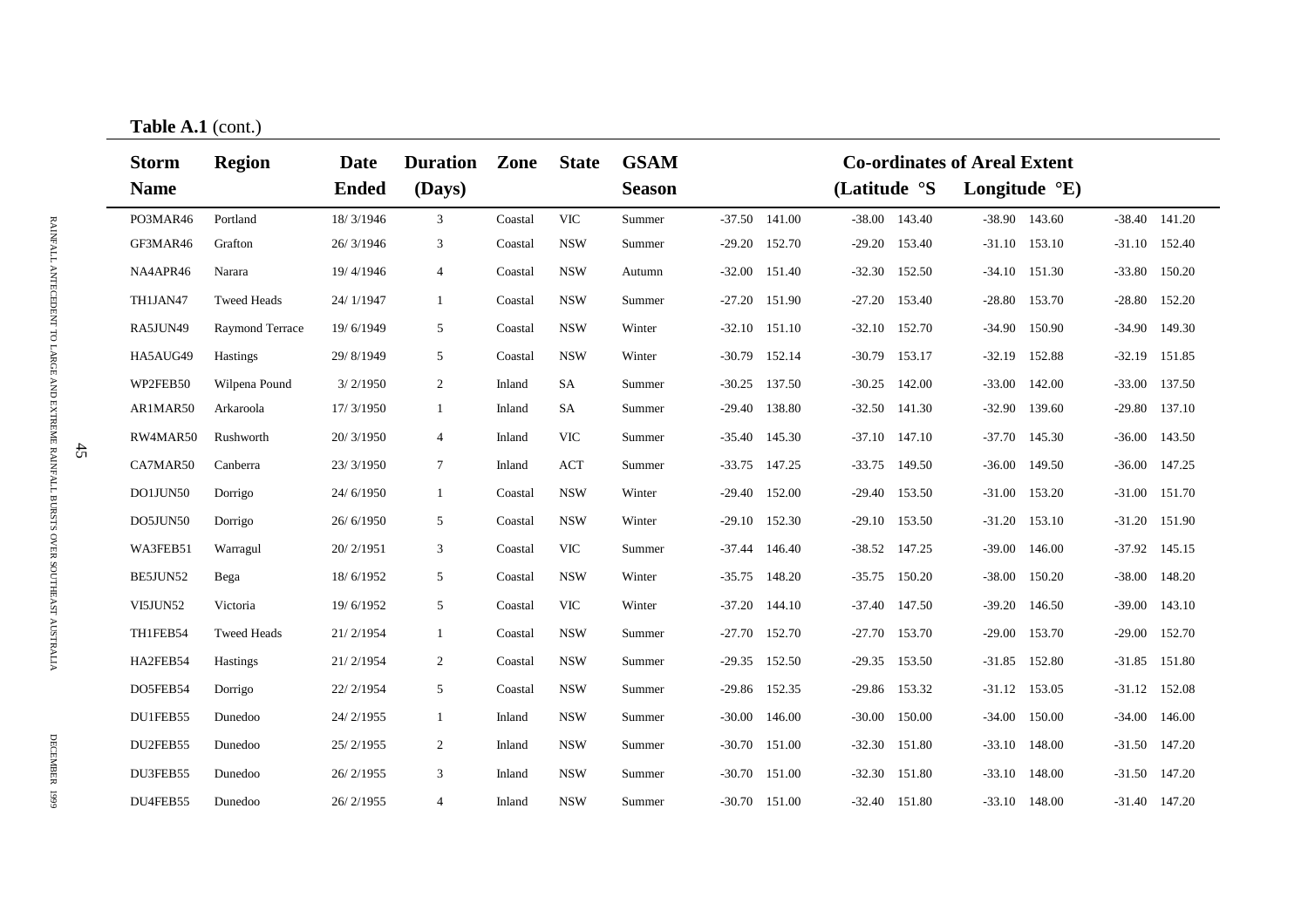| <b>Storm</b><br><b>Name</b> | <b>Region</b>      | Date<br><b>Ended</b> | <b>Duration</b><br>(Days) | Zone    | <b>State</b> | <b>GSAM</b><br><b>Season</b> |          |        | (Latitude °S                                                                                                                                                                                                                                         | Longitude ${}^{\circ}E$ ) |                                     |  |
|-----------------------------|--------------------|----------------------|---------------------------|---------|--------------|------------------------------|----------|--------|------------------------------------------------------------------------------------------------------------------------------------------------------------------------------------------------------------------------------------------------------|---------------------------|-------------------------------------|--|
| DO1JAN59                    | Dorrigo            | 22/1/1959            | -1                        | Coastal | <b>NSW</b>   | Summer                       |          |        | $-29.85$ 153.25                                                                                                                                                                                                                                      | $-31.05$ 153.10           | $-31.05$ 151.90                     |  |
| DO5JAN59                    | Dorrigo            | 24/1/1959            | 5                         | Coastal | <b>NSW</b>   | Summer                       |          |        | $-29.85$ 153.25                                                                                                                                                                                                                                      | $-31.05$ 153.10           | $-31.05$ 151.90                     |  |
| BA1APR59                    | <b>Bathurst</b>    | 2/4/1959             | 1                         | Inland  | <b>NSW</b>   | Autumn                       | $-32.40$ |        | $-32.40$ 149.70                                                                                                                                                                                                                                      | $-34.10$ 149.70           | $-34.10$ 148.40                     |  |
| SE2APR60                    | South Esk          | 23/4/1960            | $\overline{2}$            | Coastal | <b>TAS</b>   | Autumn                       | $-41.50$ |        | $-41.50$<br>148.10                                                                                                                                                                                                                                   | 148.00<br>$-43.60$        | 146.00<br>$-43.60$                  |  |
| WO3NOV61                    | Wollongong         | 20/11/1961           | 3                         | Coastal | <b>NSW</b>   | Spring                       | $-33.90$ | 150.15 | $-33.90$ 151.35                                                                                                                                                                                                                                      | $-35.10$<br>151.35        | 150.15<br>$-35.10$                  |  |
| DO4MAY63                    | Dorrigo            | 10/5/1963            | 4                         | Coastal | <b>NSW</b>   | Autumn                       | $-29.75$ | 152.20 | 153.40<br>$-29.75$                                                                                                                                                                                                                                   | $-31.75$<br>153.00        | 151.80<br>$-31.75$                  |  |
| BL3JUN64                    | Blackheath         | 12/6/1964            | 3                         | Coastal | <b>NSW</b>   | Winter                       | $-32.90$ | 150.30 | $-33.40$<br>151.20                                                                                                                                                                                                                                   | $-34.30$<br>150.10        | 149.20<br>$-33.80$                  |  |
| LA2FEB69                    | Lameroo            | 10/2/1969            | 2                         | Inland  | <b>VIC</b>   | Summer                       | $-34.50$ | 138.90 | $-34.50$<br>143.70                                                                                                                                                                                                                                   | $-35.80$<br>143.70        | 138.90<br>$-35.80$                  |  |
| BD2MAY69                    | <b>Break O'Day</b> | 31/5/1969            | $\overline{2}$            | Coastal | <b>TAS</b>   | Autumn                       | $-40.90$ | 145.20 | $-40.90$<br>148.40                                                                                                                                                                                                                                   | $-42.90$<br>148.40        | $-42.90$<br>145.20                  |  |
| LI3AUG70                    | Liena              | 25/8/1970            | 3                         | Coastal | <b>TAS</b>   | Winter                       |          |        | $-40.70$<br>148.40                                                                                                                                                                                                                                   | 148.40<br>$-42.50$        | $-42.50$<br>144.80                  |  |
| VA1JAN71                    | Valencia Creek     | 30/1/1971            | $\mathbf{1}$              | Coastal | <b>VIC</b>   | Summer                       | $-37.00$ | 146.00 | $-37.00$<br>148.50                                                                                                                                                                                                                                   | $-38.60$<br>148.50        | 146.00<br>$-38.60$                  |  |
| ED5FEB71                    | Eden               | 8/2/1971             | 5                         | Coastal | <b>NSW</b>   | Summer                       |          |        | $-35.40$<br>150.50                                                                                                                                                                                                                                   | 149.90<br>$-37.20$        | $-37.20$<br>149.10                  |  |
| TH1JAN74                    | Thallon            | 8/1/1974             | $\mathbf{1}$              | Inland  | <b>NSW</b>   | Summer                       | $-27.60$ | 147.50 | 149.60<br>$-27.60$                                                                                                                                                                                                                                   | 150.70<br>$-30.60$        | 148.60<br>$-30.60$                  |  |
| MP4JAN74                    | Milparinka         | 13/1/1974            | $\overline{4}$            | Inland  | <b>SA</b>    | Summer                       |          |        | 143.00<br>$-29.00$                                                                                                                                                                                                                                   | $-32.30$ 144.40           | 142.40<br>$-32.30$                  |  |
| TH2MAR74                    | <b>Tweed Heads</b> | 11/3/1974            | $\overline{2}$            | Coastal | <b>NSW</b>   | Summer                       |          |        | 153.80<br>$-28.00$                                                                                                                                                                                                                                   | $-31.00$<br>153.20        | $-31.00$ $152.40$                   |  |
| TH5MAR74                    | <b>Tweed Heads</b> | 14/3/1974            | 5                         | Coastal | <b>NSW</b>   | Summer                       |          |        | $-27.70$ 154.00                                                                                                                                                                                                                                      | $-30.10$ 153.30           | $-30.10$ 151.60                     |  |
| NC5MAR74                    | North Coast        | 14/3/1974            | 5                         | Coastal | <b>NSW</b>   | Summer                       |          |        | $-29.45$ 153.45                                                                                                                                                                                                                                      | $-32.05$<br>152.95        | $-32.05$ 152.05                     |  |
| GE2MAR74                    | Germantown         | 23/3/1974            | $\overline{2}$            | Coastal | <b>TAS</b>   | Summer                       |          |        | $-40.75$ 148.50                                                                                                                                                                                                                                      | $-42.25$<br>148.50        | $-42.25$ 147.50                     |  |
| CH2APR74                    | Coffs Harbour      | 22/4/1974            | $\overline{2}$            | Coastal | <b>NSW</b>   | Autumn                       |          |        | $-29.70$ 153.40                                                                                                                                                                                                                                      | $-31.10$<br>153.10        | $-31.10$ 152.20                     |  |
| BU3AUG74                    | Burrinjuck         | 29/8/1974            | 3                         | Inland  | <b>NSW</b>   | Winter                       |          |        | $-34.90$<br>150.00                                                                                                                                                                                                                                   | $-36.10$<br>150.00        | 148.90<br>$-36.10$                  |  |
| WO3MAR75                    | Wollongong         | 11/3/1975            | 3                         | Coastal | <b>NSW</b>   | Summer                       | $-33.90$ | 149.60 | $-33.90$<br>151.10                                                                                                                                                                                                                                   | $-35.10$<br>151.10        | 149.90<br>$-35.10$                  |  |
| LE1JUN75                    | Leura              | 21/6/1975            | 1                         | Coastal | <b>NSW</b>   | Winter                       |          |        | $-33.20$ 151.10                                                                                                                                                                                                                                      | $-34.30$<br>150.60        | $-34.10$ 149.60                     |  |
|                             |                    | 100101111(00110)     |                           |         |              |                              |          |        | $-29.85$ 152.05<br>$-29.85$ 152.05<br>148.40<br>146.10<br>$-40.70$ 144.80<br>$-35.40$ 149.70<br>$-29.00$ 141.00<br>$-28.00$ 153.00<br>$-27.70$ 152.30<br>$-29.45$ 152.55<br>$-40.75$ 147.50<br>$-29.70$ 152.50<br>$-34.90$ 148.90<br>$-33.00$ 150.10 |                           | <b>Co-ordinates of Areal Extent</b> |  |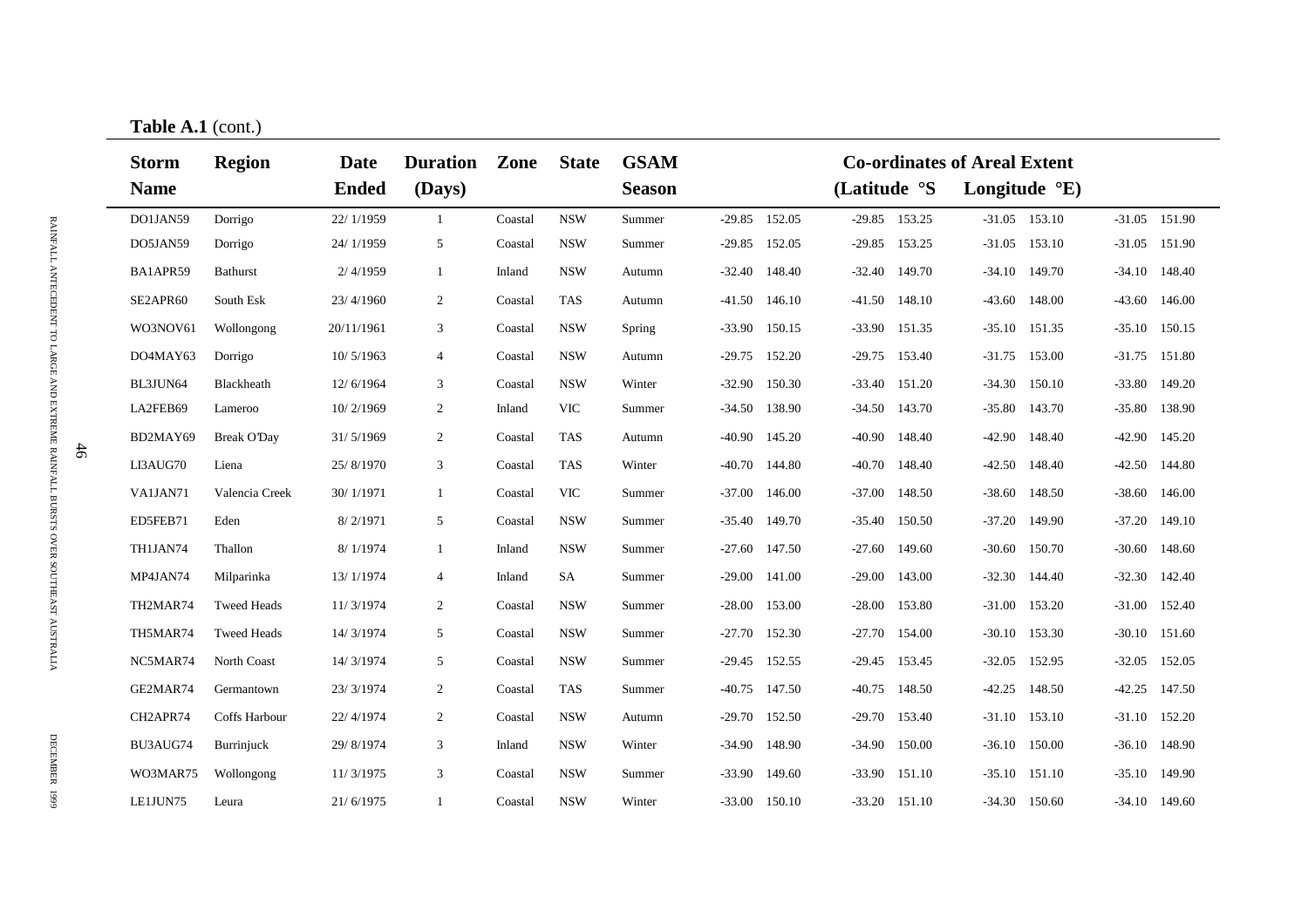|    | 100001111<br><b>Storm</b> | <b>Region</b>      | Date         | <b>Duration</b> | Zone    | <b>State</b> | <b>GSAM</b>   | <b>Co-ordinates of Areal Extent</b> |                 |                   |        |                          |        |          |                 |
|----|---------------------------|--------------------|--------------|-----------------|---------|--------------|---------------|-------------------------------------|-----------------|-------------------|--------|--------------------------|--------|----------|-----------------|
|    | <b>Name</b>               |                    | <b>Ended</b> | (Days)          |         |              | <b>Season</b> |                                     |                 | (Latitude °S      |        | Longitude $\mathrm{E}$ ) |        |          |                 |
|    | YU1DEC75                  | Yunta              | 13/12/1975   | $\mathbf{1}$    | Inland  | SA           | Summer        |                                     | $-30.60$ 138.50 | $-32.70$ 140.90   |        | $-33.60$ 139.20          |        |          | $-31.50$ 136.80 |
|    | GG5OCT76                  | Googong            | 18/10/1976   | 5               | Coastal | <b>NSW</b>   | Spring        |                                     | $-35.40$ 149.30 | $-35.40$ 150.50   |        | $-37.50$ 150.10          |        |          | $-37.50$ 148.90 |
|    | RA1MAR77                  | Railton            | 27/3/1977    |                 | Coastal | <b>TAS</b>   | Summer        |                                     | $-40.50$ 144.60 | $-41.00$ 147.90   |        | $-42.30$                 | 147.90 |          | $-41.80$ 144.60 |
|    | ME1APR77                  | Melbourne          | 8/4/1977     |                 | Coastal | <b>VIC</b>   | Autumn        | $-37.20$                            | 144.32          | $-37.20$ 145.40   |        | $-38.25$                 | 145.40 |          | $-38.25$ 144.32 |
|    | WO3MAR78                  | Wollongong         | 21/3/1978    | 3               | Coastal | <b>NSW</b>   | Summer        | $-34.00$                            | 150.25          | $-34.00$ 151.25   |        | $-35.00$                 | 151.25 | $-35.00$ | 150.25          |
|    | MW4MAR78                  | Mount Wilson       | 21/3/1978    | 4               | Coastal | <b>NSW</b>   | Summer        | $-33.00$                            | 150.10          | $-33.30$          | 151.20 | $-34.40$                 | 150.60 | $-34.10$ | 149.50          |
|    | CA2APR78                  | Cabbage Tree       | 3/4/1978     | $\overline{2}$  | Coastal | <b>VIC</b>   | Autumn        | $-37.10$                            | 147.10          | $-37.10$          | 149.40 | $-38.10$                 | 149.40 | $-38.10$ | 147.10          |
|    | TA2JUN78                  | Tanybryn           | 4/6/1978     | $\overline{2}$  | Coastal | <b>VIC</b>   | Winter        | $-37.40$                            | 143.80          | $-37.40$ 144.70   |        | $-39.00$                 | 144.00 |          | $-39.00$ 143.10 |
| 47 | SC1FEB81                  | <b>Stony Creek</b> | 7/2/1981     |                 | Coastal | <b>NSW</b>   | Summer        |                                     | $-32.40$ 151.30 | $-32.55$ 152.05   |        | $-33.80$                 | 151.35 |          | $-33.65$ 150.60 |
|    | OB2MAY81                  | Orbost             | 26/5/1981    | $\overline{2}$  | Coastal | <b>VIC</b>   | Autumn        | $-36.20$                            | 150.00          | $-37.70$ 150.10   |        | $-39.00$                 | 145.90 |          | $-37.50$ 145.80 |
|    | CO3OCT82                  | Comboyne           | 12/10/1982   | 3               | Coastal | <b>NSW</b>   | Spring        | $-29.10$                            | 151.90          | $-29.10$ 153.70   |        | $-32.50$                 | 152.70 |          | $-32.50$ 150.90 |
|    | DT1MAR83                  | Dutton             | 3/3/1983     | 1               | Inland  | SA           | Summer        | $-33.70$                            | 138.50          | $-33.70$          | 139.40 | $-35.20$                 | 139.30 | $-35.20$ | 138.40          |
|    | FB2MAR83                  | Fords Bridge       | 21/3/1983    | $\overline{2}$  | Inland  | <b>NSW</b>   | Summer        | $-28.70$                            | 146.40          | $-31.90$ $147.20$ |        | $-32.50$                 | 145.20 | $-29.30$ | 144.40          |
|    | DA2FEB84                  | Dapto              | 19/2/1984    | 2               | Coastal | <b>NSW</b>   | Summer        | $-34.00$                            | 150.00          | $-34.00$          | 151.30 | $-35.10$                 | 151.30 |          | $-35.10$ 150.00 |
|    | DO2JUL85                  | Dorrigo            | 10/7/1985    | $\overline{2}$  | Coastal | <b>NSW</b>   | Winter        | $-29.20$                            | 152.40          | $-29.20$          | 153.80 | $-32.30$                 | 152.70 | $-32.30$ | 151.30          |
|    | SY1AUG86                  | Sydney             | 6/ 8/1986    |                 | Coastal | <b>NSW</b>   | Winter        | $-33.20$                            | 150.80          | $-33.30$          | 151.60 | $-34.90$                 | 151.00 |          | $-34.80$ 150.20 |
|    | SY4AUG86                  | Sydney             | 7/8/1986     | $\overline{4}$  | Coastal | <b>NSW</b>   | Winter        | $-33.20$                            | 149.90          | $-33.20$          | 151.40 | $-34.90$                 | 151.40 | $-34.90$ | 149.90          |
|    | SP4MAY87                  | Springbrook        | 12/5/1987    | $\overline{4}$  | Coastal | <b>NSW</b>   | Autumn        |                                     | $-27.50$ 152.70 | $-27.50$          | 153.80 | $-29.60$                 | 153.80 |          | $-29.60$ 152.70 |
|    | NY3APR89                  | Nyngan             | 3/4/1989     | 3               | Inland  | <b>NSW</b>   | Autumn        |                                     | $-30.50$ 145.90 | $-30.50$ 148.20   |        | $-33.10$                 | 149.90 |          | $-33.10$ 147.60 |
|    | NE3FEB90                  | Newcastle          | 4/2/1990     | 3               | Coastal | <b>NSW</b>   | Summer        |                                     | $-30.50$ 152.30 | $-32.20$ 152.60   |        | $-34.90$                 | 150.70 |          | $-33.20$ 150.40 |
|    | NY7APR90                  | Nyngan             | 14/4/1990    | $\tau$          | Inland  | <b>NSW</b>   | Autumn        | $-31.30$                            | 146.20          | $-31.30$ 148.80   |        | $-33.60$                 | 149.40 |          | $-33.60$ 146.80 |
|    | GI3APR90                  | Gippsland          | 22/4/1990    | 3               | Coastal | <b>VIC</b>   | Autumn        |                                     | $-36.30$ 148.40 | $-37.50$ 149.80   |        | $-38.80$                 | 146.40 |          | $-37.60$ 145.00 |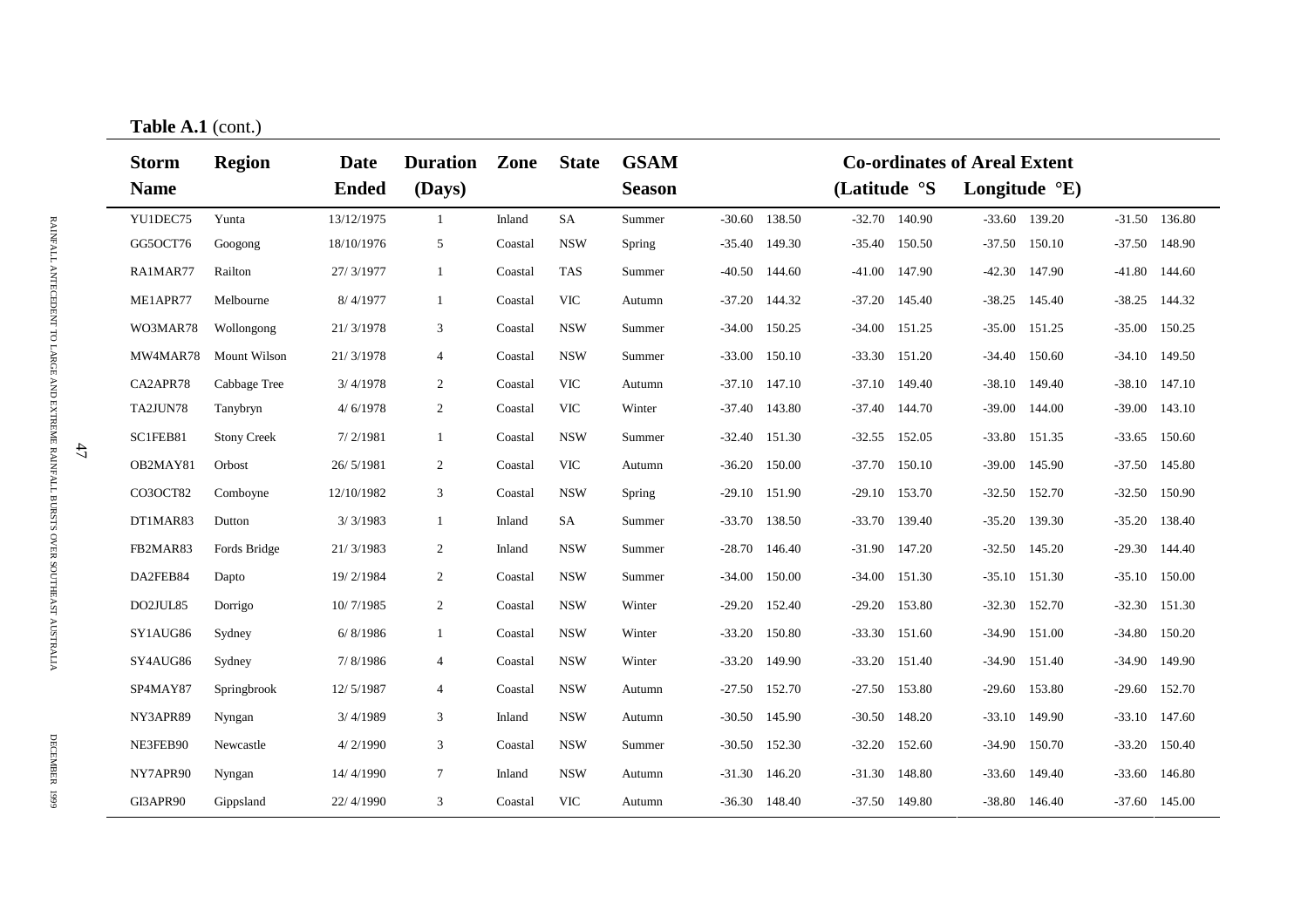# **APPENDIX B**

# **TABLES OF**

# **DESIGN PRE-BURST TEMPORAL DISTRIBUTIONS**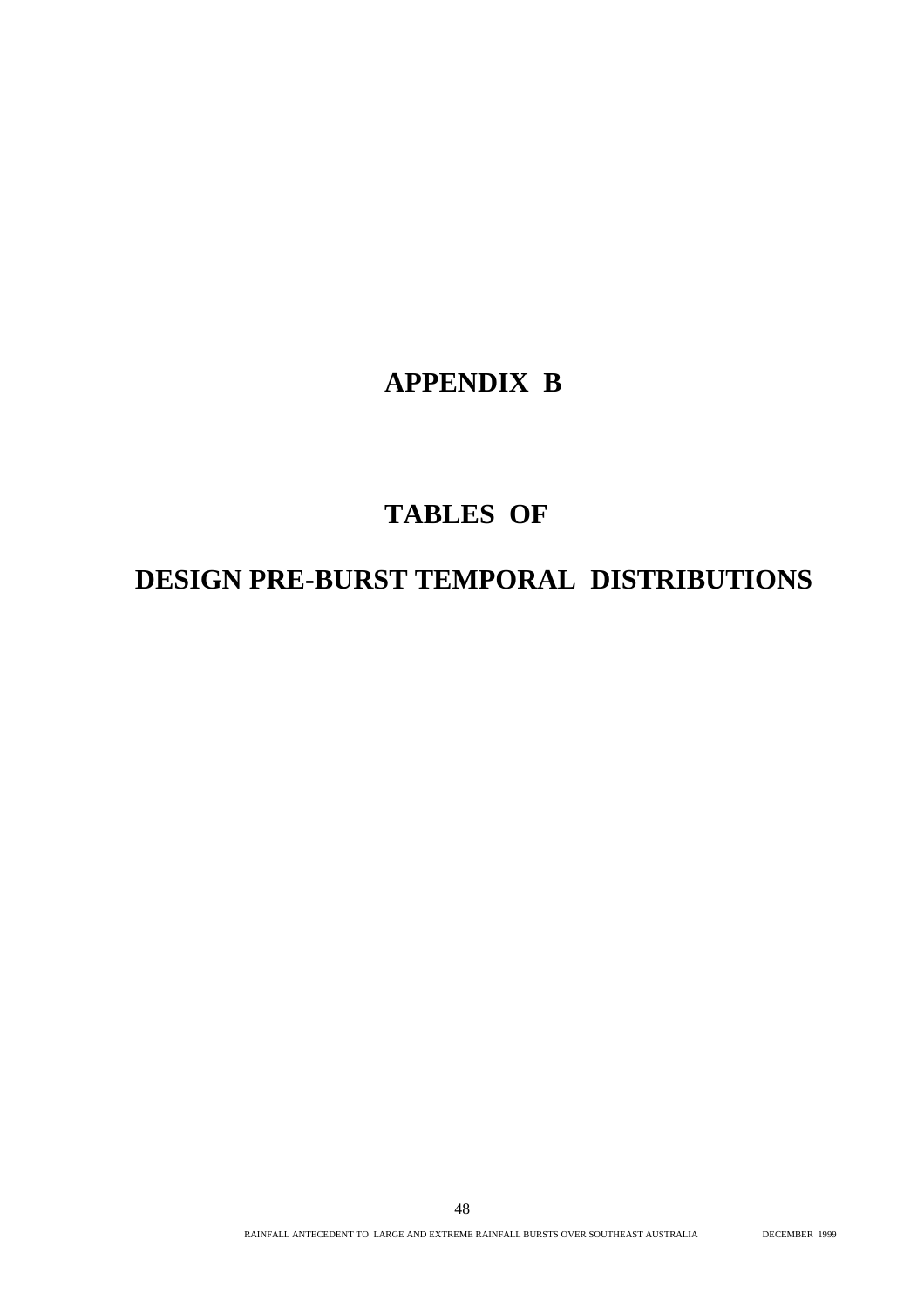#### **Key to Tables B.1 and B.2**

#### **Coastal:**

#### **Inland:**

The GSAM zone for application of the design pre-burst temporal distributions. Figure 25, pg 35 shows the zone boundaries.

#### **Burst Duration:**

The standard burst duration in hours for which the design pre-burst temporal distribution applies.

#### **Hours Prior:**

The hours prior to the design rainfall burst in 3-hourly intervals.

#### **Pre-Burst Depth:**

Incremental:

The percentage of the total design rainfall burst falling in each 3 hourly interval prior to the burst.

Cumulative:

The percentage of the total design rainfall burst falling up to this many hours prior to the burst.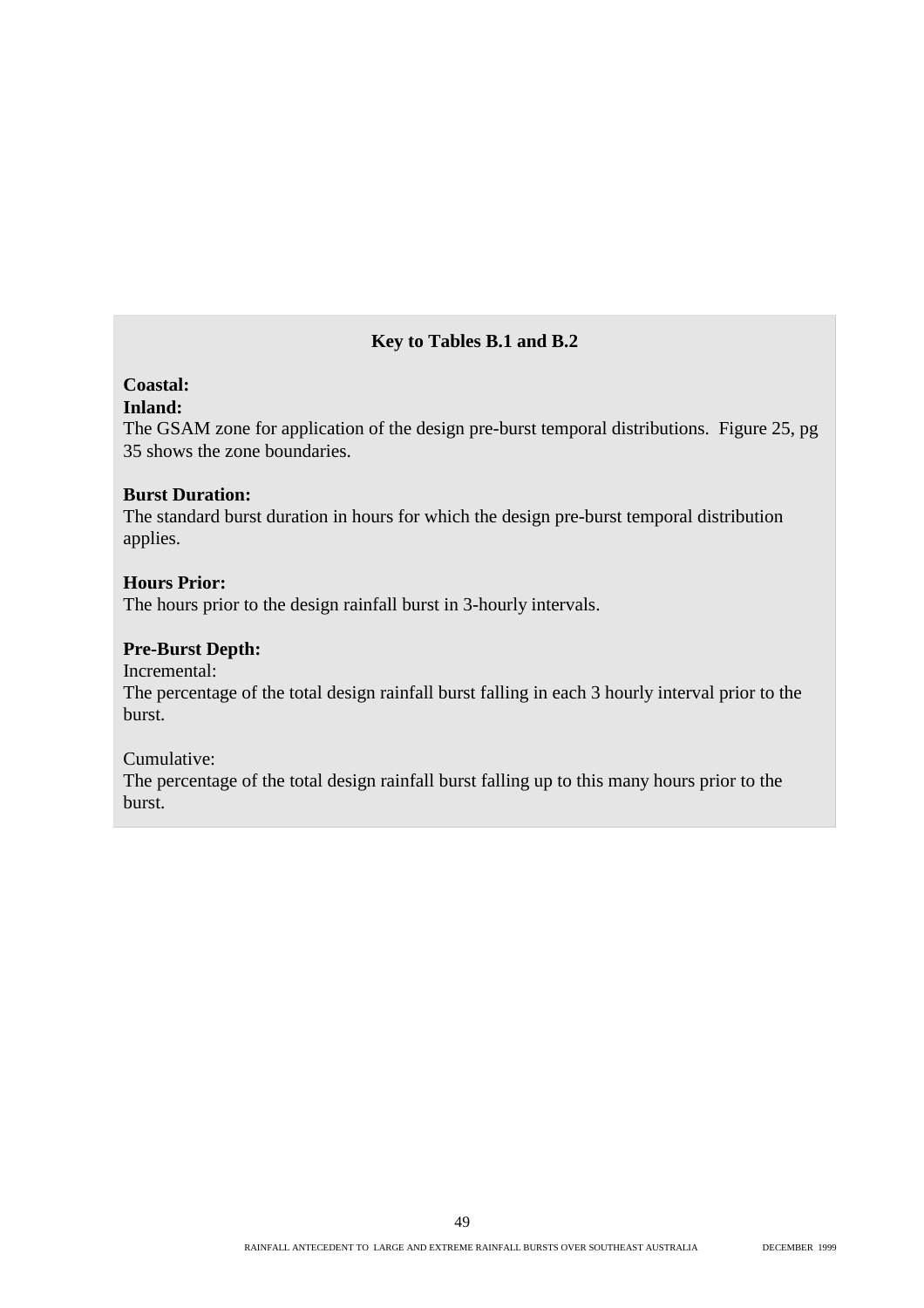|  | <b>Table B.1: Coastal Design Pre-Burst Temporal Distributions</b> |  |
|--|-------------------------------------------------------------------|--|
|  |                                                                   |  |

**Coastal Burst Duration (hours):** 12

| <b>Hours Prior</b> |             | <b>Pre-Burst Depth</b><br>$\frac{0}{0}$ |
|--------------------|-------------|-----------------------------------------|
|                    | Incremental | Cumulative                              |
| 39                 | 1.96        | 1.96                                    |
| 36                 | 0.89        | 2.85                                    |
| 33                 | 1.04        | 3.89                                    |
| 30                 | 1.63        | 5.52                                    |
| 27                 | 2.32        | 7.84                                    |
| 24                 | 1.81        | 9.65                                    |
| 21                 | 2.13        | 11.79                                   |
| 18                 | 2.59        | 14.37                                   |
| 15                 | 2.89        | 17.26                                   |
| 12                 | 2.52        | 19.78                                   |
| 9                  | 2.83        | 22.62                                   |
| 6                  | 3.09        | 25.71                                   |
| 3                  | 3.31        | 29.02                                   |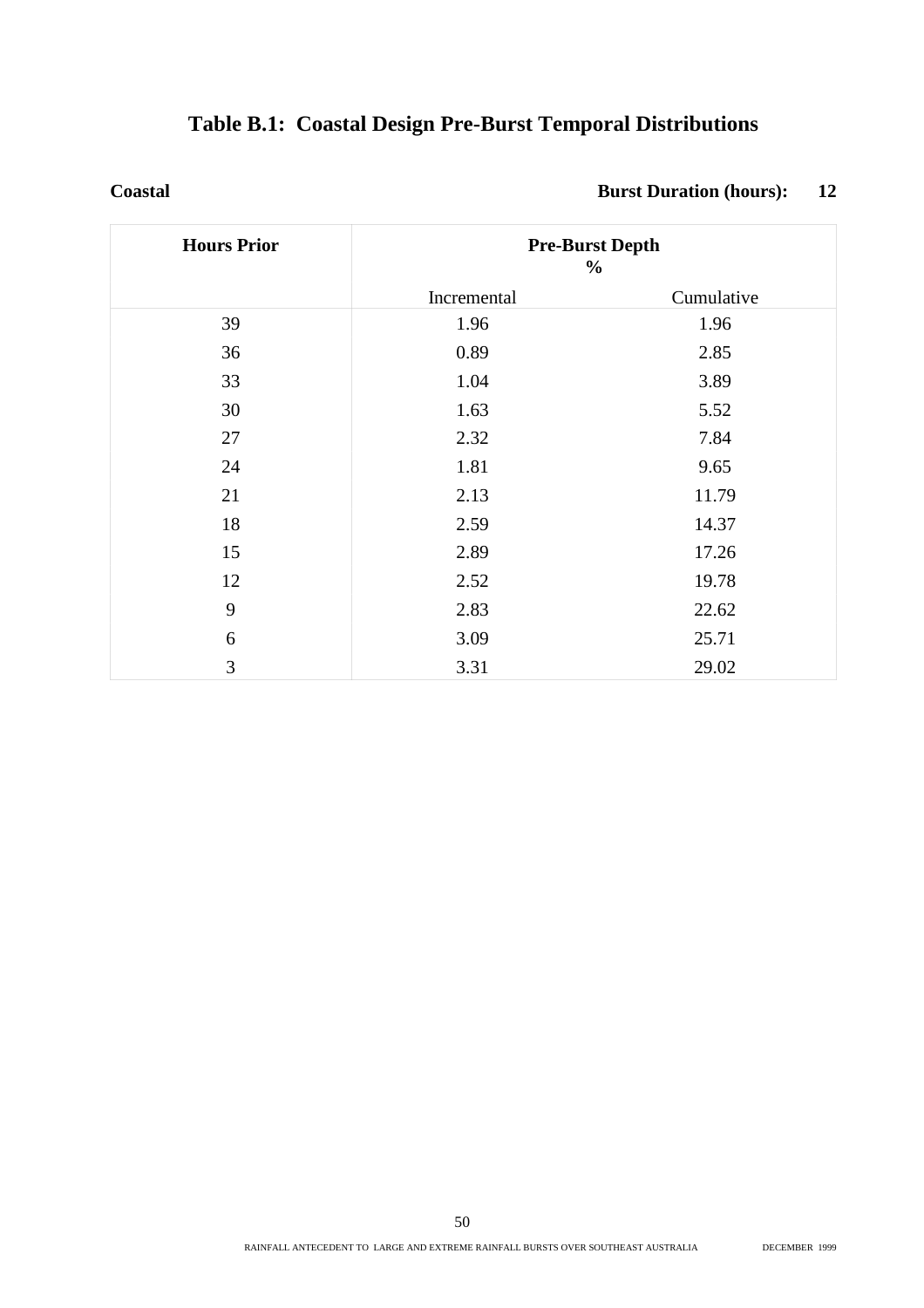#### **Coastal Burst Duration (hours): 24**

| <b>Hours Prior</b> |             | <b>Pre-Burst Depth</b><br>$\frac{0}{0}$ |
|--------------------|-------------|-----------------------------------------|
|                    | Incremental | Cumulative                              |
| 33                 | 0.88        | 0.88                                    |
| 30                 | 0.75        | 1.63                                    |
| 27                 | 1.60        | 3.23                                    |
| 24                 | 1.35        | 4.59                                    |
| 21                 | 1.37        | 5.95                                    |
| 18                 | 1.11        | 7.06                                    |
| 15                 | 1.65        | 8.71                                    |
| 12                 | 1.34        | 10.05                                   |
| 9                  | 1.48        | 11.53                                   |
| 6                  | 1.79        | 13.32                                   |
| 3                  | 2.24        | 15.56                                   |

### **Coastal Burst Duration (hours): 36**

| <b>Hours Prior</b> |             | <b>Pre-Burst Depth</b><br>$\frac{0}{0}$ |
|--------------------|-------------|-----------------------------------------|
|                    | Incremental | Cumulative                              |
| 27                 | 0.78        | 0.78                                    |
| 24                 | 1.28        | 2.05                                    |
| 21                 | 0.89        | 2.94                                    |
| 18                 | 0.98        | 3.92                                    |
| 15                 | 1.23        | 5.15                                    |
| 12                 | 1.00        | 6.15                                    |
| 9                  | 0.99        | 7.13                                    |
| 6                  | 1.25        | 8.39                                    |
| 3                  | 1.48        | 9.87                                    |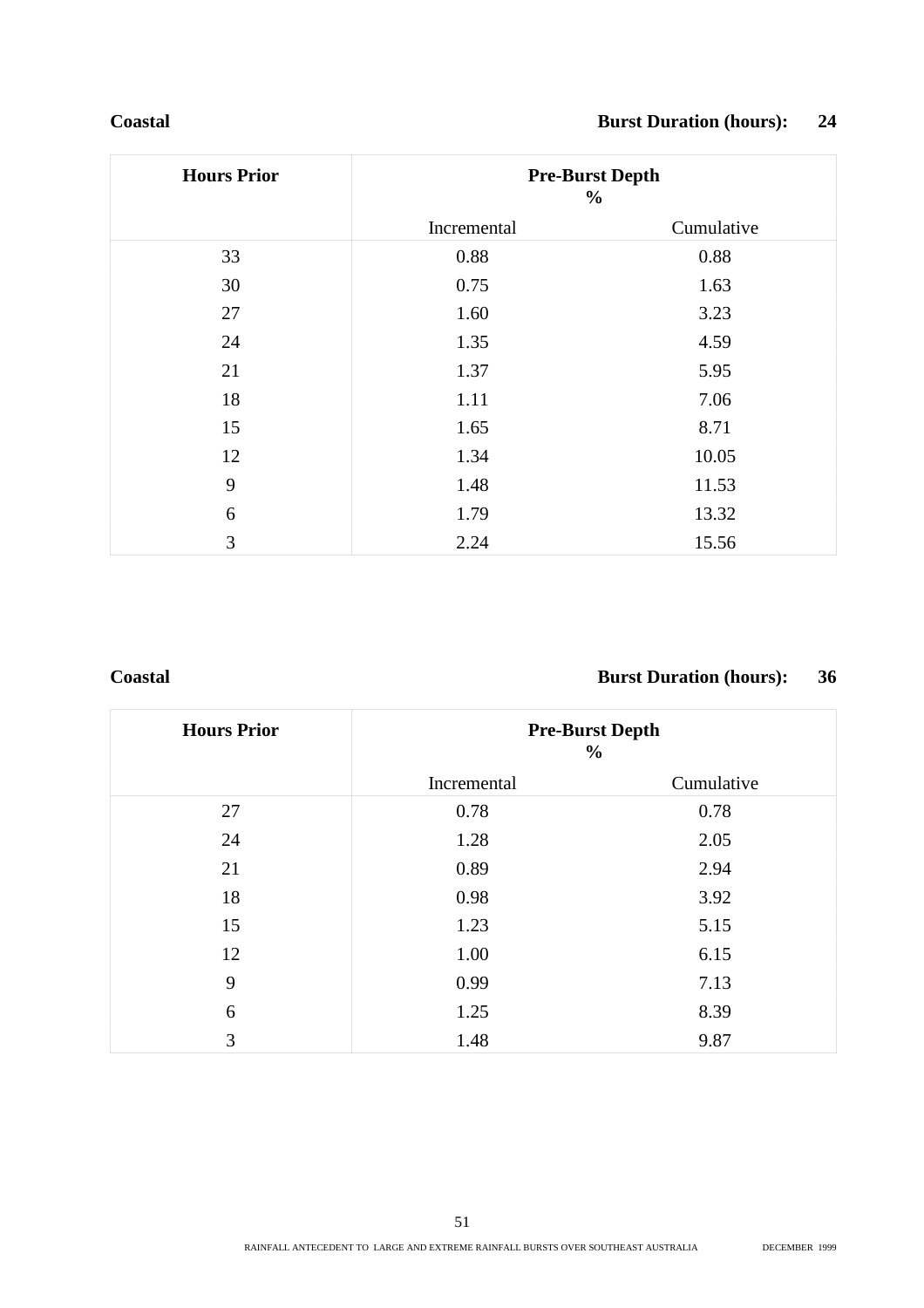#### **Coastal Burst Duration (hours): 48**

| <b>Hours Prior</b> | <b>Pre-Burst Depth</b><br>$\frac{0}{0}$ |            |
|--------------------|-----------------------------------------|------------|
|                    | Incremental                             | Cumulative |
| 21                 | 0.41                                    | 0.41       |
| 18                 | 0.54                                    | 0.95       |
| 15                 | 0.64                                    | 1.59       |
| 12                 | 0.48                                    | 2.06       |
| 9                  | 0.44                                    | 2.50       |
| 6                  | 0.42                                    | 2.92       |
| 3                  | 0.93                                    | 3.85       |

## **Coastal Burst Duration (hours): 72**

| <b>Hours Prior</b> | <b>Pre-Burst Depth</b><br>$\frac{0}{0}$ |            |
|--------------------|-----------------------------------------|------------|
|                    | Incremental                             | Cumulative |
| 15                 | 0.33                                    | 0.33       |
| 12                 | 0.54                                    | 0.87       |
| 9                  | 0.67                                    | 1.54       |
| 6                  | 0.53                                    | 2.07       |
| 3                  | 0.49                                    | 2.56       |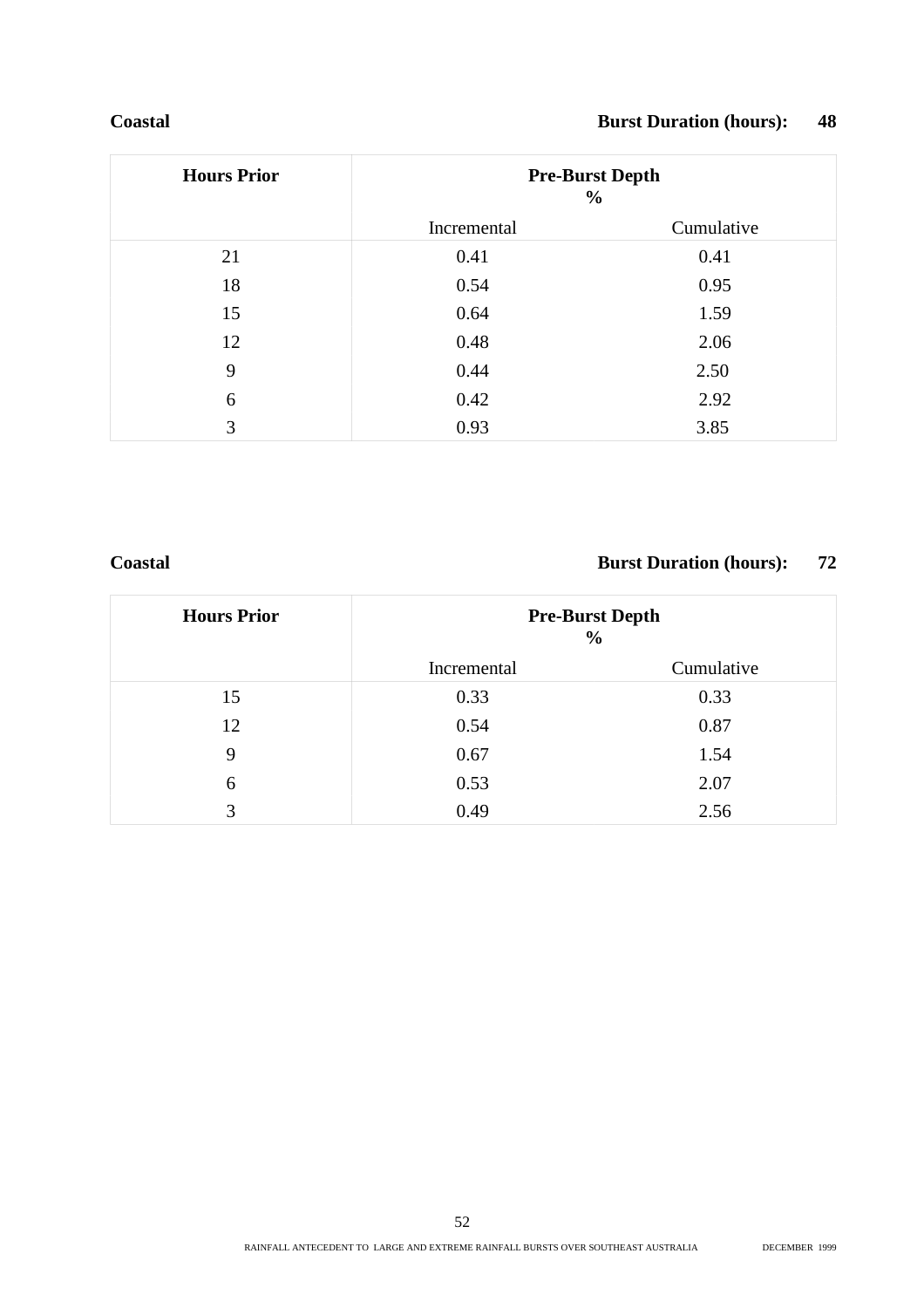#### **Coastal Burst Duration (hours): 96**

| <b>Hours Prior</b> |             | <b>Pre-Burst Depth</b><br>$\frac{6}{6}$ |
|--------------------|-------------|-----------------------------------------|
|                    | Incremental | Cumulative                              |
| 9                  | 0.49        | 0.49                                    |
| 6                  | 0.25        | 0.73                                    |
| 3                  | 0.67        | 1.40                                    |

#### **Coastal Burst Duration (hours): 120**

| <b>Hours Prior</b> | <b>Pre-Burst Depth</b><br>$\frac{0}{0}$ |            |
|--------------------|-----------------------------------------|------------|
|                    | Incremental                             | Cumulative |
|                    | 0.07                                    | 0.07       |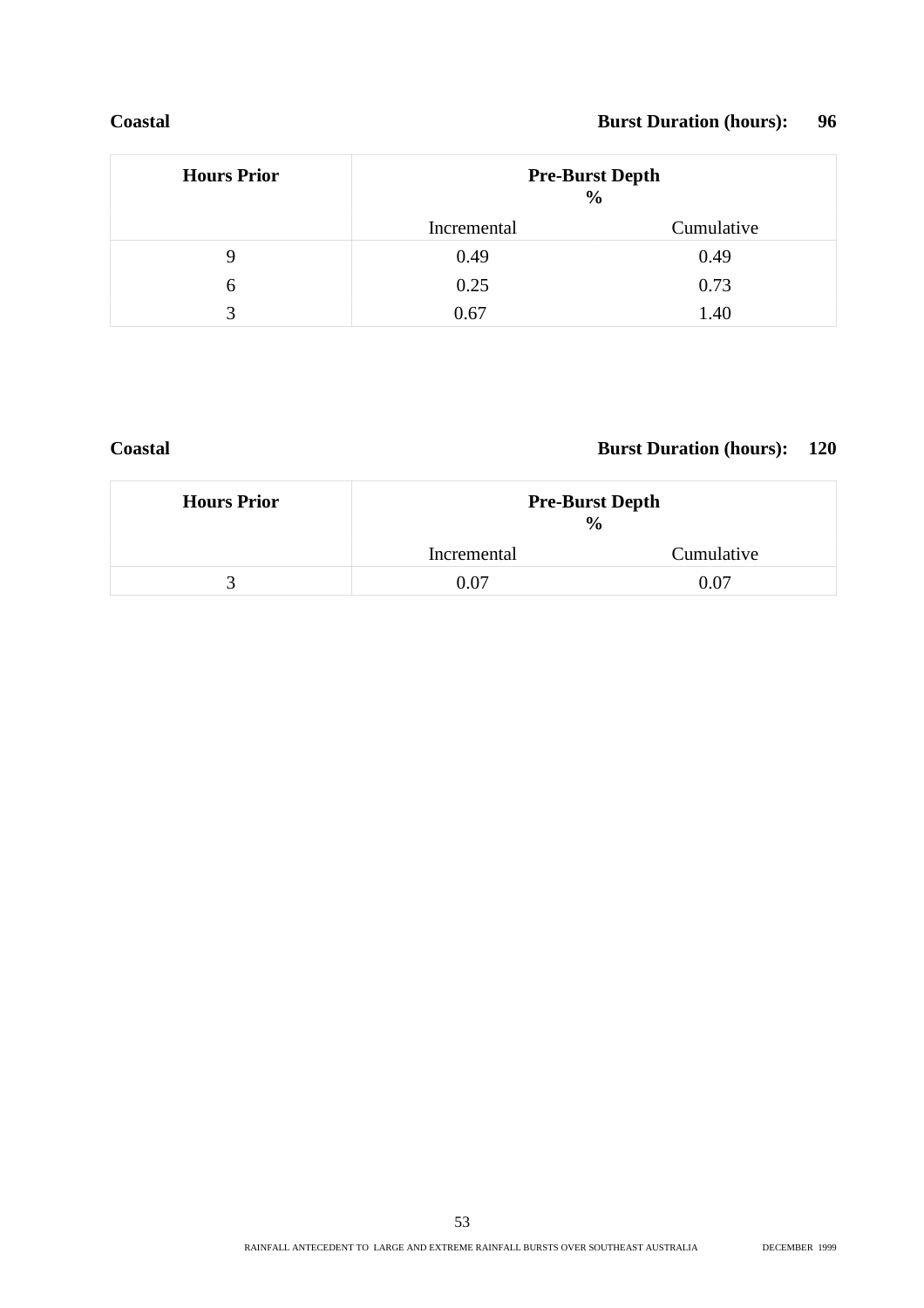| <b>Table B.2: Inland Design Pre-Burst Temporal Distributions</b> |  |  |  |  |  |
|------------------------------------------------------------------|--|--|--|--|--|
|------------------------------------------------------------------|--|--|--|--|--|

#### **Inland Burst Duration (hours):** 12

| <b>Hours Prior</b> | <b>Pre-Burst Depth</b><br>$\frac{0}{0}$ |            |
|--------------------|-----------------------------------------|------------|
|                    | Incremental                             | Cumulative |
| 3                  | 2.75                                    | 16.34      |
| 6                  | 2.14                                    | 13.59      |
| 9                  | 1.95                                    | 11.45      |
| 12                 | 1.00                                    | 9.50       |
| 15                 | 3.78                                    | 8.50       |
| 18                 | 0.91                                    | 4.72       |
| 21                 | 1.73                                    | 3.81       |
| 24                 | 2.08                                    | 2.08       |

#### **Inland Burst Duration (hours): 24**

| <b>Hours Prior</b> | <b>Pre-Burst Depth</b><br>$\frac{0}{0}$ |            |  |
|--------------------|-----------------------------------------|------------|--|
|                    | Incremental                             | Cumulative |  |
| 21                 | 0.78                                    | 0.78       |  |
| 18                 | 1.41                                    | 2.19       |  |
| 15                 | 1.41                                    | 3.60       |  |
| 12                 | 1.31                                    | 4.91       |  |
| 9                  | 2.71                                    | 7.62       |  |
| 6                  | 0.98                                    | 8.60       |  |
| 3                  | 1.85                                    | 10.45      |  |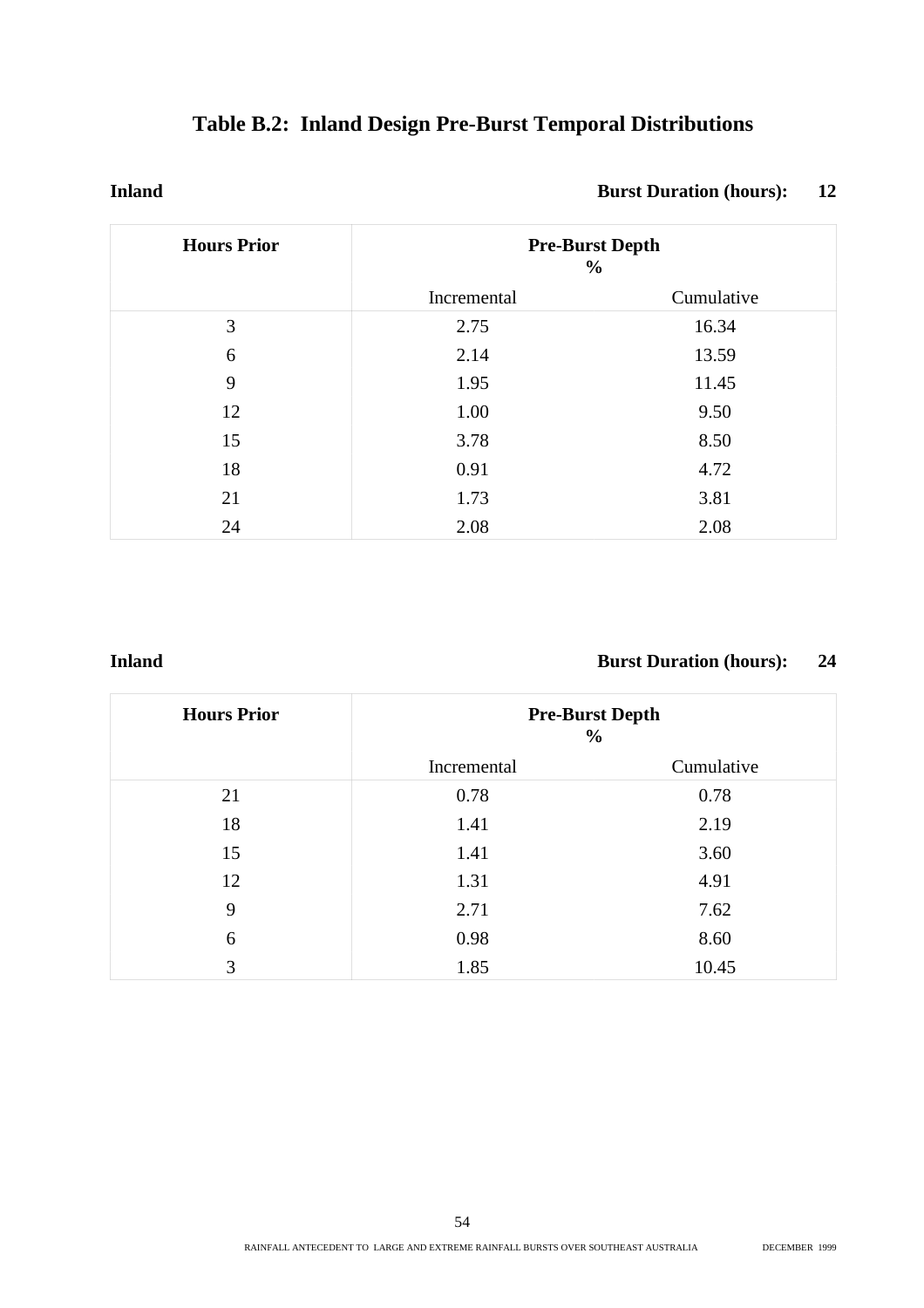#### **Inland Burst Duration (hours): 36**

| <b>Hours Prior</b> | <b>Pre-Burst Depth</b><br>$\frac{0}{0}$ |              |
|--------------------|-----------------------------------------|--------------|
|                    | Incremental                             | Cumulative   |
| 18                 | 0.47                                    | 0.47         |
| 15                 | 1.29                                    | 1.76         |
| 12                 | 0.30                                    | 2.05<br>2.71 |
| 9                  | 0.66                                    |              |
| 6                  | 0.82                                    | 3.53         |
| 3                  | 0.79                                    | 4.32         |

#### **Inland Burst Duration (hours): 48**

| <b>Hours Prior</b> | <b>Pre-Burst Depth</b><br>$\frac{0}{0}$ |            |
|--------------------|-----------------------------------------|------------|
|                    | Incremental                             | Cumulative |
| 15                 | 0.05                                    | 0.05       |
| 12                 | 0.31                                    | 0.36       |
| 9                  | 0.48                                    | 0.84       |
| 6                  | 0.82                                    | 1.66       |
| 3                  | 0.72                                    | 2.38       |

#### **Inland Burst Duration (hours): 72**

| <b>Hours Prior</b> | <b>Pre-Burst Depth</b><br>$\frac{0}{0}$ |            |  |
|--------------------|-----------------------------------------|------------|--|
|                    | Incremental                             | Cumulative |  |
| n                  | 0.02                                    | 0.02       |  |
| ≺                  | 0.16                                    | 0.17       |  |